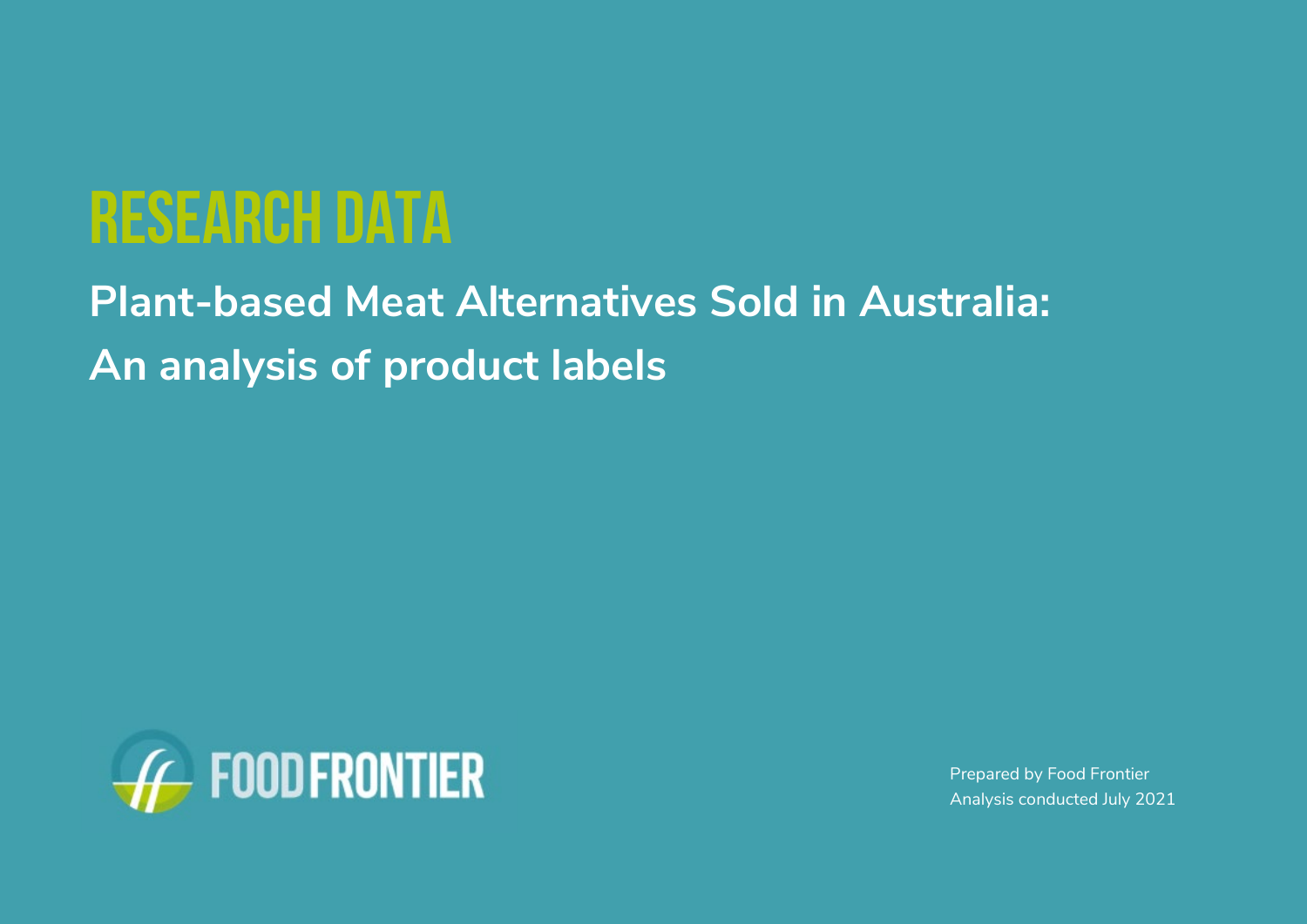### **CONTENTS**

| Research purpose |   |
|------------------|---|
| Methodology      |   |
| Data             | ь |



### About food frontier

We are the independent think tank and expert advisor on alternative proteins in Australia and New Zealand. We are a not-for-profit funded by grants and donations, which allows us to engage in our work without external influence.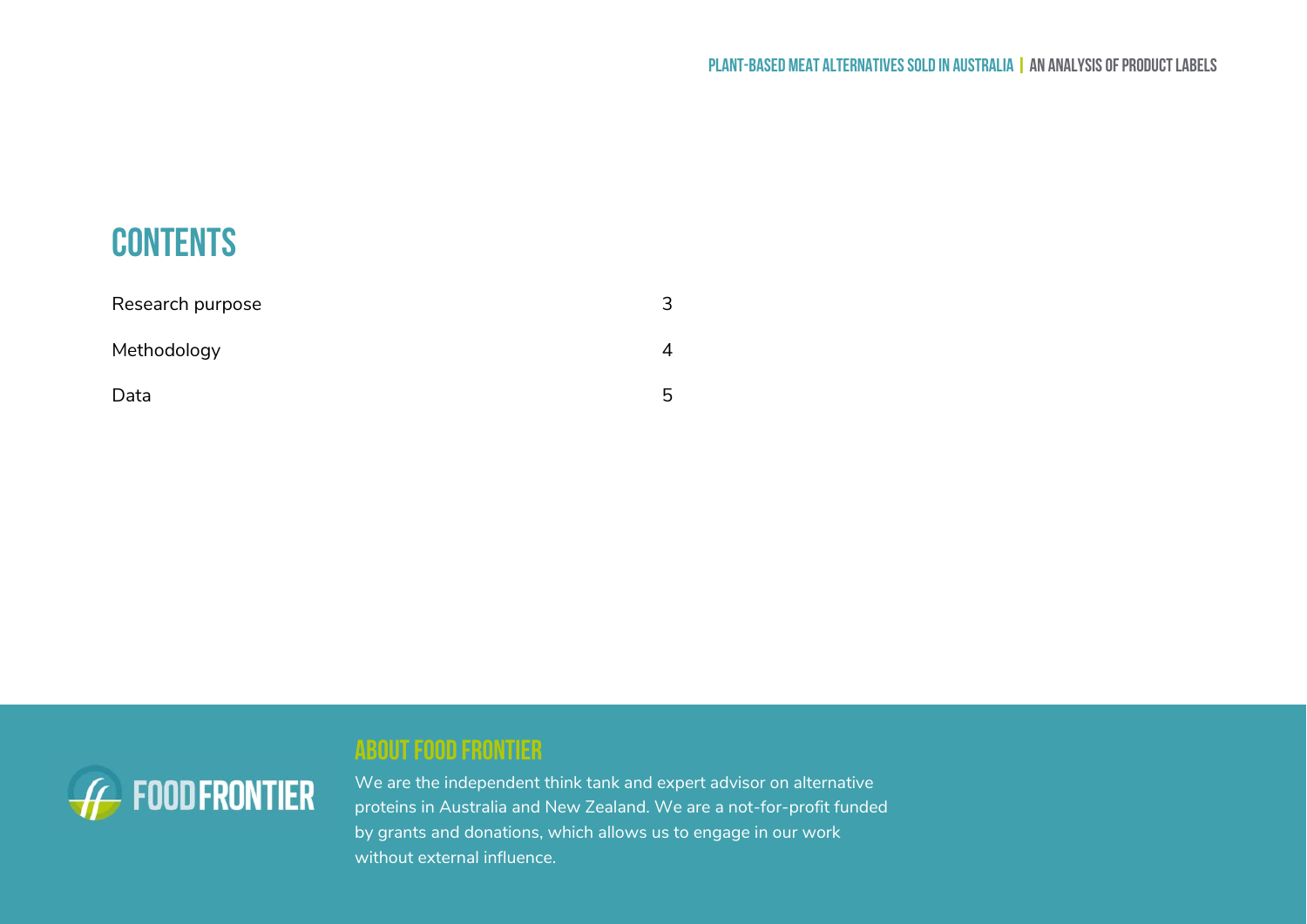### <span id="page-2-0"></span>Research Purpose

The current Senate Inquiry into the Definitions of Meat considers the product labelling of plant-based meat alternatives. Dialogue around this inquiry to date has relied on anecdotal evidence and questionable surveys based on a small number of products that take an uncommon labelling approach.

Food Frontier, as a think tank and data-driven research organisation, has undertaken an in-depth, category-wide analysis of front-of-pack labels across the 250+ plant-based meat alternatives in Australian supermarkets.

The purpose is to provide clarity and evidence on how most products are labelled to better inform current conversations.

Key findings from this research are presented in "Plant-Based Meat Alternatives Sold in Australia: An Analysis of Product Labels", an infographic available for download at [FoodFrontier.org/Reports.](http://foodfrontier.org/Reports) Methodology and data set for this research are as follows.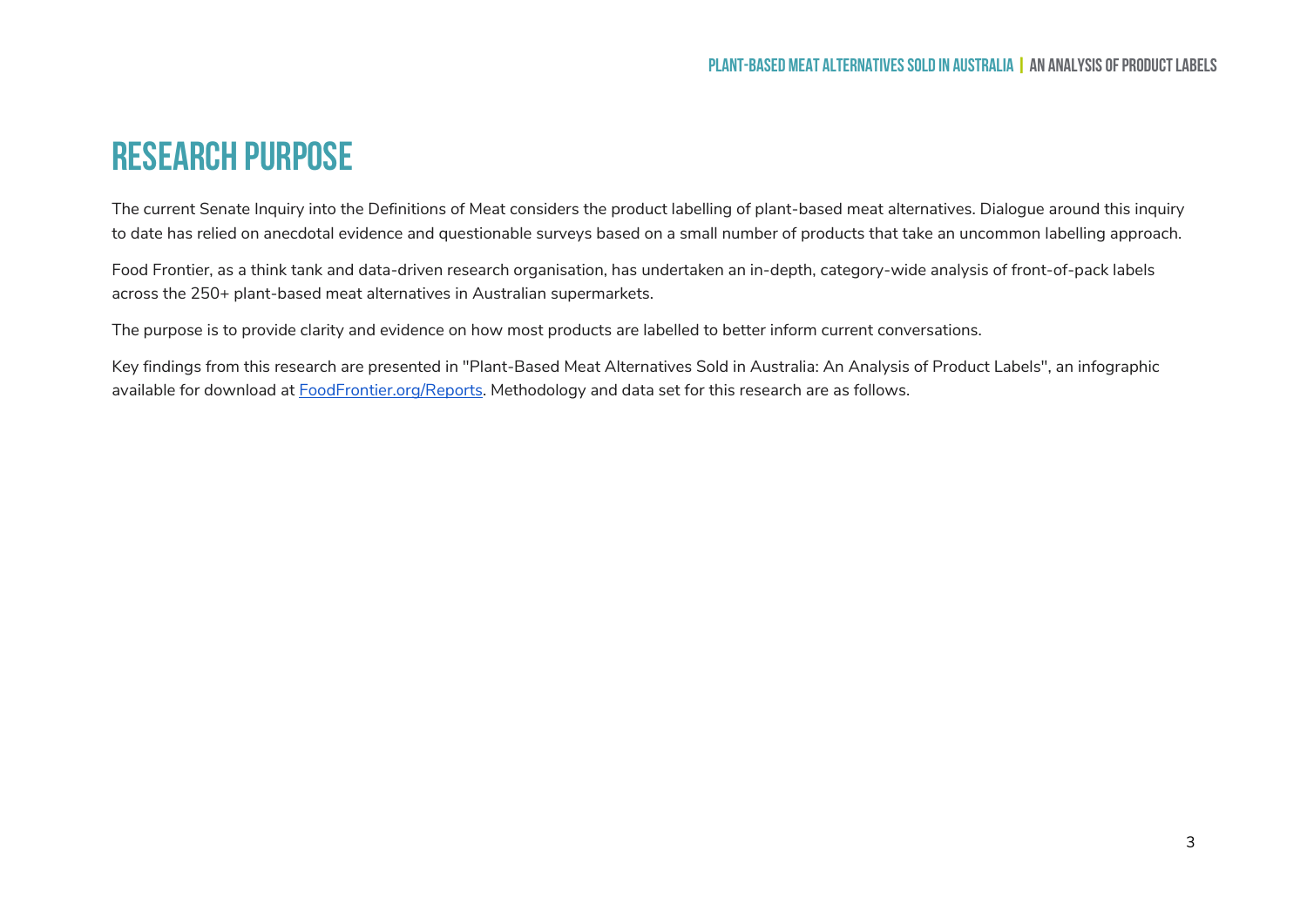### **METHODOLOGY**

**Data collection:** Data was collected from the front-of-pack labels on 252 plant-based meat alternative products (as defined in the key on page 43) on sale in four major supermarkets – Aldi, Coles, Woolworths and IGA – as at July 5, 2021, representing all products available in these stores to our knowledge at this time, via both online and in-store research.

**Product categorisation:** Products were categorised by format, such as 'Uncrumbed Burgers', Ready Meals', 'Sausages' etc. Product formats that represented less than 4% of the category or under were assigned to 'Other', such as hot dogs.

**Data inclusion:** Data collected for this analysis included:

- Brand name
- Product name
- Meat-free terms used in product name
- Animal meat terms included in product name
- Any modification of animal meat terms
- Any additional meat-free terms displayed on front-of-pack
- Total meat-free terms on front-of-pack
- Animal depictions on front-of-pack
- Size of animal depictions
- Description of front-of-pack artwork.

**Analysis parameters:** For a meat-free term to be considered part of the product name, the term must have equivalent prominence as the product name (similar font size; of equal visibility to the product name). If a meat-free qualifier term was included near the product name, but in a smaller or significantly different font or style, leading to a lower prominence and visibility than product name, it was not counted as part of the product name and was counted only as an additional front-of-pack term. Brand names do not count as meat-free terms and thus were not included in the analysis findings.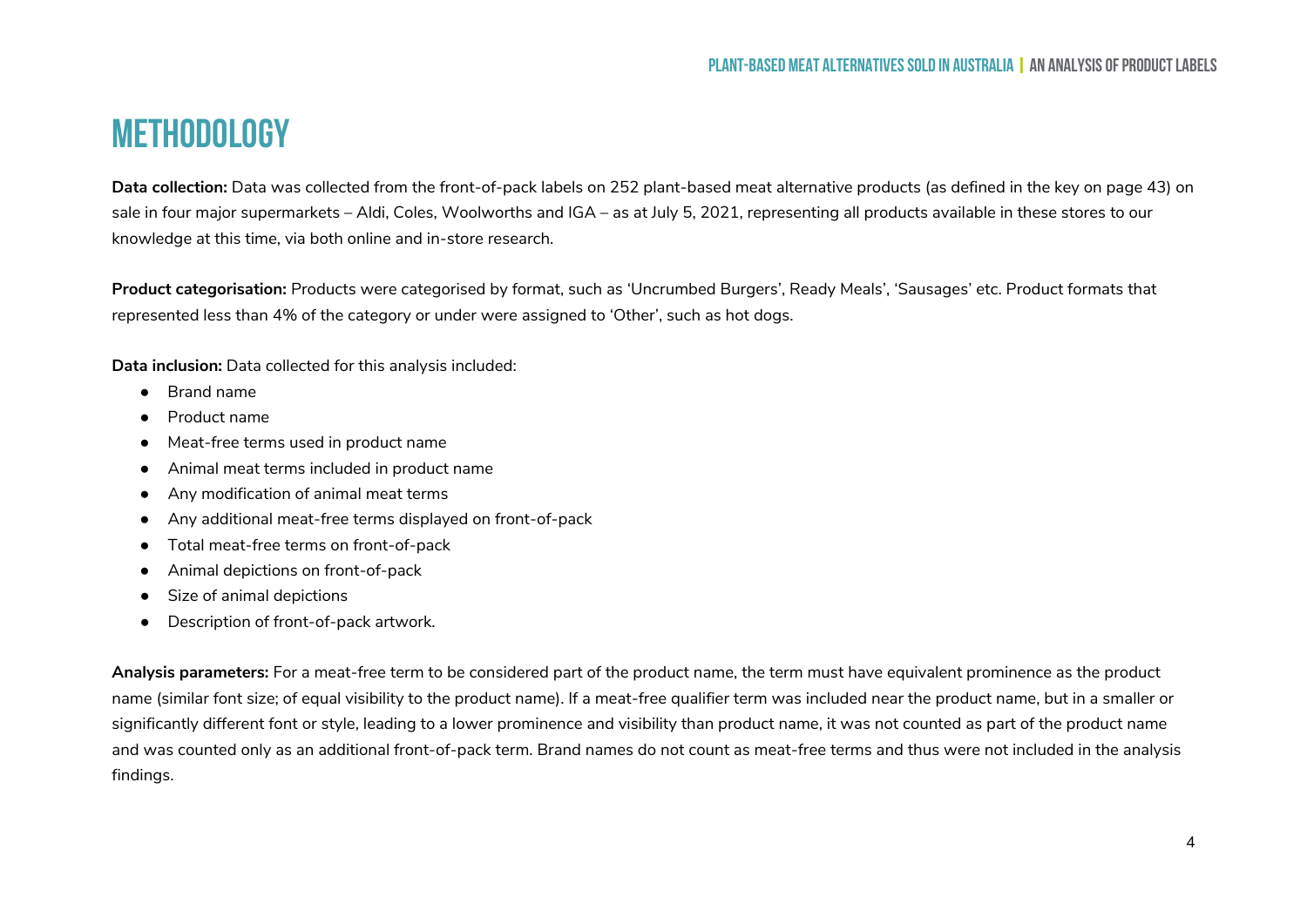## <span id="page-4-0"></span>**DATA**

#### **Plant-Based Meat Alternatives<sup>A</sup> Sold in Australia: An Analysis of Front-of-Pack<sup>B</sup> Product Labels**

| <b>Brand name</b>            | Product<br>name                            | Product format <sup>c</sup> | What terms <sup>D</sup><br>in the<br>product<br>name <sup>E</sup><br>indicate the<br>product is<br>meat-free <sup>F</sup> ? | Does the<br>product name<br>include an<br>animal meat<br>term $6$ , e.g.<br>beef, pork,<br>lamb? | If animal meat term<br>is used, is the term<br>modifiedh<br>(e.g. beef-less, chick'n)<br>or does the name<br>include another<br>term<br>(e.g. plant-based) to<br>indicate it is meat-<br>free? | <b>Additional meat-free</b><br>terms used on front-of-<br>pack product label<br>(not in product name) | Total # of<br>terms<br>indicating<br>meat-free<br>status in<br>product<br>name and<br>on front-of-<br>pack label | Does the front<br>-of-pack label<br>include any<br>animal<br>depictions? | Do the<br>animal<br>depictions<br>constitute<br>more than<br>10% of the<br>front-of-pack<br>label? | Description of front-of-<br>pack label artwork<br>(including relevant<br>product imagery,<br>iconography, and any<br>animal depictions) |
|------------------------------|--------------------------------------------|-----------------------------|-----------------------------------------------------------------------------------------------------------------------------|--------------------------------------------------------------------------------------------------|------------------------------------------------------------------------------------------------------------------------------------------------------------------------------------------------|-------------------------------------------------------------------------------------------------------|------------------------------------------------------------------------------------------------------------------|--------------------------------------------------------------------------|----------------------------------------------------------------------------------------------------|-----------------------------------------------------------------------------------------------------------------------------------------|
| Amy's Kitchen                | All American<br>Veggie<br>Burger           | Burger                      | Veggie                                                                                                                      |                                                                                                  | N/A                                                                                                                                                                                            | Vegetarian Society<br>Approved, Made With<br>Vegetables and Grains                                    | 3                                                                                                                | <b>No</b>                                                                | N/A                                                                                                | Burger and Chips                                                                                                                        |
| <b>Plant Nation</b>          | <b>Beef Style</b><br><b>Burgers</b>        | Burger                      | Beef style                                                                                                                  | Beef style                                                                                       | Yes                                                                                                                                                                                            | Plant based protein,<br>Meat free, Vegan<br>friendly,                                                 | 4                                                                                                                | <b>No</b>                                                                | N/A                                                                                                | Hand holding leaves                                                                                                                     |
| Vegie Delights               | Beef-Style<br>Burger                       | Burger                      | Beef-Style<br>Burger                                                                                                        | Beef-style                                                                                       | Yes                                                                                                                                                                                            | 100% Meat Free.<br>Vegan Friendly                                                                     | 3                                                                                                                | <b>No</b>                                                                | N/A                                                                                                | Burger on a Plate                                                                                                                       |
| Unreal Co.                   | Beefy<br>Burger                            | Burger                      | Beefy                                                                                                                       | Beefy                                                                                            | Yes                                                                                                                                                                                            | Gourmet Plant Based.<br>Meat Free, Vegan                                                              | 3                                                                                                                | <b>No</b>                                                                | N/A                                                                                                | Burger on bun                                                                                                                           |
| The Vegan<br>Factor          | Beevee<br><b>Burgers</b>                   | Burger                      | Beevee                                                                                                                      | Beevee                                                                                           | <b>Yes</b>                                                                                                                                                                                     | <b>Plant Based</b>                                                                                    | $\overline{2}$                                                                                                   | <b>No</b>                                                                | N/A                                                                                                | V with Leaf Logo                                                                                                                        |
| <b>Beyond Meat</b>           | Beyond<br>Burger<br>Plant-Based<br>Patties | Burger                      | Plant-Based                                                                                                                 |                                                                                                  | N/A                                                                                                                                                                                            | 20 g of Plant Protein                                                                                 | $\overline{2}$                                                                                                   | Yes                                                                      | No                                                                                                 | Beyond logo cow<br>with cape                                                                                                            |
| Moving<br>Mountains<br>Foods | Burger                                     | Burger                      |                                                                                                                             |                                                                                                  | N/A                                                                                                                                                                                            | No Beef, All Leaf, I'm<br>Made from Plants                                                            | 2                                                                                                                | No                                                                       | N/A                                                                                                | Burger                                                                                                                                  |
| <b>MEET</b>                  | <b>Burgers</b>                             | Burger                      |                                                                                                                             |                                                                                                  | N/A                                                                                                                                                                                            | Positively Plant Based                                                                                |                                                                                                                  | <b>No</b>                                                                | N/A                                                                                                | Burger in bun on<br>plate                                                                                                               |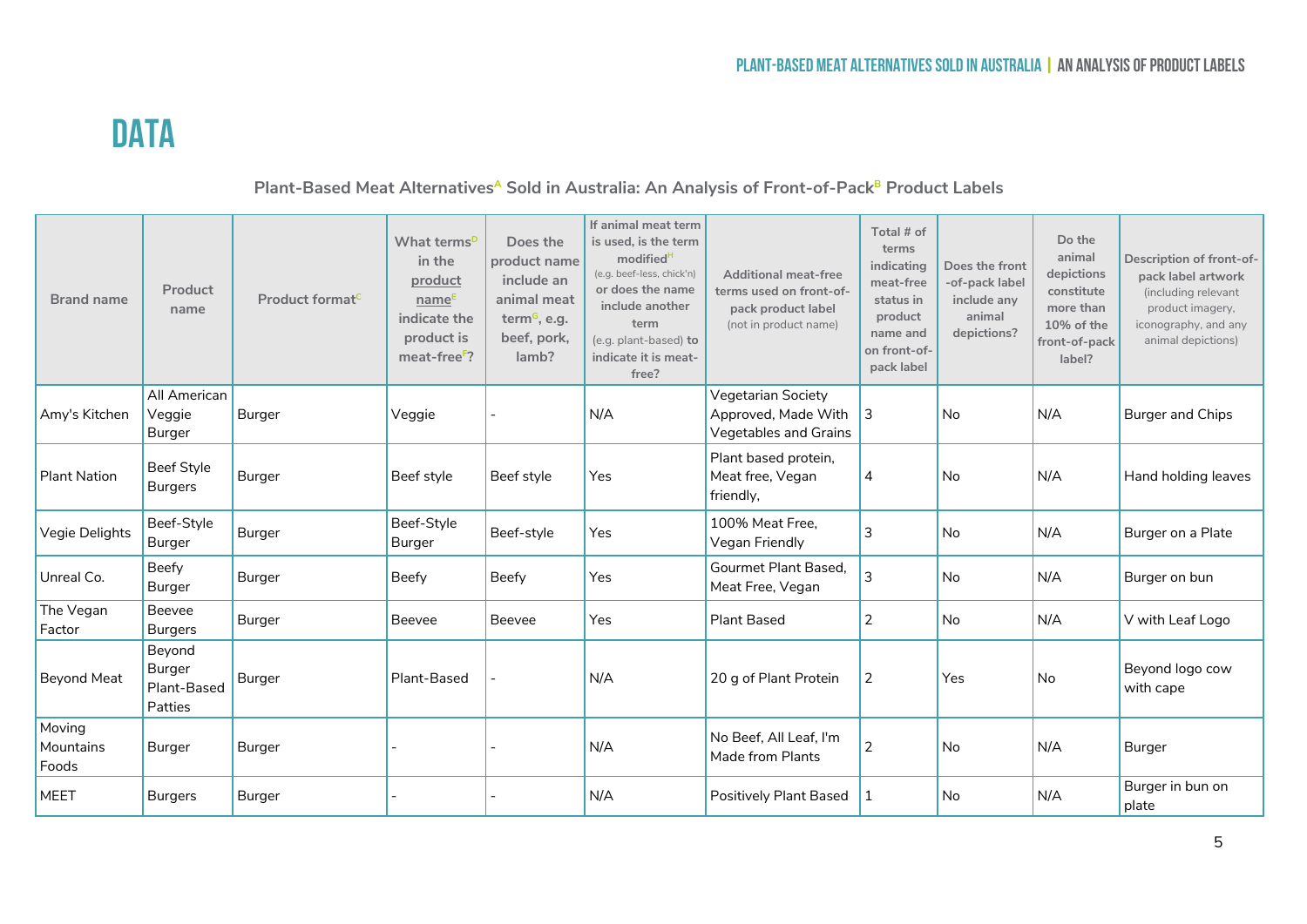| <b>Brand name</b>          | Product<br>name                               | Product format <sup>c</sup> | What terms <sup>D</sup><br>in the<br>product<br>name <sup>E</sup><br>indicate the<br>product is<br>meat-free <sup>F</sup> ? | Does the<br>product name<br>include an<br>animal meat<br>term <sup>G</sup> , e.g.<br>beef, pork,<br>lamb? | If animal meat term<br>is used, is the term<br>modified <sup>H</sup><br>(e.g. beef-less, chick'n)<br>or does the name<br>include another<br>term<br>(e.g. plant-based) to<br>indicate it is meat-<br>free? | <b>Additional meat-free</b><br>terms used on front-of-<br>pack product label<br>(not in product name) | Total # of<br>terms<br>indicating<br>meat-free<br>status in<br>product<br>name and<br>on front-of-<br>pack label | Does the front<br>-of-pack label<br>include any<br>animal<br>depictions? | Do the<br>animal<br>depictions<br>constitute<br>more than<br>10% of the<br>front-of-pack<br>label? | Description of front-of-<br>pack label artwork<br>(including relevant<br>product imagery,<br>iconography, and any<br>animal depictions) |
|----------------------------|-----------------------------------------------|-----------------------------|-----------------------------------------------------------------------------------------------------------------------------|-----------------------------------------------------------------------------------------------------------|------------------------------------------------------------------------------------------------------------------------------------------------------------------------------------------------------------|-------------------------------------------------------------------------------------------------------|------------------------------------------------------------------------------------------------------------------|--------------------------------------------------------------------------|----------------------------------------------------------------------------------------------------|-----------------------------------------------------------------------------------------------------------------------------------------|
| Eaty                       | Gourmet<br>Quarter<br>Pound<br><b>Burgers</b> | Burger                      |                                                                                                                             |                                                                                                           | N/A                                                                                                                                                                                                        | Plant Based, You<br>Won't Believe It's Not<br>Meat                                                    | 2                                                                                                                | No                                                                       | N/A                                                                                                | Burgers grilling on a<br>bbq                                                                                                            |
| Quorn                      | Hot and<br>Spicy<br><b>Burgers</b>            | Burger                      | Bacon style                                                                                                                 |                                                                                                           | N/A                                                                                                                                                                                                        | Proudly Meat Free,<br>Vegan                                                                           | $\overline{2}$                                                                                                   | No                                                                       | N/A                                                                                                | <b>Burger with Salad</b>                                                                                                                |
| Harvest<br>Gourmet         | Incredible<br>Burger                          | Burger                      |                                                                                                                             |                                                                                                           | N/A                                                                                                                                                                                                        | Vegan, Can't Believe<br>It's Plant Based, 16 g<br><b>Plant Protein</b>                                | 3                                                                                                                | No                                                                       | N/A                                                                                                | Burger                                                                                                                                  |
| Unreal Co.                 | Italian Beefy Burger                          |                             | Vegan                                                                                                                       | Beefy                                                                                                     | Yes                                                                                                                                                                                                        | 100% Plant Based,<br>Meat-Free, Vegan,<br>Made From Meaty<br><b>Plant Proteins</b>                    | $\overline{4}$                                                                                                   | No                                                                       | N/A                                                                                                | Burger in a Bun                                                                                                                         |
| Earth Grown                | Meat Free<br>Burger<br>Patties                | Burger                      | Meat Free                                                                                                                   |                                                                                                           | N/A                                                                                                                                                                                                        | Vegan                                                                                                 | 2                                                                                                                | No                                                                       | N/A                                                                                                | Open burgers with<br>patties                                                                                                            |
| The Fry Family<br>Food Co. | Meat Free<br>Traditional<br><b>Burgers</b>    | Burger                      | Meat Free                                                                                                                   |                                                                                                           | N/A                                                                                                                                                                                                        | Nature's Plant Protein,<br>Vegan                                                                      | 3                                                                                                                | No                                                                       | N/A                                                                                                | Open Burger                                                                                                                             |
| Earth Grown                | Meatless<br>Burger                            | Burger                      | Meat Free                                                                                                                   |                                                                                                           | N/A                                                                                                                                                                                                        | A Vegan Take on a<br>Meaty Classic, Plant<br><b>Based</b>                                             | 3                                                                                                                | <b>No</b>                                                                | N/A                                                                                                | Open burgers with<br>mustard and pickles                                                                                                |
| vEEF                       | <b>Plant Based</b><br>Burger<br>Patties       | Burger                      | Plant-Based                                                                                                                 |                                                                                                           | N/A                                                                                                                                                                                                        |                                                                                                       | 1                                                                                                                | <b>No</b>                                                                | N/A                                                                                                | Burger                                                                                                                                  |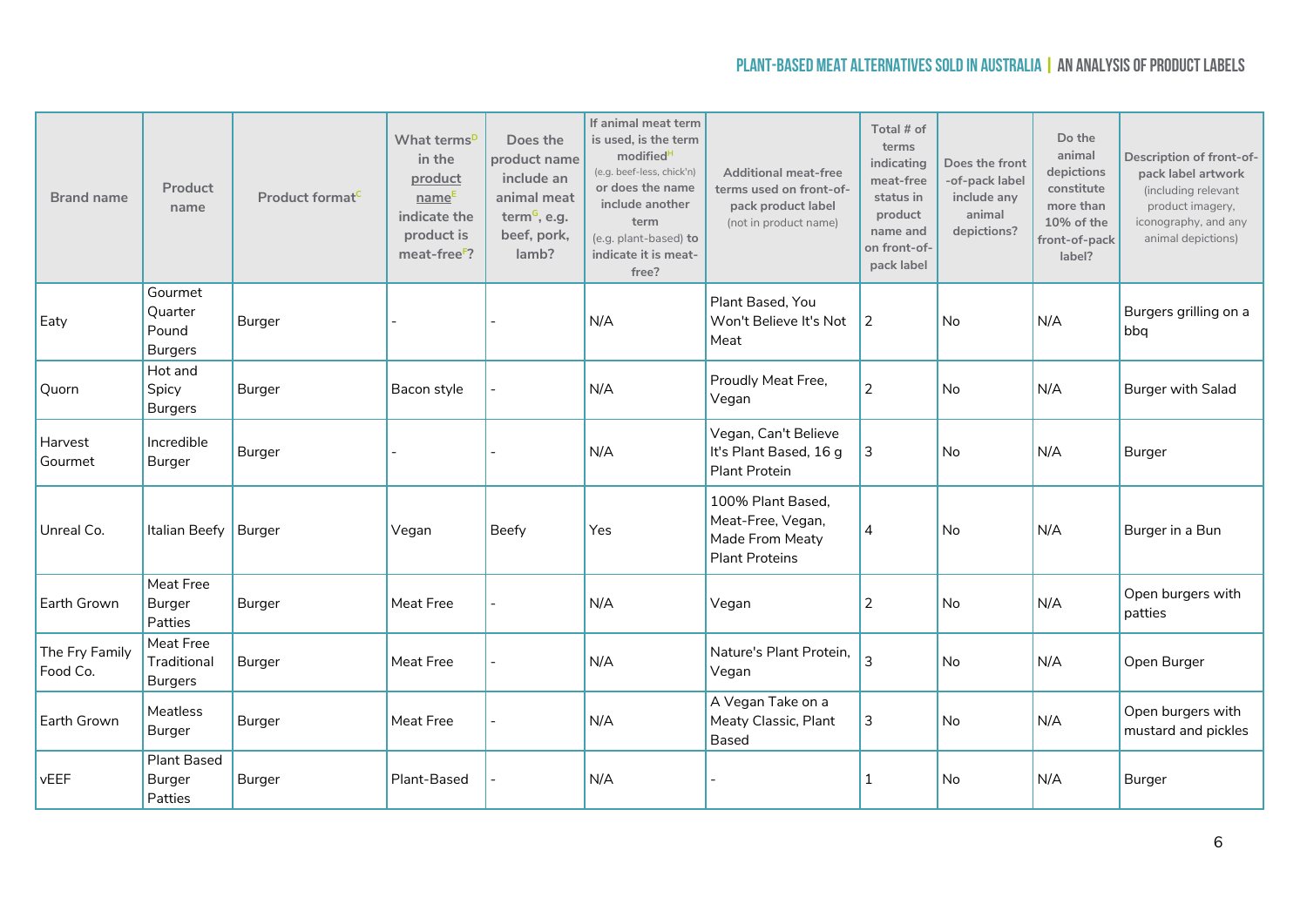| <b>Brand name</b>                            | Product<br>name                             | Product format <sup>c</sup> | What terms <sup>D</sup><br>in the<br>product<br>name <sup>E</sup><br>indicate the<br>product is<br>meat-free <sup>F</sup> ? | Does the<br>product name<br>include an<br>animal meat<br>term <sup>G</sup> , e.g.<br>beef, pork,<br>lamb? | If animal meat term<br>is used, is the term<br>modified <sup>H</sup><br>(e.g. beef-less, chick'n)<br>or does the name<br>include another<br>term<br>(e.g. plant-based) to<br>indicate it is meat-<br>free? | <b>Additional meat-free</b><br>terms used on front-of-<br>pack product label<br>(not in product name) | Total # of<br>terms<br>indicating<br>meat-free<br>status in<br>product<br>name and<br>on front-of-<br>pack label | Does the front<br>-of-pack label<br>include any<br>animal<br>depictions? | Do the<br>animal<br>depictions<br>constitute<br>more than<br>10% of the<br>front-of-pack<br>label? | Description of front-of-<br>pack label artwork<br>(including relevant<br>product imagery,<br>iconography, and any<br>animal depictions) |
|----------------------------------------------|---------------------------------------------|-----------------------------|-----------------------------------------------------------------------------------------------------------------------------|-----------------------------------------------------------------------------------------------------------|------------------------------------------------------------------------------------------------------------------------------------------------------------------------------------------------------------|-------------------------------------------------------------------------------------------------------|------------------------------------------------------------------------------------------------------------------|--------------------------------------------------------------------------|----------------------------------------------------------------------------------------------------|-----------------------------------------------------------------------------------------------------------------------------------------|
| NextGen2                                     | Plant-Based<br><b>Burgers</b>               | Burger                      | <b>Plant Based</b>                                                                                                          |                                                                                                           | N/A                                                                                                                                                                                                        | No Meat, No<br>Compromise, Vegan<br>Certified                                                         | 4                                                                                                                | No                                                                       | N/A                                                                                                | Leaf                                                                                                                                    |
| Suzy Spoon's<br>Vegetarian<br><b>Butcher</b> | Rosemary &<br>Garlic<br>Patties             | Burger                      |                                                                                                                             |                                                                                                           | N/A                                                                                                                                                                                                        | Suitable for Vegans                                                                                   | 1                                                                                                                | No                                                                       | N/A                                                                                                | Cartoon spoon                                                                                                                           |
| Nature's<br>Kitchen                          | Smokey Grill<br>Meat Free<br><b>Burgers</b> | Burger                      | Meat Free                                                                                                                   |                                                                                                           | N/A                                                                                                                                                                                                        | Deliciously Vegan,<br>Plant Based Eats                                                                | 3                                                                                                                | No                                                                       | N/A                                                                                                | Burger                                                                                                                                  |
| Vegie Delights                               | Smokey-<br><b>BBQ</b><br><b>Burgers</b>     | Burger                      |                                                                                                                             |                                                                                                           | N/A                                                                                                                                                                                                        | 100% Meat Free,<br>Vegan Friendly                                                                     | $\overline{2}$                                                                                                   | No                                                                       | N/A                                                                                                | Burger on a Plate                                                                                                                       |
| The Alternative<br>Meat Co.                  | The<br>Alternative<br>Burger                | Burger                      |                                                                                                                             |                                                                                                           | N/A                                                                                                                                                                                                        | Plant-Based Beef.<br>100% Plant Based<br>Protein, 20 g Plant<br>Protein, Vegan<br>Friendly            | 4                                                                                                                | Yes                                                                      | <b>Yes</b>                                                                                         | Burger. Cartoon cow<br>made of leaves.                                                                                                  |
| The Fry Family<br>Food Co.                   | The Big Fry<br>Burger                       | Burger                      |                                                                                                                             |                                                                                                           | N/A                                                                                                                                                                                                        | Plant-Based Burger,<br>Made with Plants, The<br>Vegan Standard,<br>100% Vegan Friendly                | 5                                                                                                                | <b>No</b>                                                                | N/A                                                                                                | Burger                                                                                                                                  |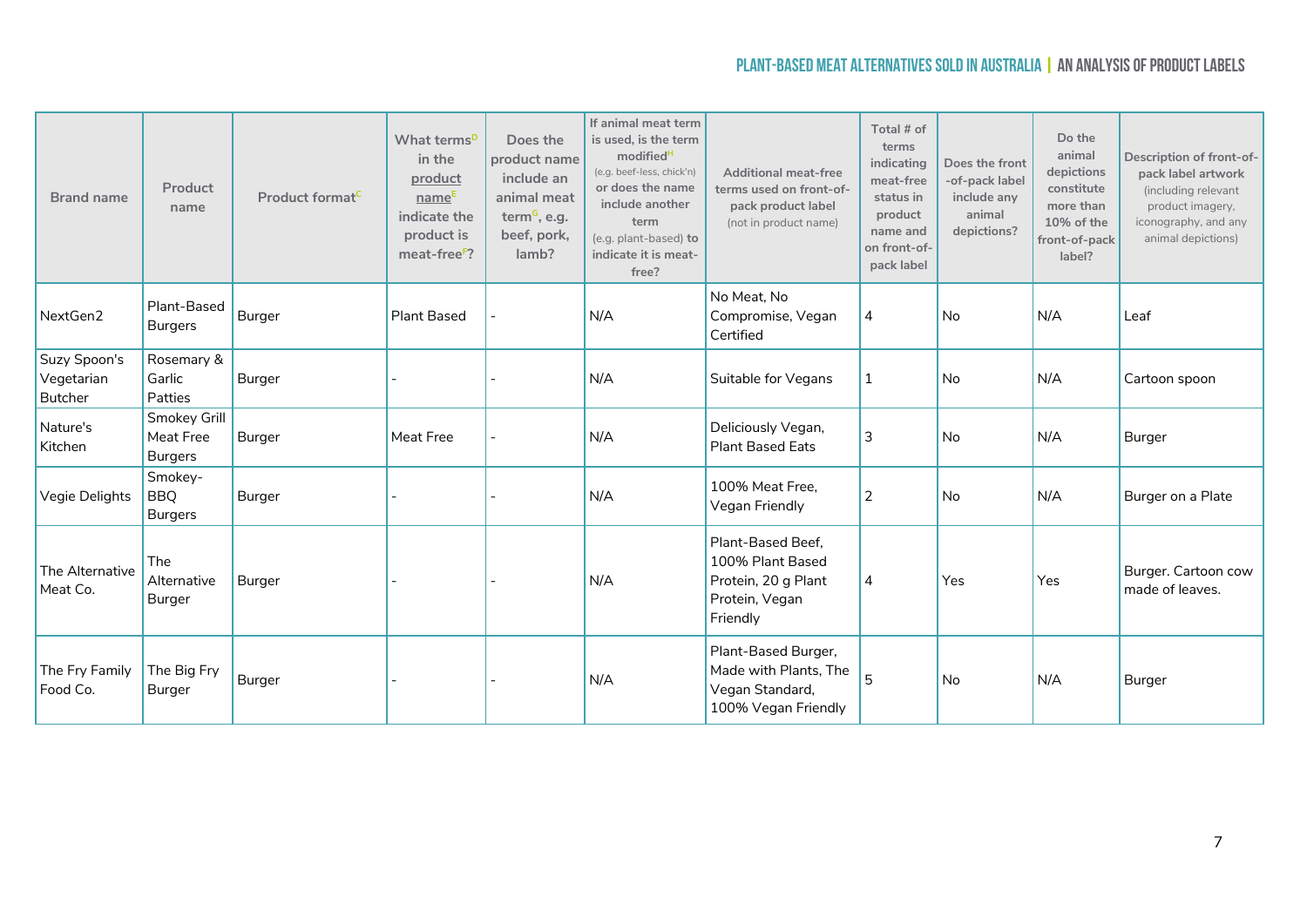| <b>Brand name</b>    | Product<br>name                                        | Product format <sup>c</sup> | What terms <sup>D</sup><br>in the<br>product<br>nameE<br>indicate the<br>product is<br>meat-free <sup>F</sup> ? | Does the<br>product name<br>include an<br>animal meat<br>term <sup>G</sup> , e.g.<br>beef, pork,<br>lamb? | If animal meat term<br>is used, is the term<br>modified <sup>H</sup><br>(e.g. beef-less, chick'n)<br>or does the name<br>include another<br>term<br>(e.g. plant-based) to<br>indicate it is meat-<br>free? | <b>Additional meat-free</b><br>terms used on front-of-<br>pack product label<br>(not in product name) | Total # of<br>terms<br>indicating<br>meat-free<br>status in<br>product<br>name and<br>on front-of-<br>pack label | Does the front<br>-of-pack label<br>include any<br>animal<br>depictions? | Do the<br>animal<br>depictions<br>constitute<br>more than<br>10% of the<br>front-of-pack<br>label? | Description of front-of-<br>pack label artwork<br>(including relevant<br>product imagery,<br>iconography, and any<br>animal depictions) |
|----------------------|--------------------------------------------------------|-----------------------------|-----------------------------------------------------------------------------------------------------------------|-----------------------------------------------------------------------------------------------------------|------------------------------------------------------------------------------------------------------------------------------------------------------------------------------------------------------------|-------------------------------------------------------------------------------------------------------|------------------------------------------------------------------------------------------------------------------|--------------------------------------------------------------------------|----------------------------------------------------------------------------------------------------|-----------------------------------------------------------------------------------------------------------------------------------------|
| Naturli              | The Burger<br>Pea Based                                | Burger                      | Pea Based                                                                                                       |                                                                                                           | N/A                                                                                                                                                                                                        | 100% Plant Based,<br>Vegan, Meat Free,                                                                | $\overline{4}$                                                                                                   | Yes                                                                      | <b>No</b>                                                                                          | Image of burger,<br>cartoon cow grazing<br>with cross mark next<br>to it and text saying<br>'the old way'                               |
| Gardein              | The Ultimate<br><b>Beefless</b><br>Burger              | Burger                      | <b>Beefless</b>                                                                                                 | <b>Beefless</b>                                                                                           | Yes                                                                                                                                                                                                        | I'm Meat Free, Garden<br>Grown Protein, For<br>Meat and Veggie<br>Lovers Alike, No Beef<br>About It   | 5                                                                                                                | N <sub>o</sub>                                                           | N/A                                                                                                | Open burger                                                                                                                             |
| v2food               | v2burger                                               | Burger                      |                                                                                                                 |                                                                                                           | N/A                                                                                                                                                                                                        | Made with Plants.<br><b>Plant Based</b>                                                               | 2                                                                                                                | No                                                                       | N/A                                                                                                | Burger. Cartoon<br>Leaves and Peas                                                                                                      |
| Harvest<br>Gourmet   | Vegan<br>Burger                                        | Burger                      | Vegan                                                                                                           |                                                                                                           | N/A                                                                                                                                                                                                        | Vegan, Vegan Burger,<br>Meat Free                                                                     | 3                                                                                                                | No                                                                       | N/A                                                                                                | Open burger on bun                                                                                                                      |
| Quorn                | Vegan<br>Gourmet<br>Burger                             | Burger                      | Vegan                                                                                                           |                                                                                                           | N/A                                                                                                                                                                                                        | <b>Proudly Meat Free</b>                                                                              | $\sqrt{2}$                                                                                                       | No                                                                       | N/A                                                                                                | Burger                                                                                                                                  |
| Linda<br>McCartney's | Vegetarian<br><b>Burgers</b>                           | Burger                      | Vegetarian                                                                                                      |                                                                                                           | N/A                                                                                                                                                                                                        | Suitable for Vegans,<br>Vegetarian Society<br>Approved                                                | 3                                                                                                                | No                                                                       | N/A                                                                                                | Burger                                                                                                                                  |
| Linda<br>McCartney's | Vegetarian<br>Mozzarella<br>$1/4$ LB<br><b>Burgers</b> | Burger                      | Vegetarian                                                                                                      |                                                                                                           | N/A                                                                                                                                                                                                        | Meat Free Pioneer,<br>Vegetarian Society<br>Approved                                                  | 3                                                                                                                | No                                                                       | N/A                                                                                                | Burger                                                                                                                                  |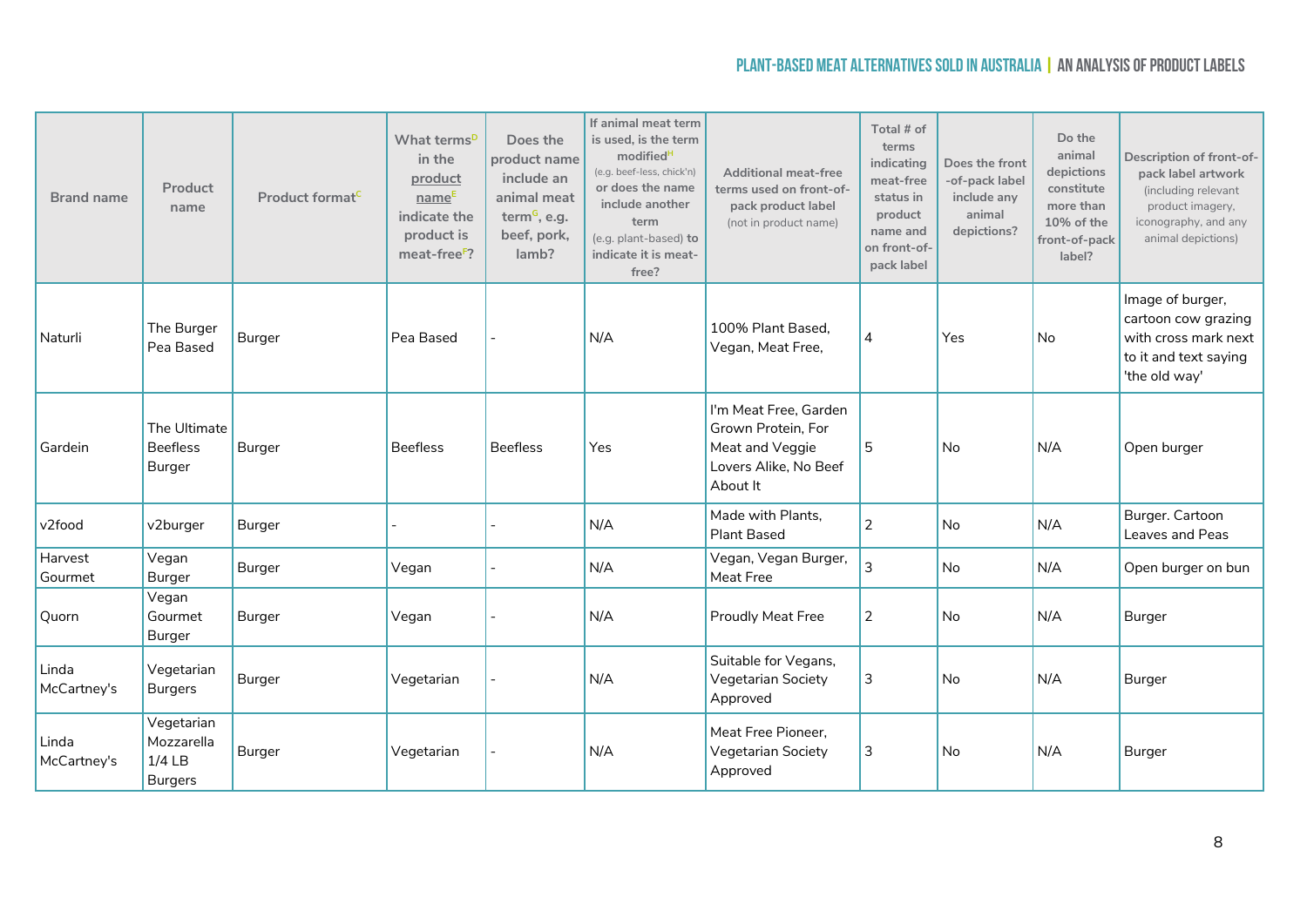| <b>Brand name</b>          | Product<br>name                                  | Product format <sup>c</sup>                           | What terms <sup>D</sup><br>in the<br>product<br>name <sup>E</sup><br>indicate the<br>product is<br>meat-free <sup>F</sup> ? | Does the<br>product name<br>include an<br>animal meat<br>term <sup>G</sup> , e.g.<br>beef, pork,<br>lamb? | If animal meat term<br>is used, is the term<br>modified <sup>H</sup><br>(e.g. beef-less, chick'n)<br>or does the name<br>include another<br>term<br>(e.g. plant-based) to<br>indicate it is meat-<br>free? | <b>Additional meat-free</b><br>terms used on front-of-<br>pack product label<br>(not in product name) | Total # of<br>terms<br>indicating<br>meat-free<br>status in<br>product<br>name and<br>on front-of-<br>pack label | Does the front<br>-of-pack label<br>include any<br>animal<br>depictions? | Do the<br>animal<br>depictions<br>constitute<br>more than<br>10% of the<br>front-of-pack<br>label? | Description of front-of-<br>pack label artwork<br>(including relevant<br>product imagery,<br>iconography, and any<br>animal depictions) |
|----------------------------|--------------------------------------------------|-------------------------------------------------------|-----------------------------------------------------------------------------------------------------------------------------|-----------------------------------------------------------------------------------------------------------|------------------------------------------------------------------------------------------------------------------------------------------------------------------------------------------------------------|-------------------------------------------------------------------------------------------------------|------------------------------------------------------------------------------------------------------------------|--------------------------------------------------------------------------|----------------------------------------------------------------------------------------------------|-----------------------------------------------------------------------------------------------------------------------------------------|
| Plant Asia                 | Chicken<br><b>Skewers</b><br>with Satay<br>Sauce | Chunks/ strips/ filets<br>(uncrumbed, beef-<br>style) |                                                                                                                             | Chicken                                                                                                   | No                                                                                                                                                                                                         | Plant Based, Vegan                                                                                    | 2                                                                                                                | No                                                                       | N/A                                                                                                | Skewers on plate<br>with lime                                                                                                           |
| Fable                      | <b>Plant Based</b><br><b>Braised Beef</b>        | Chunks/ strips/ filets<br>(uncrumbed, beef-<br>style) | Plant-Based                                                                                                                 |                                                                                                           | Yes                                                                                                                                                                                                        | Plant Based Meat,<br>Meat Alternative                                                                 | 3                                                                                                                | No                                                                       | N/A                                                                                                | Line drawing of<br><b>Heston Blumenthal</b>                                                                                             |
| Oumph                      | Pulled<br>Oumph                                  | Chunks/ strips/ filets<br>(uncrumbed, beef-<br>style) |                                                                                                                             |                                                                                                           | N/A                                                                                                                                                                                                        | Epic Veggie Eating,<br>Made from Soybeans                                                             | $\overline{2}$                                                                                                   | No                                                                       | N/A                                                                                                | Product on plate                                                                                                                        |
| <b>MEET</b>                | <b>Strips</b>                                    | Chunks/ strips/ filets<br>(uncrumbed, beef-<br>style) |                                                                                                                             |                                                                                                           | N/A                                                                                                                                                                                                        | <b>Positively Plant Based</b>                                                                         |                                                                                                                  | No                                                                       | N/A                                                                                                | Stir fry with tenders<br>and veg                                                                                                        |
| Plant Asia                 | Tender Beef                                      | Chunks/ strips/ filets<br>(uncrumbed, beef-<br>style) |                                                                                                                             | Beef                                                                                                      | No                                                                                                                                                                                                         | Plant Based, Vegan                                                                                    | $\overline{2}$                                                                                                   | No                                                                       | N/A                                                                                                | Product in stirfy with<br>rice and broccoli                                                                                             |
| The Fry Family<br>Food Co. | Thick Cut<br>Chunky<br><b>Strips</b>             | Chunks/ strips/ filets<br>(uncrumbed, beef-<br>style) |                                                                                                                             |                                                                                                           | N/A                                                                                                                                                                                                        | Made with Love and<br>Plants, Plant Based,<br>The Vegan Standard,<br>100% Vegan Friendly              | 4                                                                                                                | No                                                                       | N/A                                                                                                | Strips in wrap,<br>cartoon leaf                                                                                                         |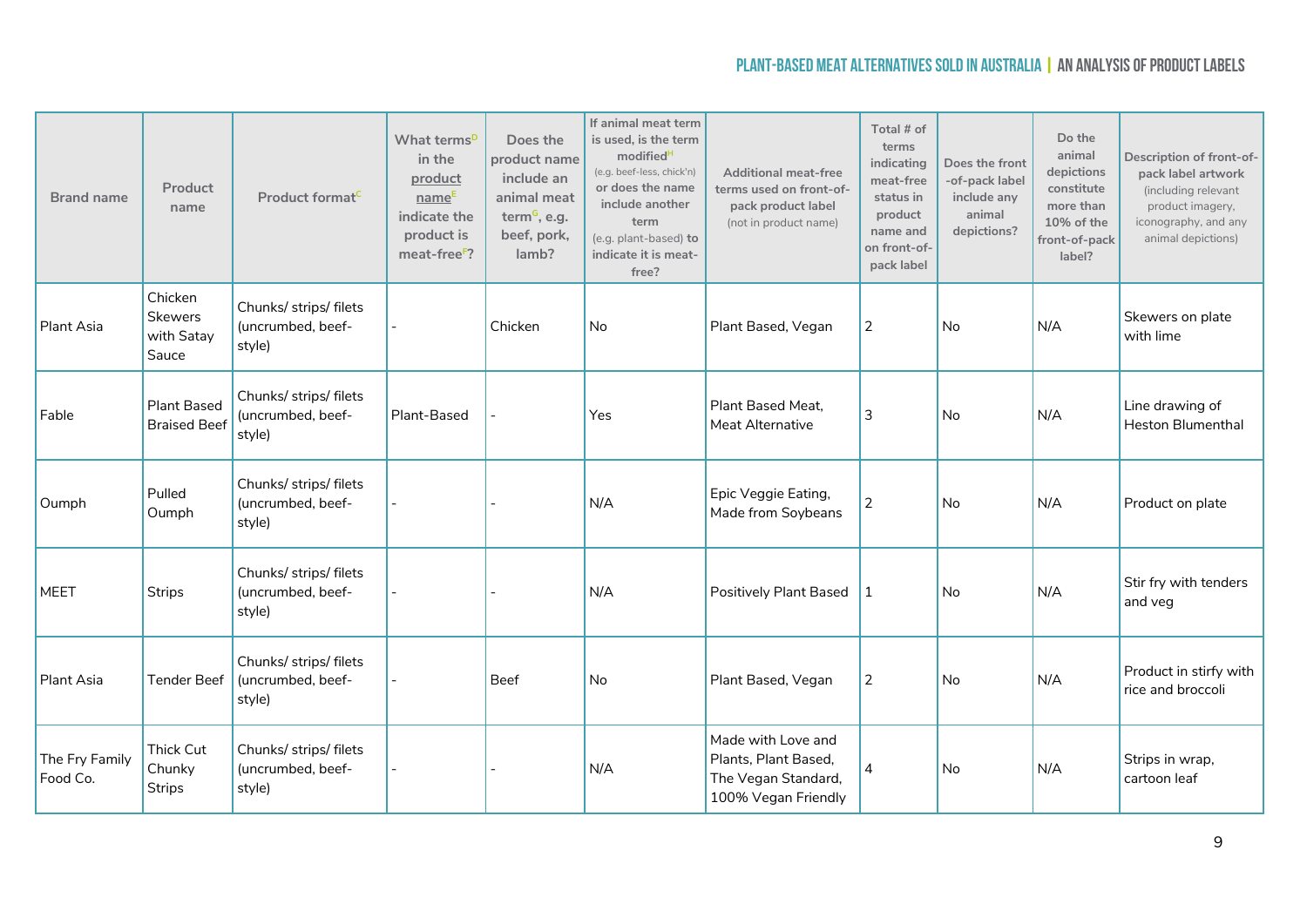| <b>Brand name</b>          | Product<br>name                                 | Product format <sup>c</sup>                               | What terms <sup>D</sup><br>in the<br>product<br>nameE<br>indicate the<br>product is<br>meat-free <sup>F</sup> ? | Does the<br>product name<br>include an<br>animal meat<br>term <sup>G</sup> , e.g.<br>beef, pork,<br>lamb? | If animal meat term<br>is used, is the term<br>modified <sup>H</sup><br>(e.g. beef-less, chick'n)<br>or does the name<br>include another<br>term<br>(e.g. plant-based) to<br>indicate it is meat-<br>free? | <b>Additional meat-free</b><br>terms used on front-of-<br>pack product label<br>(not in product name) | Total # of<br>terms<br>indicating<br>meat-free<br>status in<br>product<br>name and<br>on front-of-<br>pack label | Does the front<br>-of-pack label<br>include any<br>animal<br>depictions? | Do the<br>animal<br>depictions<br>constitute<br>more than<br>10% of the<br>front-of-pack<br>label? | Description of front-of-<br>pack label artwork<br>(including relevant<br>product imagery,<br>iconography, and any<br>animal depictions) |
|----------------------------|-------------------------------------------------|-----------------------------------------------------------|-----------------------------------------------------------------------------------------------------------------|-----------------------------------------------------------------------------------------------------------|------------------------------------------------------------------------------------------------------------------------------------------------------------------------------------------------------------|-------------------------------------------------------------------------------------------------------|------------------------------------------------------------------------------------------------------------------|--------------------------------------------------------------------------|----------------------------------------------------------------------------------------------------|-----------------------------------------------------------------------------------------------------------------------------------------|
| Harvest<br>Gourmet         | Chargilled<br><b>Strips</b>                     | Chunks/ strips/ fillets<br>(uncrumbed, chicken-<br>style) |                                                                                                                 |                                                                                                           | N/A                                                                                                                                                                                                        | Vegetarian, Meat Free                                                                                 | 2                                                                                                                | l No                                                                     | N/A                                                                                                | Strips on vegetable<br>bowl                                                                                                             |
| Naturli                    | <b>Chick Free</b><br>Pea Based                  | Chunks/ strips/ fillets<br>(uncrumbed, chicken-<br>style) | <b>Chick Free</b><br>Pea Based                                                                                  |                                                                                                           | N/A                                                                                                                                                                                                        | 100% Plant Based,<br>Vegan, Meat Free                                                                 | 5                                                                                                                | No.                                                                      | N/A                                                                                                | Strips in a bowl                                                                                                                        |
| Sunfed                     | Chicken Free<br>Chicken<br>Wild Meaty<br>Chunks | Chunks/ strips/ fillets<br>(uncrumbed, chicken-<br>style) | Chicken Free                                                                                                    | Chicken                                                                                                   | Yes                                                                                                                                                                                                        | Plant Based, Vegan                                                                                    | 3                                                                                                                | Yes                                                                      | Yes                                                                                                | Cartoon chicken,<br>leaves                                                                                                              |
| VegiDeli                   | Chicken<br><b>Style Pieces</b>                  | Chunks/ strips/ fillets<br>(uncrumbed, chicken-<br>style) | Chicken Style                                                                                                   | Chicken style                                                                                             | Yes                                                                                                                                                                                                        | Meat Free, Vegetarian<br>and Vegan, Meat and<br>Dairy Free                                            | 4                                                                                                                | No                                                                       | N/A                                                                                                | Pieces on a plate                                                                                                                       |
| The Fry Family<br>Food Co. | Chicken<br><b>Style Strips</b>                  | Chunks/ strips/ fillets<br>(uncrumbed, chicken-<br>style) | Chicken Style                                                                                                   | Chicken style                                                                                             | Yes                                                                                                                                                                                                        | Made with Love and<br>Plants, The Vegan<br>Standard, 100%<br>Vegan Friendly, Plant<br><b>Based</b>    | 4                                                                                                                | No                                                                       | N/A                                                                                                | Chicken strips on a<br>wrap                                                                                                             |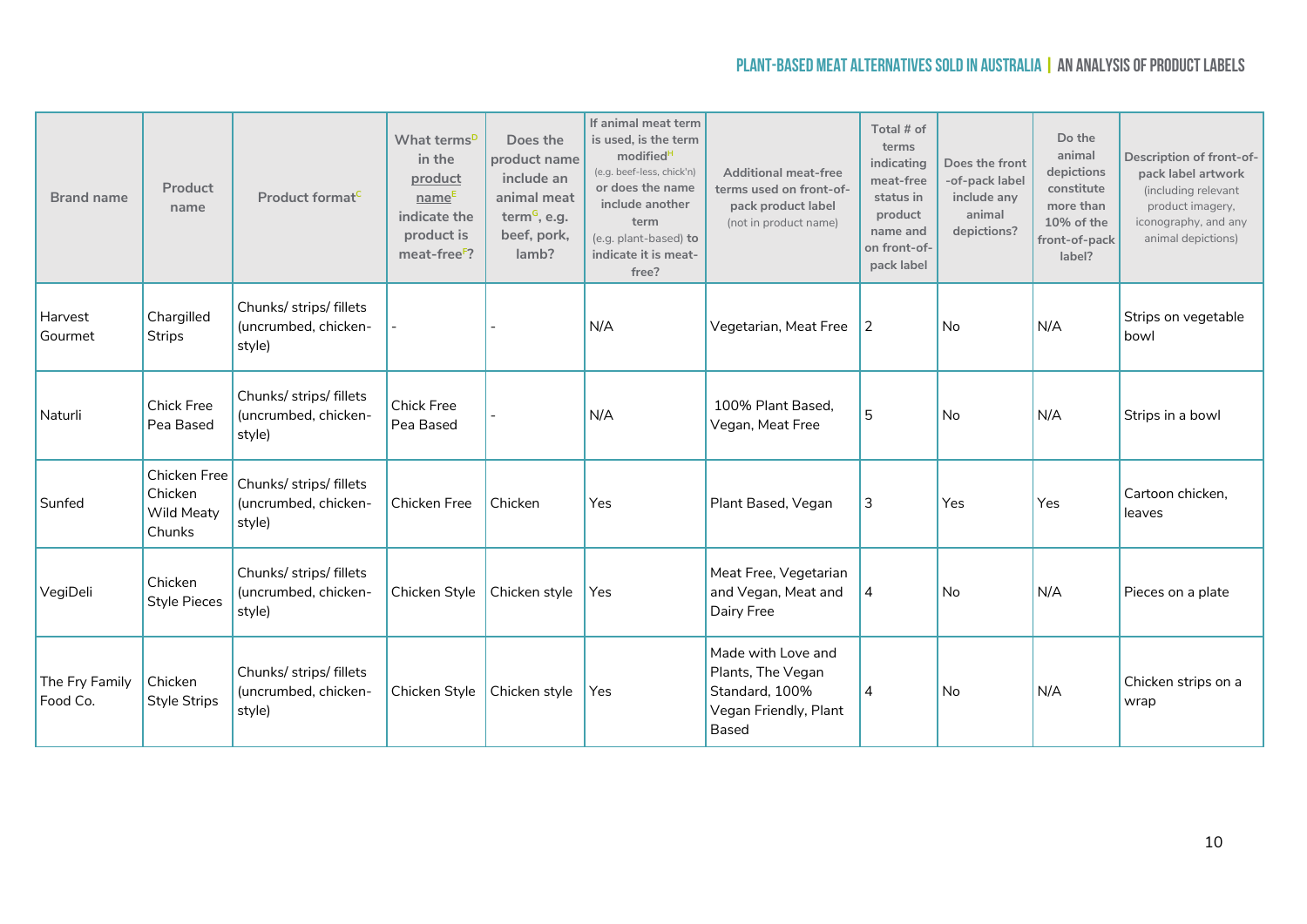| <b>Brand name</b> | Product<br>name                          | Product format <sup>c</sup>                               | What terms <sup>D</sup><br>in the<br>product<br>name<br>indicate the<br>product is<br>meat-free <sup>F</sup> ? | Does the<br>product name<br>include an<br>animal meat<br>term <sup>G</sup> , e.g.<br>beef, pork,<br>lamb? | If animal meat term<br>is used, is the term<br>modified <sup>H</sup><br>(e.g. beef-less, chick'n)<br>or does the name<br>include another<br>term<br>(e.g. plant-based) to<br>indicate it is meat-<br>free? | <b>Additional meat-free</b><br>terms used on front-of-<br>pack product label<br>(not in product name) | Total # of<br>terms<br>indicating<br>meat-free<br>status in<br>product<br>name and<br>on front-of-<br>pack label | Does the front<br>-of-pack label<br>include any<br>animal<br>depictions? | Do the<br>animal<br>depictions<br>constitute<br>more than<br>10% of the<br>front-of-pack<br>label? | Description of front-of-<br>pack label artwork<br>(including relevant<br>product imagery,<br>iconography, and any<br>animal depictions) |
|-------------------|------------------------------------------|-----------------------------------------------------------|----------------------------------------------------------------------------------------------------------------|-----------------------------------------------------------------------------------------------------------|------------------------------------------------------------------------------------------------------------------------------------------------------------------------------------------------------------|-------------------------------------------------------------------------------------------------------|------------------------------------------------------------------------------------------------------------------|--------------------------------------------------------------------------|----------------------------------------------------------------------------------------------------|-----------------------------------------------------------------------------------------------------------------------------------------|
| Quorn             | Fajita Strips                            | Chunks/ strips/ fillets<br>(uncrumbed, chicken-<br>style) |                                                                                                                |                                                                                                           | N/A                                                                                                                                                                                                        | Vegan, Proudly Meat<br>Free                                                                           | $\overline{2}$                                                                                                   | No                                                                       | N/A                                                                                                |                                                                                                                                         |
| Quorn             | Fillets                                  | Chunks/ strips/ fillets<br>(uncrumbed, chicken-<br>style) |                                                                                                                |                                                                                                           | N/A                                                                                                                                                                                                        | Vegan, Proudly Meat<br>Free                                                                           | $\overline{2}$                                                                                                   | No                                                                       | N/A                                                                                                | Strips on a plate                                                                                                                       |
| NEXT!             | Lightly<br>Seasoned<br>Chick'n<br>Chunks | Chunks/ strips/ fillets<br>(uncrumbed, chicken-<br>style) | Chick'n                                                                                                        | Chick'n                                                                                                   | Yes                                                                                                                                                                                                        | 100% Plant Based                                                                                      | $\sqrt{2}$                                                                                                       | Yes                                                                      | Yes                                                                                                | Cut out shape of<br>chicken showing<br>product underneath                                                                               |
| Gardein           | Mandarin<br>Orange<br>Crispy<br>Chick'n  | Chunks/ strips/ fillets<br>(uncrumbed, chicken-<br>style) | Chick'n                                                                                                        | Chick'n                                                                                                   | Yes                                                                                                                                                                                                        | I'm Meat Free, Garden<br>Grown Protein, For<br>Meat and Veggie<br>Lovers Alike                        | 3                                                                                                                | No                                                                       | N/A                                                                                                | Product on plate                                                                                                                        |
| NEXT!             | Original<br>Chick'n<br>Chunks            | Chunks/ strips/ fillets<br>(uncrumbed, chicken-<br>style) | Chick'n                                                                                                        | Chick'n                                                                                                   | Yes                                                                                                                                                                                                        | 100% Plant Based                                                                                      | $\overline{2}$                                                                                                   | Yes                                                                      | Yes                                                                                                | Cut out shape of<br>chicken showing<br>product underneath                                                                               |
| Quorn             | Pieces                                   | Chunks/ strips/ fillets<br>(uncrumbed, chicken-<br>style) |                                                                                                                |                                                                                                           | N/A                                                                                                                                                                                                        | <b>Proudly Meat Free</b>                                                                              | 1                                                                                                                | No                                                                       | N/A                                                                                                | Strips with<br>vegetables dish on a<br>pan                                                                                              |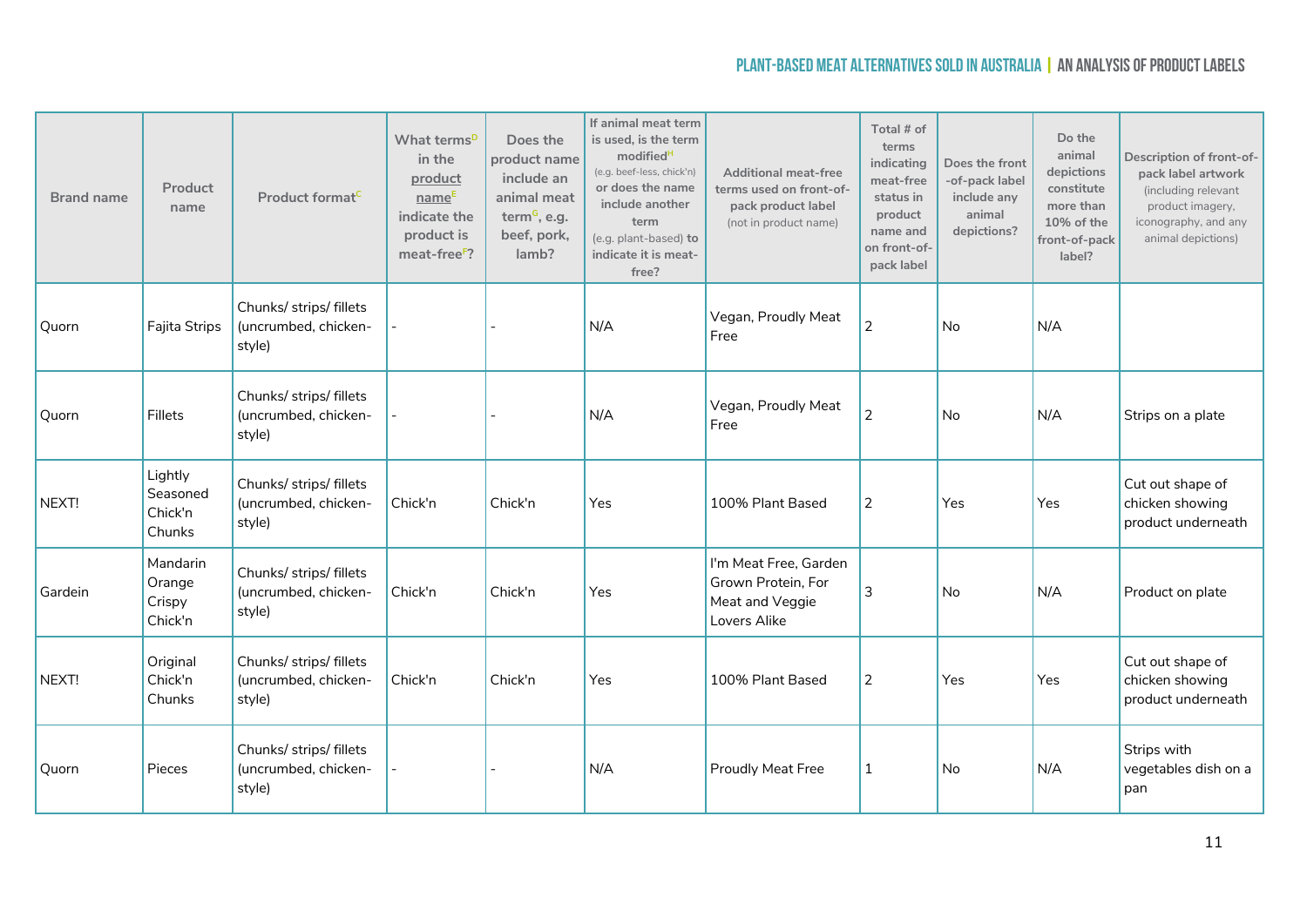| <b>Brand name</b>          | Product<br>name                      | Product format <sup>c</sup>                               | What terms <sup>D</sup><br>in the<br>product<br>name <sup>E</sup><br>indicate the<br>product is<br>meat-free <sup>F</sup> ? | Does the<br>product name<br>include an<br>animal meat<br>term $6$ , e.g.<br>beef, pork,<br>lamb? | If animal meat term<br>is used, is the term<br>modified <sup>H</sup><br>(e.g. beef-less, chick'n)<br>or does the name<br>include another<br>term<br>(e.g. plant-based) to<br>indicate it is meat-<br>free? | <b>Additional meat-free</b><br>terms used on front-of-<br>pack product label<br>(not in product name) | Total # of<br>terms<br>indicating<br>meat-free<br>status in<br>product<br>name and<br>on front-of-<br>pack label | Does the front<br>-of-pack label<br>include any<br>animal<br>depictions? | Do the<br>animal<br>depictions<br>constitute<br>more than<br>10% of the<br>front-of-pack<br>label? | Description of front-of-<br>pack label artwork<br>(including relevant<br>product imagery,<br>iconography, and any<br>animal depictions) |
|----------------------------|--------------------------------------|-----------------------------------------------------------|-----------------------------------------------------------------------------------------------------------------------------|--------------------------------------------------------------------------------------------------|------------------------------------------------------------------------------------------------------------------------------------------------------------------------------------------------------------|-------------------------------------------------------------------------------------------------------|------------------------------------------------------------------------------------------------------------------|--------------------------------------------------------------------------|----------------------------------------------------------------------------------------------------|-----------------------------------------------------------------------------------------------------------------------------------------|
| Tofurky                    | Plant-Based<br>Chick'n               | Chunks/ strips/ fillets<br>(uncrumbed, chicken-<br>style) | Plant-Based                                                                                                                 | Chick'n                                                                                          | Yes                                                                                                                                                                                                        | Vegan                                                                                                 | 2                                                                                                                | No                                                                       | N/A                                                                                                |                                                                                                                                         |
| The Fry Family<br>Food Co. | Rice Protein<br>and Quinoa<br>Strips | Chunks/ strips/ fillets<br>(uncrumbed, chicken-<br>style) | Rice and<br>Quinoa                                                                                                          |                                                                                                  | N/A                                                                                                                                                                                                        | Nature's Plant<br>Proteins, 100% Vegan 3<br>Friendly                                                  |                                                                                                                  | <b>No</b>                                                                | N/A                                                                                                |                                                                                                                                         |
| Vegie Delights             | Tender<br>Fillets                    | Chunks/ strips/ fillets<br>(uncrumbed, chicken-<br>style) |                                                                                                                             |                                                                                                  | N/A                                                                                                                                                                                                        | 100% Meat Free,<br>Vegan Friendly                                                                     | $\overline{2}$                                                                                                   | No                                                                       | N/A                                                                                                | Fillet on a plate                                                                                                                       |
| <b>MEET</b>                | <b>Tenders</b>                       | Chunks/ strips/ fillets<br>(uncrumbed, chicken-<br>style) |                                                                                                                             |                                                                                                  | N/A                                                                                                                                                                                                        | Positively Plant Based                                                                                | 1                                                                                                                | <b>No</b>                                                                | N/A                                                                                                | Stir fry with tenders<br>and veg                                                                                                        |
| Quorn                      | Vegan Fillets                        | Chunks/ strips/ fillets<br>(uncrumbed, chicken-<br>style) |                                                                                                                             |                                                                                                  | N/A                                                                                                                                                                                                        | Vegan, Proudly Meat<br>Free                                                                           | $\overline{2}$                                                                                                   | No                                                                       | N/A                                                                                                |                                                                                                                                         |
| Plant Asia                 | Roast Duck                           | Chunks/ strips/ fillets<br>(uncrumbed, duck-<br>style)    |                                                                                                                             | <b>Duck</b>                                                                                      | No                                                                                                                                                                                                         | <b>Plant Based</b>                                                                                    | 1                                                                                                                | <b>No</b>                                                                | N/A                                                                                                | Product on duck style<br>pancakes                                                                                                       |
| Loma Linda                 | Spicy Tuno<br>with<br>Sriracha       | Chunks/ strips/ fillets<br>(uncrumbed, seafood-<br>style) |                                                                                                                             | Tuno                                                                                             | Yes                                                                                                                                                                                                        | <b>Plant Based Seafood</b><br>Alternative, Plant<br>Based Protein, Vegan                              | 3                                                                                                                | No                                                                       | N/A                                                                                                | Tuno wrap                                                                                                                               |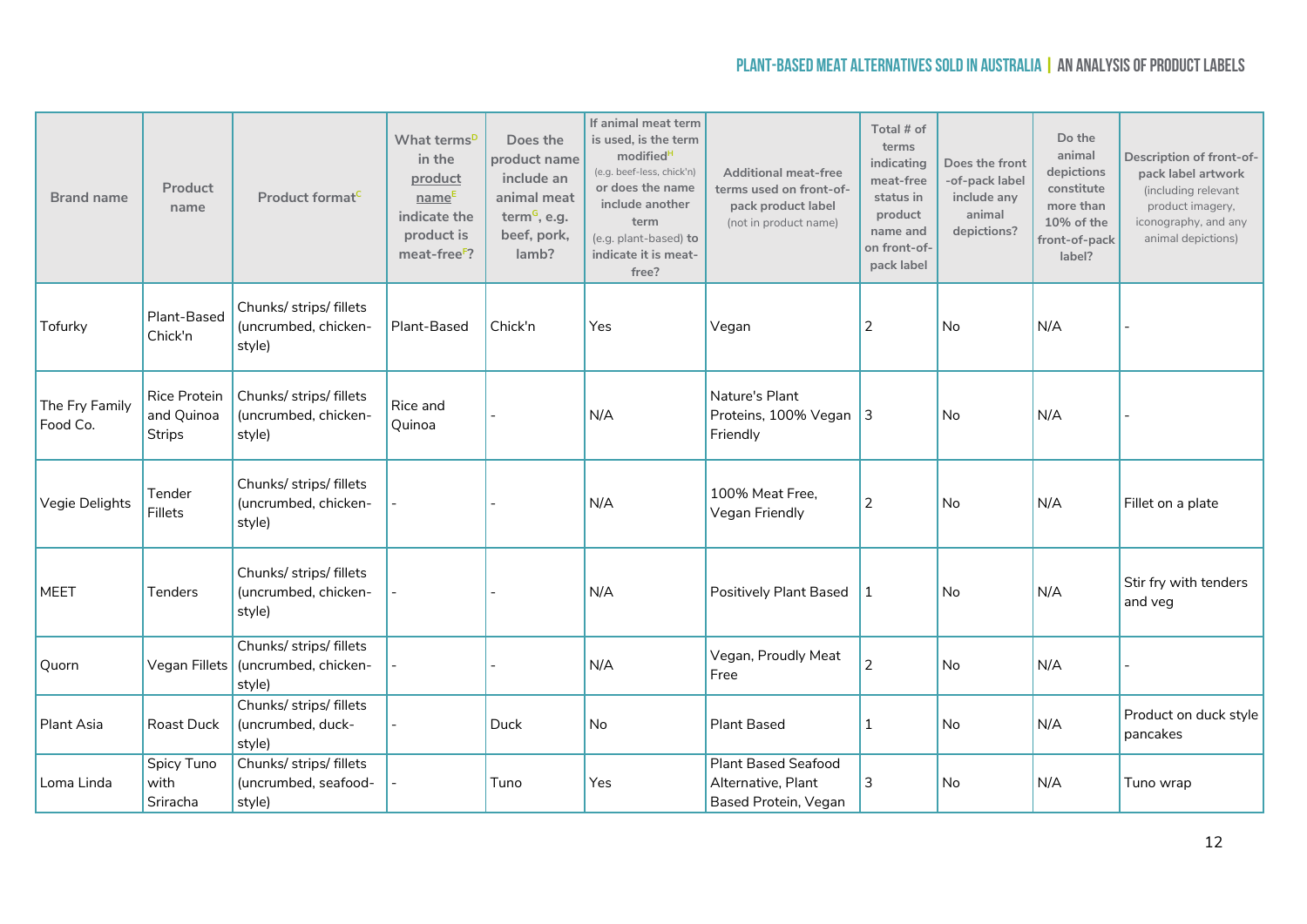| <b>Brand name</b>   | Product<br>name                      | Product format <sup>c</sup>                               | What terms <sup>D</sup><br>in the<br>product<br>name<br>indicate the<br>product is<br>meat-free <sup>F</sup> ? | Does the<br>product name<br>include an<br>animal meat<br>term <sup>G</sup> , e.g.<br>beef, pork,<br>lamb? | If animal meat term<br>is used, is the term<br>modified <sup>H</sup><br>(e.g. beef-less, chick'n)<br>or does the name<br>include another<br>term<br>(e.g. plant-based) to<br>indicate it is meat-<br>free? | <b>Additional meat-free</b><br>terms used on front-of-<br>pack product label<br>(not in product name) | Total # of<br>terms<br>indicating<br>meat-free<br>status in<br>product<br>name and<br>on front-of-<br>pack label | Does the front<br>-of-pack label<br>include any<br>animal<br>depictions? | Do the<br>animal<br>depictions<br>constitute<br>more than<br>10% of the<br>front-of-pack<br>label? | Description of front-of-<br>pack label artwork<br>(including relevant<br>product imagery,<br>iconography, and any<br>animal depictions) |
|---------------------|--------------------------------------|-----------------------------------------------------------|----------------------------------------------------------------------------------------------------------------|-----------------------------------------------------------------------------------------------------------|------------------------------------------------------------------------------------------------------------------------------------------------------------------------------------------------------------|-------------------------------------------------------------------------------------------------------|------------------------------------------------------------------------------------------------------------------|--------------------------------------------------------------------------|----------------------------------------------------------------------------------------------------|-----------------------------------------------------------------------------------------------------------------------------------------|
| Loma Linda          | Tuno in<br>Spring<br>Water           | Chunks/ strips/ fillets<br>(uncrumbed, seafood-<br>style) |                                                                                                                | Tuno                                                                                                      | Yes                                                                                                                                                                                                        | <b>Plant Based Seafood</b><br>Alternative, Plant<br>Based Protein, Vegan                              | 3                                                                                                                | No                                                                       | N/A                                                                                                | Tuno sandwich                                                                                                                           |
| Loma Linda          | Tuno Lemon<br>Pepper                 | Chunks/ strips/ fillets<br>(uncrumbed, seafood-<br>style) |                                                                                                                | Tuno                                                                                                      | Yes                                                                                                                                                                                                        | <b>Plant Based Seafood</b><br>Alternative, Plant<br>Based Protein, Vegan                              | 3                                                                                                                | No                                                                       | N/A                                                                                                | Tuno on canape                                                                                                                          |
| Herb & Sons         | Beef-Free<br>Mince                   | Mince                                                     | Beef-Free                                                                                                      | Beef-free                                                                                                 | Yes                                                                                                                                                                                                        | Proudly Meat Free,<br><b>Deliciously Plant</b><br>Based, Vegan Friendly                               | $\overline{4}$                                                                                                   | <b>No</b>                                                                | N/A                                                                                                | Cartoon Leaves                                                                                                                          |
| <b>Beyond Meat</b>  | Beyond<br>Mince                      | Mince                                                     | <b>Plant Based</b>                                                                                             |                                                                                                           | N/A                                                                                                                                                                                                        | Plant-Based Mince,<br>15g Plant Protein Per<br>Serve                                                  | 12                                                                                                               | <b>No</b>                                                                | N/A                                                                                                |                                                                                                                                         |
| Sunfed              | <b>Bull Free</b><br>Beef             | Mince                                                     | <b>Bull Free</b>                                                                                               | <b>Beef</b>                                                                                               | Yes                                                                                                                                                                                                        | Plant Based, Beefy<br>Clean Plant Protein,<br>Vegan                                                   | 4                                                                                                                | Yes                                                                      | Yes                                                                                                | Cartoon bull                                                                                                                            |
| Gardein             | Gardein<br><b>Beefless</b><br>Ground | Mince                                                     | <b>Beefless</b>                                                                                                | <b>Beefless</b>                                                                                           | Yes                                                                                                                                                                                                        | I'm Meat Free, For<br>Meat and Veggie<br>Lovers Alike, Garden<br>Grown Protein                        | 4                                                                                                                | No                                                                       | N/A                                                                                                | Mince In Dish                                                                                                                           |
| Harvest<br>Gourmet  | Incredible<br>Mince                  | Mince                                                     |                                                                                                                |                                                                                                           | N/A                                                                                                                                                                                                        | Vegan, Can't Believe<br>It's Plant Based,                                                             | 3                                                                                                                | <b>No</b>                                                                | N/A                                                                                                | Spaghetti and mince<br>and meatballs                                                                                                    |
| Made with<br>Plants | Meat-Free<br>Mince                   | Mince                                                     | Meat-Free                                                                                                      |                                                                                                           | N/A                                                                                                                                                                                                        | Made with Plants,<br>Vegan, Plant-Based<br>Protein                                                    | $\overline{2}$                                                                                                   | No                                                                       | N/A                                                                                                | Cartoon Leaves                                                                                                                          |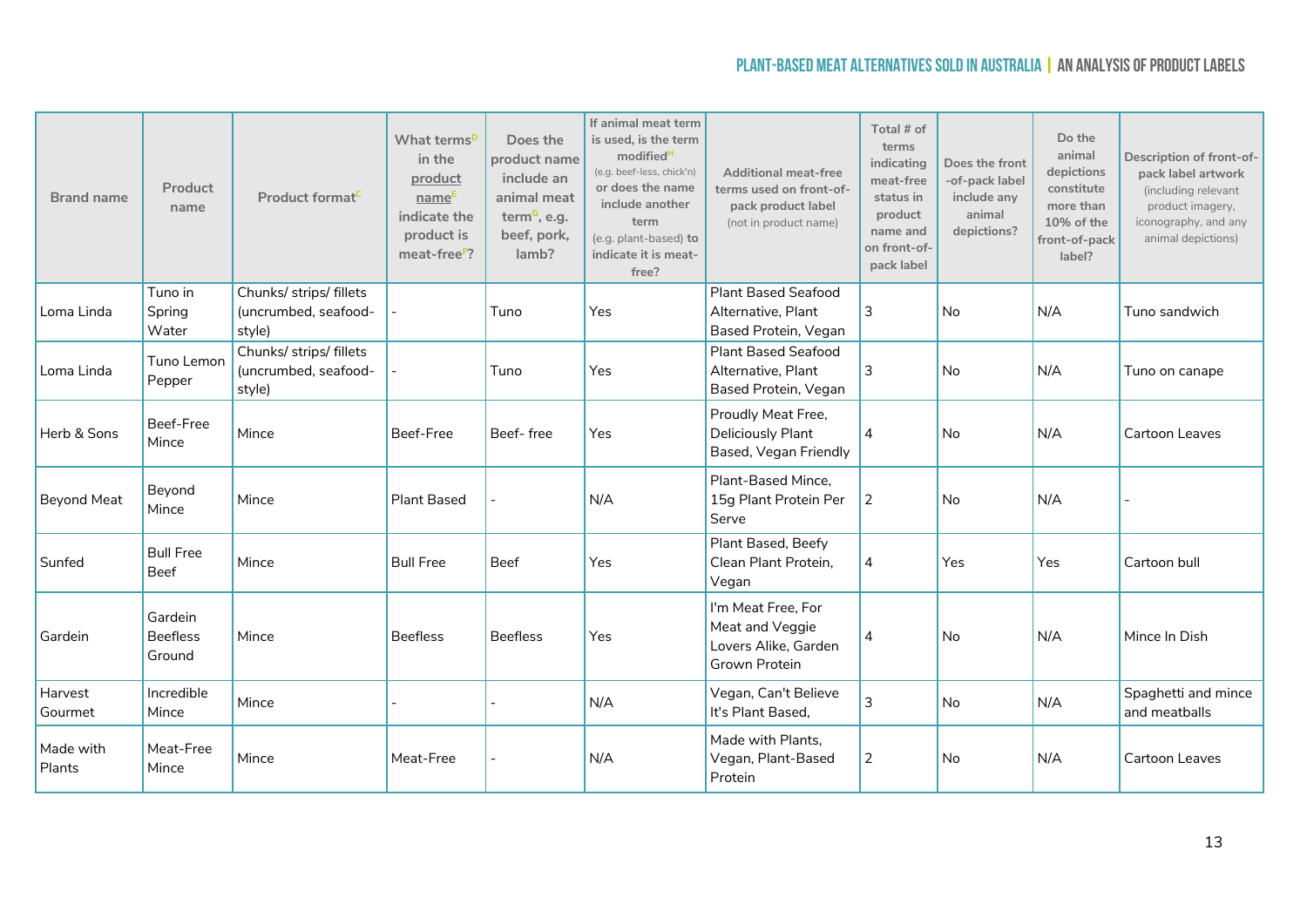| <b>Brand name</b>           | Product<br>name                      | Product format <sup>c</sup> | What terms <sup>D</sup><br>in the<br>product<br>name <sup>L</sup><br>indicate the<br>product is<br>meat-free <sup>F</sup> ? | Does the<br>product name<br>include an<br>animal meat<br>term <sup>G</sup> , e.g.<br>beef, pork,<br>lamb? | If animal meat term<br>is used, is the term<br>modified <sup>H</sup><br>(e.g. beef-less, chick'n)<br>or does the name<br>include another<br>term<br>(e.g. plant-based) to<br>indicate it is meat-<br>free? | <b>Additional meat-free</b><br>terms used on front-of-<br>pack product label<br>(not in product name) | Total # of<br>terms<br>indicating<br>meat-free<br>status in<br>product<br>name and<br>on front-of-<br>pack label | Does the front<br>-of-pack label<br>include any<br>animal<br>depictions? | Do the<br>animal<br>depictions<br>constitute<br>more than<br>10% of the<br>front-of-pack<br>label? | Description of front-of-<br>pack label artwork<br>(including relevant<br>product imagery,<br>iconography, and any<br>animal depictions) |
|-----------------------------|--------------------------------------|-----------------------------|-----------------------------------------------------------------------------------------------------------------------------|-----------------------------------------------------------------------------------------------------------|------------------------------------------------------------------------------------------------------------------------------------------------------------------------------------------------------------|-------------------------------------------------------------------------------------------------------|------------------------------------------------------------------------------------------------------------------|--------------------------------------------------------------------------|----------------------------------------------------------------------------------------------------|-----------------------------------------------------------------------------------------------------------------------------------------|
| Earth                       | Meatless<br>Mince                    | Mince                       | Meatless                                                                                                                    |                                                                                                           | N/A                                                                                                                                                                                                        | Vegetarian, Vegan<br>Friendly, Plant Based,<br>Meat Free                                              | 5                                                                                                                | Yes                                                                      | <b>No</b>                                                                                          | Mince dish in plate,<br>cartoon cow saying<br>'meat free cowboom!'                                                                      |
| Earth Grown                 | Meatless<br>Mince                    | Mince                       | Meat Free                                                                                                                   |                                                                                                           | N/A                                                                                                                                                                                                        | A Vegan Take on a<br>Meaty Classic, Plant<br><b>Based</b>                                             | 3                                                                                                                | No                                                                       | N/A                                                                                                | Chili con carne on<br>rice                                                                                                              |
| Quorn                       | Mince                                | Mince                       |                                                                                                                             |                                                                                                           | N/A                                                                                                                                                                                                        | <b>Proudly Meat Free</b>                                                                              | $\mathbf{1}$                                                                                                     | N <sub>o</sub>                                                           | N/A                                                                                                | Mince Dish in Pan                                                                                                                       |
| Naturli                     | Minced<br>100% Plant<br><b>Based</b> | Mince                       |                                                                                                                             |                                                                                                           | N/A                                                                                                                                                                                                        | 100% Plant Based.<br>Meat Free, Vegan                                                                 | 3                                                                                                                | No                                                                       | N/A                                                                                                | Burger                                                                                                                                  |
| Deliciou                    | <b>Plant Based</b><br><b>Beef</b>    | Mince                       | <b>Plant Based</b>                                                                                                          | Beef                                                                                                      | Yes                                                                                                                                                                                                        | Clean & Lean Plant<br>Mix, 100% Vegan                                                                 | $\overline{2}$                                                                                                   | No                                                                       | N/A                                                                                                | San choy bow with<br>mince                                                                                                              |
| Deliciou                    | <b>Plant Based</b><br>Chicken        | Mince                       | <b>Plant Based</b>                                                                                                          | Chicken                                                                                                   | Yes                                                                                                                                                                                                        | Clean & Lean Plant<br>Mix, 100% Vegan                                                                 | $\overline{2}$                                                                                                   | No                                                                       | N/A                                                                                                | Wraps with salad<br>and product                                                                                                         |
| Veef                        | Plant Based<br>Mince                 | Mince                       | <b>Plant Based</b>                                                                                                          |                                                                                                           | N/A                                                                                                                                                                                                        |                                                                                                       | $\mathbf{1}$                                                                                                     | No                                                                       | N/A                                                                                                | Mince on taco                                                                                                                           |
| Deliciou                    | <b>Plant Based</b><br>Pork           | Mince                       | <b>Plant Based</b>                                                                                                          | Pork                                                                                                      | Yes                                                                                                                                                                                                        | Clean & Lean Plant<br>Mix, 100% Vegan                                                                 | 2                                                                                                                | No                                                                       | N/A                                                                                                | San choy bow with<br>mince                                                                                                              |
| Vegie Delights              | Savoury<br>Vegie Mince               | Mince                       | Vegie                                                                                                                       |                                                                                                           | N/A                                                                                                                                                                                                        | 100% Meat Free,<br>Vegan Friendly                                                                     | 3                                                                                                                | <b>No</b>                                                                | N/A                                                                                                | Spaghetti                                                                                                                               |
| The Alternative<br>Meat Co. | The<br>Alternative<br>Mince          | Mince                       |                                                                                                                             |                                                                                                           | N/A                                                                                                                                                                                                        | Plant Based Beef, 21 g<br>Plant Based Protein,<br>100% Plant Based<br>Protein, Vegan<br>Friendly      | 4                                                                                                                | Yes                                                                      | Yes                                                                                                | Mince Dish in Bowl,<br>Cartoon cow made of<br>leaves.                                                                                   |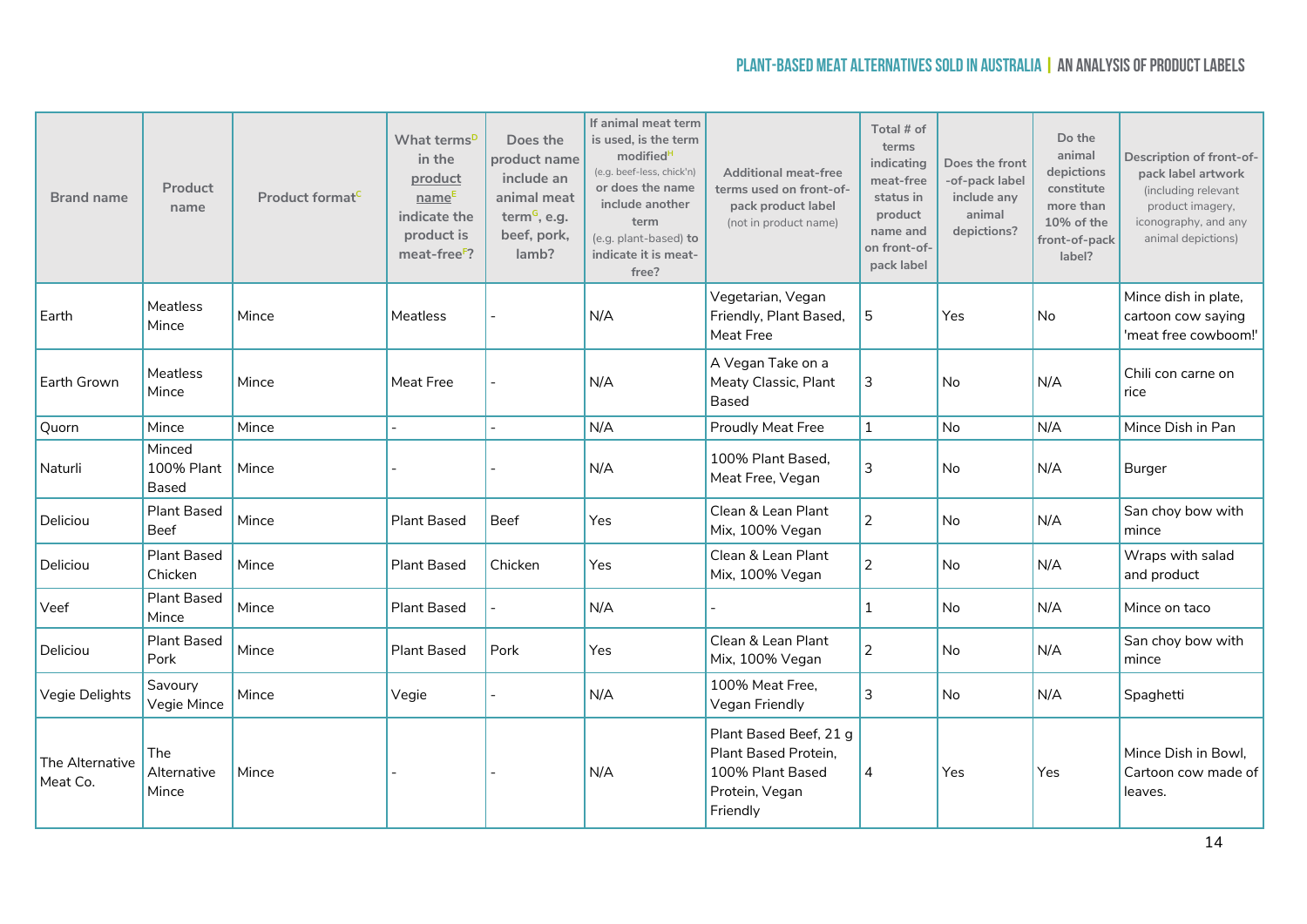| <b>Brand name</b> | Product<br>name                           | Product format <sup>c</sup>                                                     | What terms <sup>D</sup><br>in the<br>product<br>name <sup>E</sup><br>indicate the<br>product is<br>meat-free <sup>F</sup> ? | Does the<br>product name<br>include an<br>animal meat<br>term $6$ , e.g.<br>beef, pork,<br>lamb? | If animal meat term<br>is used, is the term<br>modified <sup>H</sup><br>(e.g. beef-less, chick'n)<br>or does the name<br>include another<br>term<br>(e.g. plant-based) to<br>indicate it is meat-<br>free? | <b>Additional meat-free</b><br>terms used on front-of-<br>pack product label<br>(not in product name) | Total # of<br>terms<br>indicating<br>meat-free<br>status in<br>product<br>name and<br>on front-of-<br>pack label | Does the front<br>-of-pack label<br>include any<br>animal<br>depictions? | Do the<br>animal<br>depictions<br>constitute<br>more than<br>10% of the<br>front-of-pack<br>label? | Description of front-of-<br>pack label artwork<br>(including relevant<br>product imagery,<br>iconography, and any<br>animal depictions) |
|-------------------|-------------------------------------------|---------------------------------------------------------------------------------|-----------------------------------------------------------------------------------------------------------------------------|--------------------------------------------------------------------------------------------------|------------------------------------------------------------------------------------------------------------------------------------------------------------------------------------------------------------|-------------------------------------------------------------------------------------------------------|------------------------------------------------------------------------------------------------------------------|--------------------------------------------------------------------------|----------------------------------------------------------------------------------------------------|-----------------------------------------------------------------------------------------------------------------------------------------|
| v2food            | v2mince                                   | Mince                                                                           |                                                                                                                             |                                                                                                  | N/A                                                                                                                                                                                                        | Made with Plants,<br><b>Plant Based</b>                                                               | $\overline{2}$                                                                                                   | No                                                                       | N/A                                                                                                | Burger. Cartoon<br>Leaves and Peas                                                                                                      |
| Quorn             | Cheese &<br>Spinach<br>Schnitzels         | Nuggets/tenders/<br>schnitzels etc<br>(crumbed, chicken-<br>style)              |                                                                                                                             |                                                                                                  | N/A                                                                                                                                                                                                        | <b>Proudly Meat Free</b>                                                                              | 1                                                                                                                | l No                                                                     | N/A                                                                                                | Schnitzel and salad<br>on plate                                                                                                         |
| Plantitude        | Chicken Free<br>Crumbed<br>Schnitzels     | Nuggets/tenders/<br>schnitzels etc<br>(crumbed, chicken-<br>style)              | <b>Chicken Free</b>                                                                                                         | Chicken free                                                                                     | Yes                                                                                                                                                                                                        | <b>Plant Based</b><br>Deliciousness, Vegan,<br>Made With Soy<br>Protein                               | $\overline{4}$                                                                                                   | No                                                                       | N/A                                                                                                | Tenders on plate<br>with cartoon<br>basketballer                                                                                        |
| Plantitude        | Chicken Free<br>Crumbed<br><b>Tenders</b> | Nuggets/tenders/<br>schnitzels etc<br>(crumbed, chicken-<br>style)              | <b>Chicken Free</b>                                                                                                         | Chicken free                                                                                     | Yes                                                                                                                                                                                                        | <b>Plant Based</b><br>Deliciousness, Vegan,<br>Made With Soy<br>Protein                               | 4                                                                                                                | No                                                                       | N/A                                                                                                | Tenders on plate<br>with cartoon<br>basketballer                                                                                        |
| Herb & Sons       | Kievs                                     | Nuggets/tenders/<br>Chicken Free schnitzels etc<br>(crumbed, chicken-<br>style) | <b>Chicken Free</b>                                                                                                         | Chicken free                                                                                     | Yes                                                                                                                                                                                                        | Proudly Meat Free,<br>Deliciously Plant-<br>Based, Vegan Friendly                                     | $\overline{4}$                                                                                                   | No                                                                       | N/A                                                                                                |                                                                                                                                         |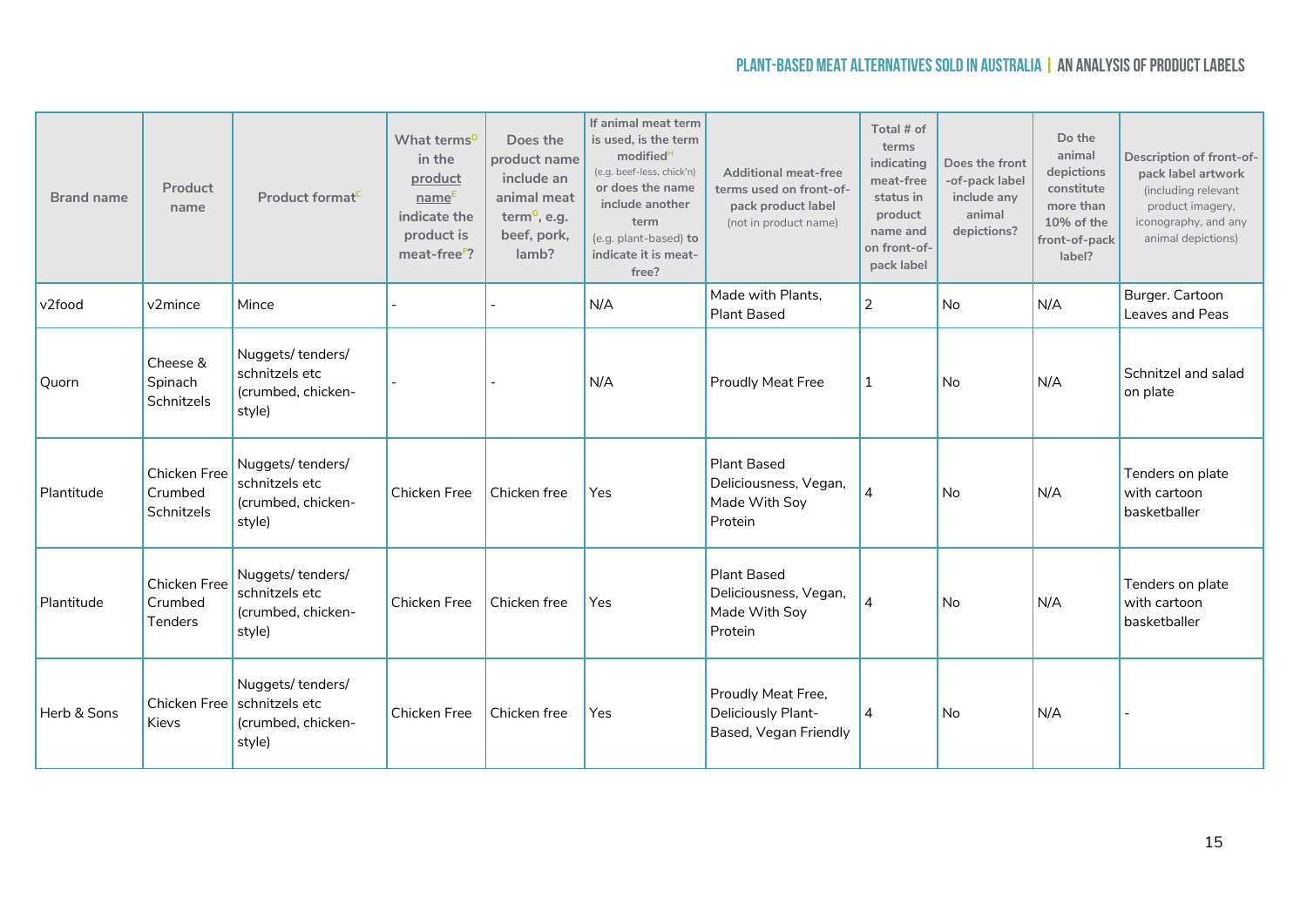| <b>Brand name</b>          | Product<br>name                                  | Product format <sup>c</sup>                                                     | What terms <sup>D</sup><br>in the<br>product<br>name <sup>E</sup><br>indicate the<br>product is<br>meat-free <sup>F</sup> ? | Does the<br>product name<br>include an<br>animal meat<br>term <sup>G</sup> , e.g.<br>beef, pork,<br>lamb? | If animal meat term<br>is used, is the term<br>modified <sup>H</sup><br>(e.g. beef-less, chick'n)<br>or does the name<br>include another<br>term<br>(e.g. plant-based) to<br>indicate it is meat-<br>free? | <b>Additional meat-free</b><br>terms used on front-of-<br>pack product label<br>(not in product name) | Total # of<br>terms<br>indicating<br>meat-free<br>status in<br>product<br>name and<br>on front-of-<br>pack label | Does the front<br>-of-pack label<br>include any<br>animal<br>depictions? | Do the<br>animal<br>depictions<br>constitute<br>more than<br>10% of the<br>front-of-pack<br>label? | Description of front-of-<br>pack label artwork<br>(including relevant<br>product imagery,<br>iconography, and any<br>animal depictions) |
|----------------------------|--------------------------------------------------|---------------------------------------------------------------------------------|-----------------------------------------------------------------------------------------------------------------------------|-----------------------------------------------------------------------------------------------------------|------------------------------------------------------------------------------------------------------------------------------------------------------------------------------------------------------------|-------------------------------------------------------------------------------------------------------|------------------------------------------------------------------------------------------------------------------|--------------------------------------------------------------------------|----------------------------------------------------------------------------------------------------|-----------------------------------------------------------------------------------------------------------------------------------------|
| Herb & Sons                | Nuggets                                          | Nuggets/tenders/<br>Chicken Free schnitzels etc<br>(crumbed, chicken-<br>style) | Chicken Free                                                                                                                | Chicken free                                                                                              | Yes                                                                                                                                                                                                        | Proudly Meat Free,<br>Deliciously Plant-<br>Based, Vegan Friendly                                     | $\overline{4}$                                                                                                   | No                                                                       | N/A                                                                                                | Cartoon leaves                                                                                                                          |
| Herb & Sons                | Chicken Free<br>Schnitzels                       | Nuggets/tenders/<br>schnitzels etc<br>(crumbed, chicken-<br>style)              | Chicken Free                                                                                                                | Chicken free                                                                                              | Yes                                                                                                                                                                                                        | Proudly Meat Free,<br>Deliciously Plant-<br>Based, Vegan Friendly                                     | $\overline{4}$                                                                                                   | No                                                                       | N/A                                                                                                | Cartoon leaves                                                                                                                          |
| Herb & Sons                | Chicken Free<br>Sweet Chilli<br><b>Tenders</b>   | Nuggets/tenders/<br>schnitzels etc<br>(crumbed, chicken-<br>style)              | Chicken Free                                                                                                                | Chicken free                                                                                              | Yes                                                                                                                                                                                                        | Proudly Meat Free,<br>Deliciously Plant-<br>Based, Vegan Friendly                                     | 4                                                                                                                | No                                                                       | N/A                                                                                                | Cartoon leaves                                                                                                                          |
| The Fry Family<br>Food Co. | Chicken<br>Style<br><b>Burgers</b>               | Nuggets/tenders/<br>schnitzels etc<br>(crumbed, chicken-<br>style)              | Chicken Style                                                                                                               | Chicken style                                                                                             | Yes                                                                                                                                                                                                        | Meat Free, Nature's<br>Plant Protein, 100%<br>Vegan Friendly                                          | $\overline{4}$                                                                                                   | <b>No</b>                                                                | N/A                                                                                                | Burger in bun                                                                                                                           |
| Nature's<br>Kitchen        | Chicken<br>Style Meat-<br>Free<br><b>Tenders</b> | Nuggets/tenders/<br>schnitzels etc<br>(crumbed, chicken-<br>style)              | Chicken Style<br>Meat Free                                                                                                  | Chicken style                                                                                             | Yes                                                                                                                                                                                                        | Plant Based Eats,<br>Delicously Vegan                                                                 | 4                                                                                                                | No.                                                                      | N/A                                                                                                | Tenders in bao bun                                                                                                                      |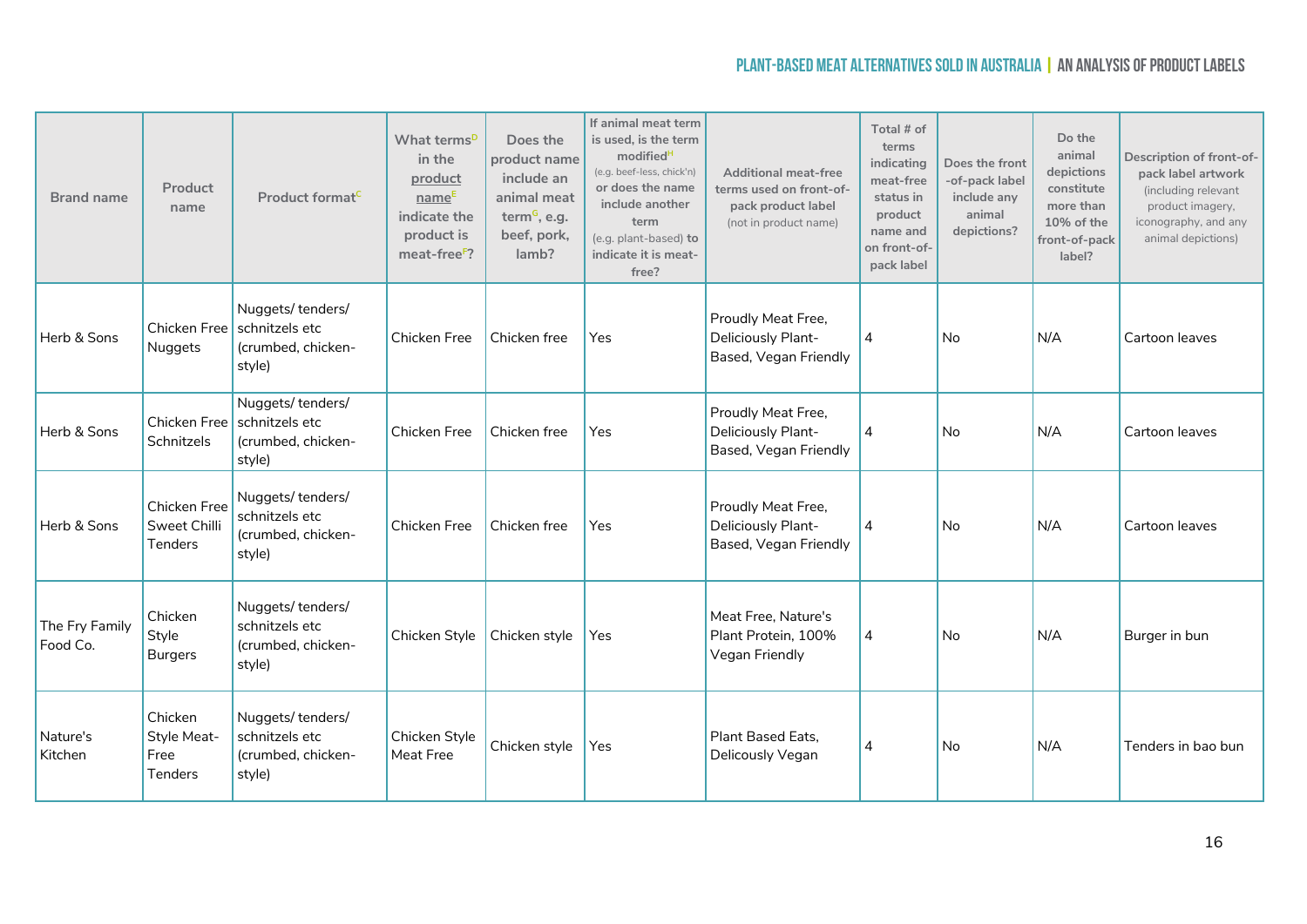| <b>Brand name</b>          | Product<br>name                        | Product format <sup>c</sup>                                        | What terms <sup>D</sup><br>in the<br>product<br>nameE<br>indicate the<br>product is<br>meat-free <sup>F</sup> ? | Does the<br>product name<br>include an<br>animal meat<br>term $6$ , e.g.<br>beef, pork,<br>lamb? | If animal meat term<br>is used, is the term<br>modified<br>(e.g. beef-less, chick'n)<br>or does the name<br>include another<br>term<br>(e.g. plant-based) to<br>indicate it is meat-<br>free? | <b>Additional meat-free</b><br>terms used on front-of-<br>pack product label<br>(not in product name) | Total # of<br>terms<br>indicating<br>meat-free<br>status in<br>product<br>name and<br>on front-of-<br>pack label | Does the front<br>-of-pack label<br>include any<br>animal<br>depictions? | Do the<br>animal<br>depictions<br>constitute<br>more than<br>10% of the<br>front-of-pack<br>label? | Description of front-of-<br>pack label artwork<br>(including relevant<br>product imagery,<br>iconography, and any<br>animal depictions) |
|----------------------------|----------------------------------------|--------------------------------------------------------------------|-----------------------------------------------------------------------------------------------------------------|--------------------------------------------------------------------------------------------------|-----------------------------------------------------------------------------------------------------------------------------------------------------------------------------------------------|-------------------------------------------------------------------------------------------------------|------------------------------------------------------------------------------------------------------------------|--------------------------------------------------------------------------|----------------------------------------------------------------------------------------------------|-----------------------------------------------------------------------------------------------------------------------------------------|
| Nature's<br>Kitchen        | Chicken<br>Style<br>Nuggets            | Nuggets/tenders/<br>schnitzels etc<br>(crumbed, chicken-<br>style) | Chicken Style                                                                                                   | Chicken style                                                                                    | Yes                                                                                                                                                                                           | Plant Based Eats,<br>Delicously Vegan,<br><b>Delicious Plant Based</b><br>Nuggets                     | 4                                                                                                                | No                                                                       | N/A                                                                                                | Nuggets on platter                                                                                                                      |
| The Fry Family<br>Food Co. | Chicken<br>Style<br>Nuggets            | Nuggets/tenders/<br>schnitzels etc<br>(crumbed, chicken-<br>style) | Chicken Style                                                                                                   | Chicken style                                                                                    | Yes                                                                                                                                                                                           | Meat Free, Nature's<br>Plant Proteins, 100%<br>Vegan Friendly                                         | $\overline{4}$                                                                                                   | No                                                                       | N/A                                                                                                | Nuggets in bowl with<br>apple                                                                                                           |
| Earth                      | Chickenless<br>Crumbed<br><b>Bites</b> | Nuggets/tenders/<br>schnitzels etc<br>(crumbed, chicken-<br>style) | Chickenless                                                                                                     | Chickenless                                                                                      | <b>Yes</b>                                                                                                                                                                                    | Vegetarian, Vegan<br>Friendly, Plant Based,<br>No Chook                                               | $\vert 4$                                                                                                        | Yes                                                                      | <b>No</b>                                                                                          | Pieces on a plate,<br>chicken cartoon<br>saying yay!                                                                                    |
| Earth                      | Chickenless<br>Schnitzel               | Nuggets/tenders/<br>schnitzels etc<br>(crumbed, chicken-<br>style) | Chickenless                                                                                                     | Chickenless                                                                                      | Yes                                                                                                                                                                                           | Vegetarian, Vegan<br>Friendly, Plant Based,<br><b>Meat Free</b>                                       | 5                                                                                                                | Yes                                                                      | <b>No</b>                                                                                          | Schnitzel bites on a<br>plate, chicken<br>cartoon saying meat<br>free no foul play!                                                     |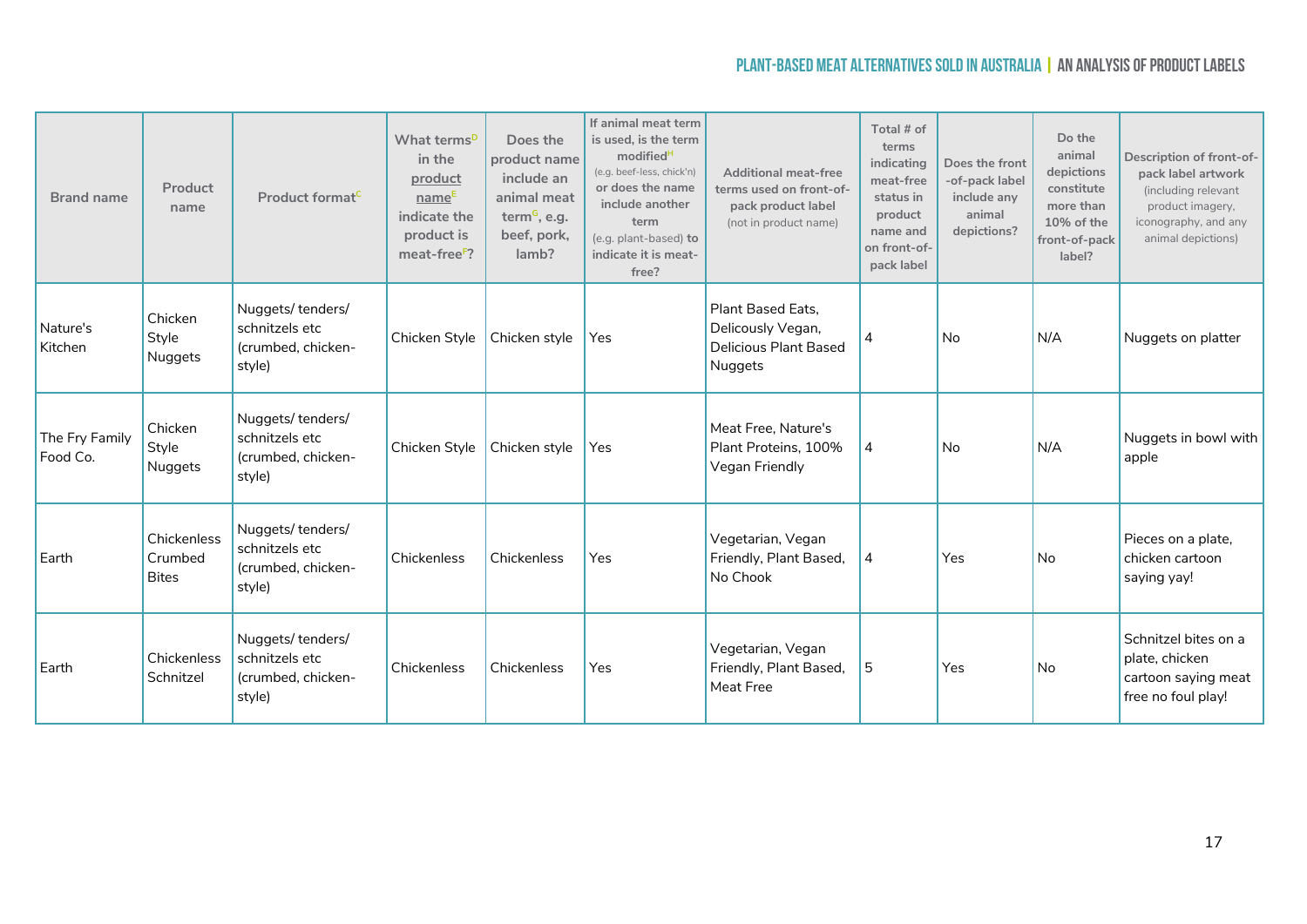| <b>Brand name</b> | Product<br>name           | Product format <sup>c</sup>                                        | What terms <sup>D</sup><br>in the<br>product<br>nameE<br>indicate the<br>product is<br>meat-free <sup>F</sup> ? | Does the<br>product name<br>include an<br>animal meat<br>term $6$ , e.g.<br>beef, pork,<br>lamb? | If animal meat term<br>is used, is the term<br>modified <sup>H</sup><br>(e.g. beef-less, chick'n)<br>or does the name<br>include another<br>term<br>(e.g. plant-based) to<br>indicate it is meat-<br>free? | <b>Additional meat-free</b><br>terms used on front-of-<br>pack product label<br>(not in product name) | Total # of<br>terms<br>indicating<br>meat-free<br>status in<br>product<br>name and<br>on front-of-<br>pack label | Does the front<br>-of-pack label<br>include any<br>animal<br>depictions? | Do the<br>animal<br>depictions<br>constitute<br>more than<br>10% of the<br>front-of-pack<br>label? | Description of front-of-<br>pack label artwork<br>(including relevant<br>product imagery,<br>iconography, and any<br>animal depictions) |
|-------------------|---------------------------|--------------------------------------------------------------------|-----------------------------------------------------------------------------------------------------------------|--------------------------------------------------------------------------------------------------|------------------------------------------------------------------------------------------------------------------------------------------------------------------------------------------------------------|-------------------------------------------------------------------------------------------------------|------------------------------------------------------------------------------------------------------------------|--------------------------------------------------------------------------|----------------------------------------------------------------------------------------------------|-----------------------------------------------------------------------------------------------------------------------------------------|
| Unreal Co.        | Chick'n<br>Burger         | Nuggets/tenders/<br>schnitzels etc<br>(crumbed, chicken-<br>style) | Chick'n<br>Burger                                                                                               | Chick'n                                                                                          | Yes                                                                                                                                                                                                        | 100% Plant Based.<br><b>Free From Animal</b><br>Ingredients, Plant-<br><b>Based Patties</b>           | 3                                                                                                                | No                                                                       | N/A                                                                                                | Burger in bun                                                                                                                           |
| Unreal Co.        | Chick'n<br><b>Nuggets</b> | Nuggets/tenders/<br>schnitzels etc<br>(crumbed, chicken-<br>style) | Chick'n                                                                                                         | Chick'n                                                                                          | Yes                                                                                                                                                                                                        | Plant Based Nuggets,<br>100% Plant Based,<br>Free from Animal<br>Ingredients                          | 3                                                                                                                | N <sub>o</sub>                                                           | N/A                                                                                                | Nuggets in bowl with<br>sauce                                                                                                           |
| Gardein           | Chick'n<br>Patties        | Nuggets/tenders/<br>schnitzels etc<br>(crumbed, chicken-<br>style) | Chick'n<br>Patties                                                                                              | Chick'n                                                                                          | Yes                                                                                                                                                                                                        | A Meatless Patty,<br>Deliciously Meat Free,<br>Plant Protein, Always<br>Vegan                         | 4                                                                                                                | No                                                                       | N/A                                                                                                | Burger in Bun                                                                                                                           |
| Unreal Co.        | Chick'n<br>Schnitzel      | Nuggets/tenders/<br>schnitzels etc<br>(crumbed, chicken-<br>style) | Chick'n                                                                                                         | Chick'n                                                                                          | Yes                                                                                                                                                                                                        | 100% Plant Based.<br>Vegan, Meat Free<br>Schnitzels, Made From<br>Meaty Plant Proteins,               | 4                                                                                                                | No                                                                       | N/A                                                                                                | Schnitzel on plate<br>with peas and chips                                                                                               |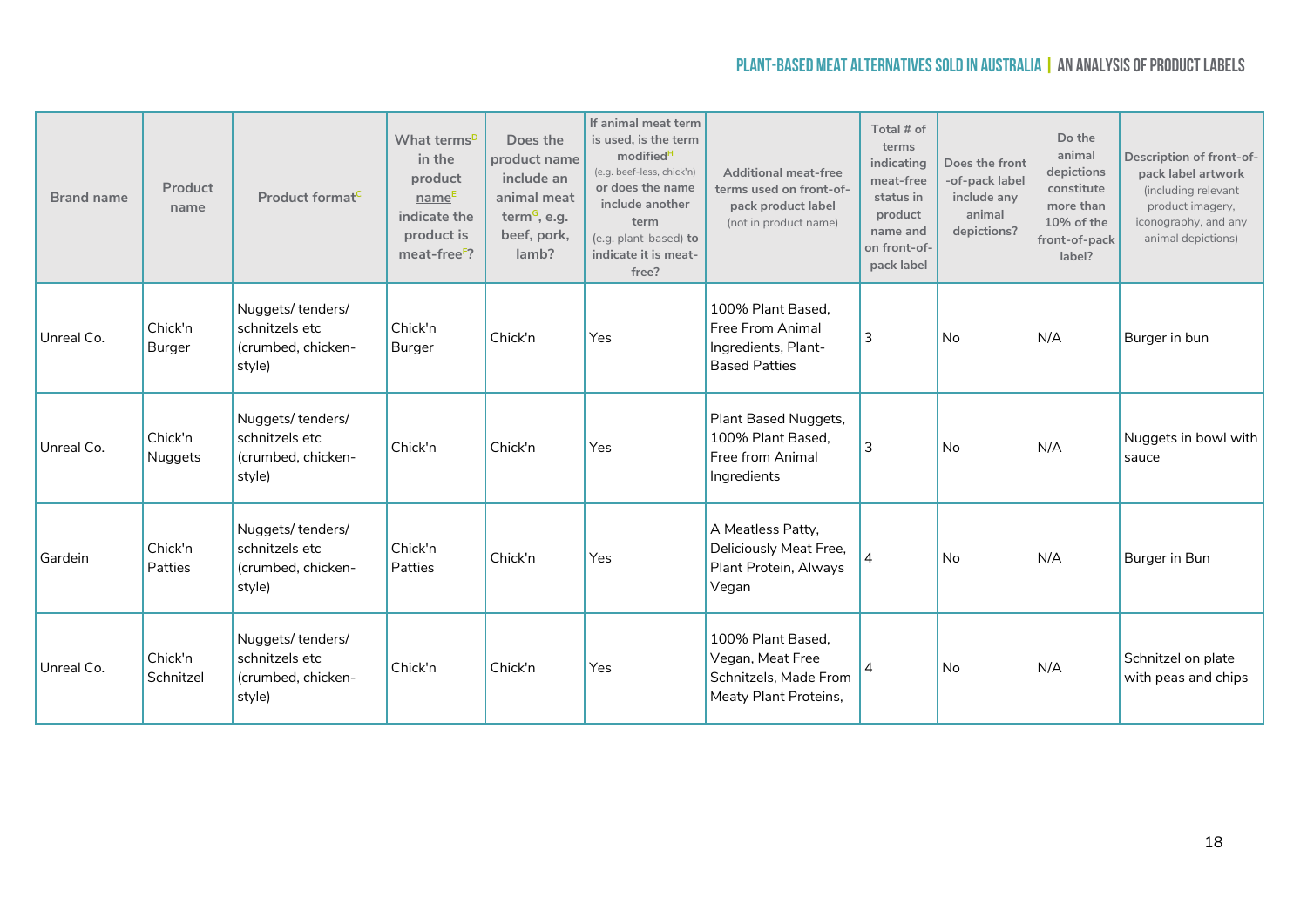| <b>Brand name</b> | Product<br>name                   | Product format <sup>c</sup>                                        | What terms <sup>D</sup><br>in the<br>product<br>nameE<br>indicate the<br>product is<br>meat-free <sup>F</sup> ? | Does the<br>product name<br>include an<br>animal meat<br>term <sup>G</sup> , e.g.<br>beef, pork,<br>lamb? | If animal meat term<br>is used, is the term<br>modified <sup>H</sup><br>(e.g. beef-less, chick'n)<br>or does the name<br>include another<br>term<br>(e.g. plant-based) to<br>indicate it is meat-<br>free? | <b>Additional meat-free</b><br>terms used on front-of-<br>pack product label<br>(not in product name) | Total # of<br>terms<br>indicating<br>meat-free<br>status in<br>product<br>name and<br>on front-of-<br>pack label | Does the front<br>-of-pack label<br>include any<br>animal<br>depictions? | Do the<br>animal<br>depictions<br>constitute<br>more than<br>10% of the<br>front-of-pack<br>label? | Description of front-of-<br>pack label artwork<br>(including relevant<br>product imagery,<br>iconography, and any<br>animal depictions) |
|-------------------|-----------------------------------|--------------------------------------------------------------------|-----------------------------------------------------------------------------------------------------------------|-----------------------------------------------------------------------------------------------------------|------------------------------------------------------------------------------------------------------------------------------------------------------------------------------------------------------------|-------------------------------------------------------------------------------------------------------|------------------------------------------------------------------------------------------------------------------|--------------------------------------------------------------------------|----------------------------------------------------------------------------------------------------|-----------------------------------------------------------------------------------------------------------------------------------------|
| Unreal Co.        | Chick'n<br>Sliders                | Nuggets/tenders/<br>schnitzels etc<br>(crumbed, chicken-<br>style) | Chick'n                                                                                                         | Chick'n                                                                                                   | Yes                                                                                                                                                                                                        | 100% Plant Based,<br>Vegan, Made from<br>Meaty Plant Proteins,<br>Vegan Chick'n Sliders               | 4                                                                                                                | No                                                                       | N/A                                                                                                | Burger in bun                                                                                                                           |
| Vegie Delights    | Classic Not<br>Burger             | Nuggets/tenders/<br>schnitzels etc<br>(crumbed, chicken-<br>style) |                                                                                                                 |                                                                                                           | N/A                                                                                                                                                                                                        | 100% Meat Free,<br>Vegan Friendly                                                                     | 2                                                                                                                | No                                                                       | N/A                                                                                                | Open burger on plate                                                                                                                    |
| Unreal Co.        | Fried Chick'n<br>Pieces           | Nuggets/tenders/<br>schnitzels etc<br>(crumbed, chicken-<br>style) | Chick'n                                                                                                         | Chick'n                                                                                                   | Yes                                                                                                                                                                                                        | Plant Based Portions,<br>100% Plant Based,<br>Free from Animal<br>Ingredients                         | 3                                                                                                                | <b>No</b>                                                                | N/A                                                                                                | Pieces on plate                                                                                                                         |
| Quorn             | Garlic and<br><b>Herb Fillets</b> | Nuggets/tenders/<br>schnitzels etc<br>(crumbed, chicken-<br>style) |                                                                                                                 |                                                                                                           | N/A                                                                                                                                                                                                        | <b>Proudly Meat Free</b>                                                                              | 1                                                                                                                | No                                                                       | N/A                                                                                                | Schnitzel and salad<br>on plate                                                                                                         |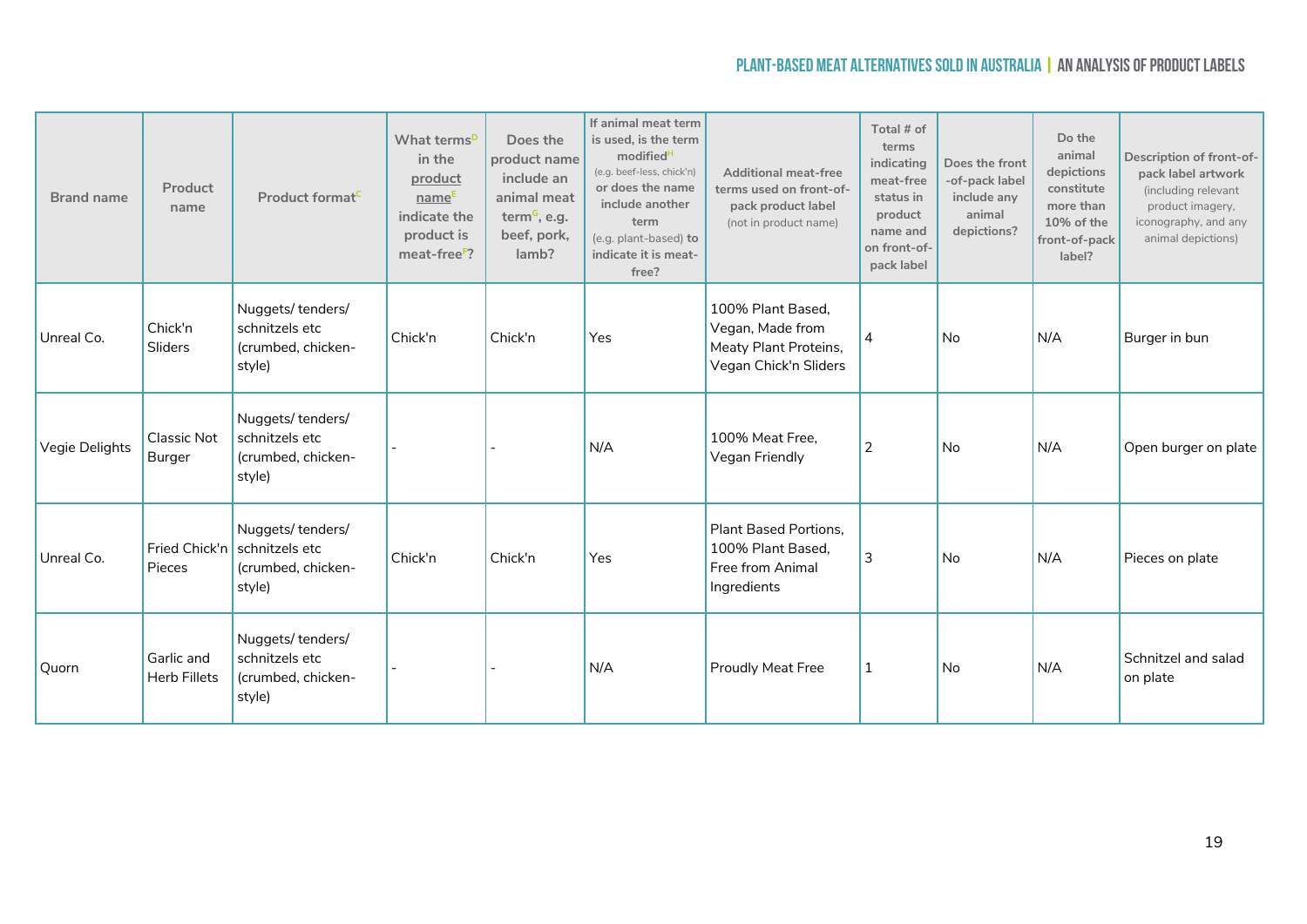| <b>Brand name</b>          | Product<br>name                                    | Product format <sup>c</sup>                                        | What terms <sup>D</sup><br>in the<br>product<br>name <sup>E</sup><br>indicate the<br>product is<br>meat-free <sup>F</sup> ? | Does the<br>product name<br>include an<br>animal meat<br>term <sup>G</sup> , e.g.<br>beef, pork,<br>lamb? | If animal meat term<br>is used, is the term<br>modified <sup>H</sup><br>(e.g. beef-less, chick'n)<br>or does the name<br>include another<br>term<br>(e.g. plant-based) to<br>indicate it is meat-<br>free? | <b>Additional meat-free</b><br>terms used on front-of-<br>pack product label<br>(not in product name) | Total # of<br>terms<br>indicating<br>meat-free<br>status in<br>product<br>name and<br>on front-of-<br>pack label | Does the front<br>-of-pack label<br>include any<br>animal<br>depictions? | Do the<br>animal<br>depictions<br>constitute<br>more than<br>10% of the<br>front-of-pack<br>label? | Description of front-of-<br>pack label artwork<br>(including relevant<br>product imagery,<br>iconography, and any<br>animal depictions) |
|----------------------------|----------------------------------------------------|--------------------------------------------------------------------|-----------------------------------------------------------------------------------------------------------------------------|-----------------------------------------------------------------------------------------------------------|------------------------------------------------------------------------------------------------------------------------------------------------------------------------------------------------------------|-------------------------------------------------------------------------------------------------------|------------------------------------------------------------------------------------------------------------------|--------------------------------------------------------------------------|----------------------------------------------------------------------------------------------------|-----------------------------------------------------------------------------------------------------------------------------------------|
| The Fry Family<br>Food Co. | Golden<br>Crumbed<br>Schnitzels                    | Nuggets/tenders/<br>schnitzels etc<br>(crumbed, chicken-<br>style) |                                                                                                                             |                                                                                                           | N/A                                                                                                                                                                                                        | Meat Free, Nature's<br>Plant Proteins, 100%<br>Vegan friendly, Plant<br>Proteins                      |                                                                                                                  | No                                                                       | N/A                                                                                                | Schnitzel with<br>mushroom sauce                                                                                                        |
| Gardein                    | Golden<br><b>Fishless</b><br><b>Filets</b>         | Nuggets/tenders/<br>schnitzels etc<br>(crumbed, chicken-<br>style) | Fishless                                                                                                                    | Fishless                                                                                                  | Yes                                                                                                                                                                                                        | Made with Plant<br>Protein, Always Vegan                                                              | 3                                                                                                                | No                                                                       | N/A                                                                                                | Filets on a plate                                                                                                                       |
| Quorn                      | Hot & Spicy<br><b>Burgers</b>                      | Nuggets/tenders/<br>schnitzels etc<br>(crumbed, chicken-<br>style) |                                                                                                                             |                                                                                                           | N/A                                                                                                                                                                                                        | Vegan, Proudly Meat<br>Free                                                                           | 2                                                                                                                | No                                                                       | N/A                                                                                                | Crumbed burger on<br>plate                                                                                                              |
| <b>Plant Nation</b>        | Italian Herb<br>Chicken<br>Style<br><b>Burgers</b> | Nuggets/tenders/<br>schnitzels etc<br>(crumbed, chicken-<br>style) | Chicken Style                                                                                                               | Chicken style                                                                                             | Yes                                                                                                                                                                                                        | Plant Based Protein,<br>Meat Free, Vegan<br>Friendly                                                  | 4                                                                                                                | No                                                                       | N/A                                                                                                | Hand holding a leaf                                                                                                                     |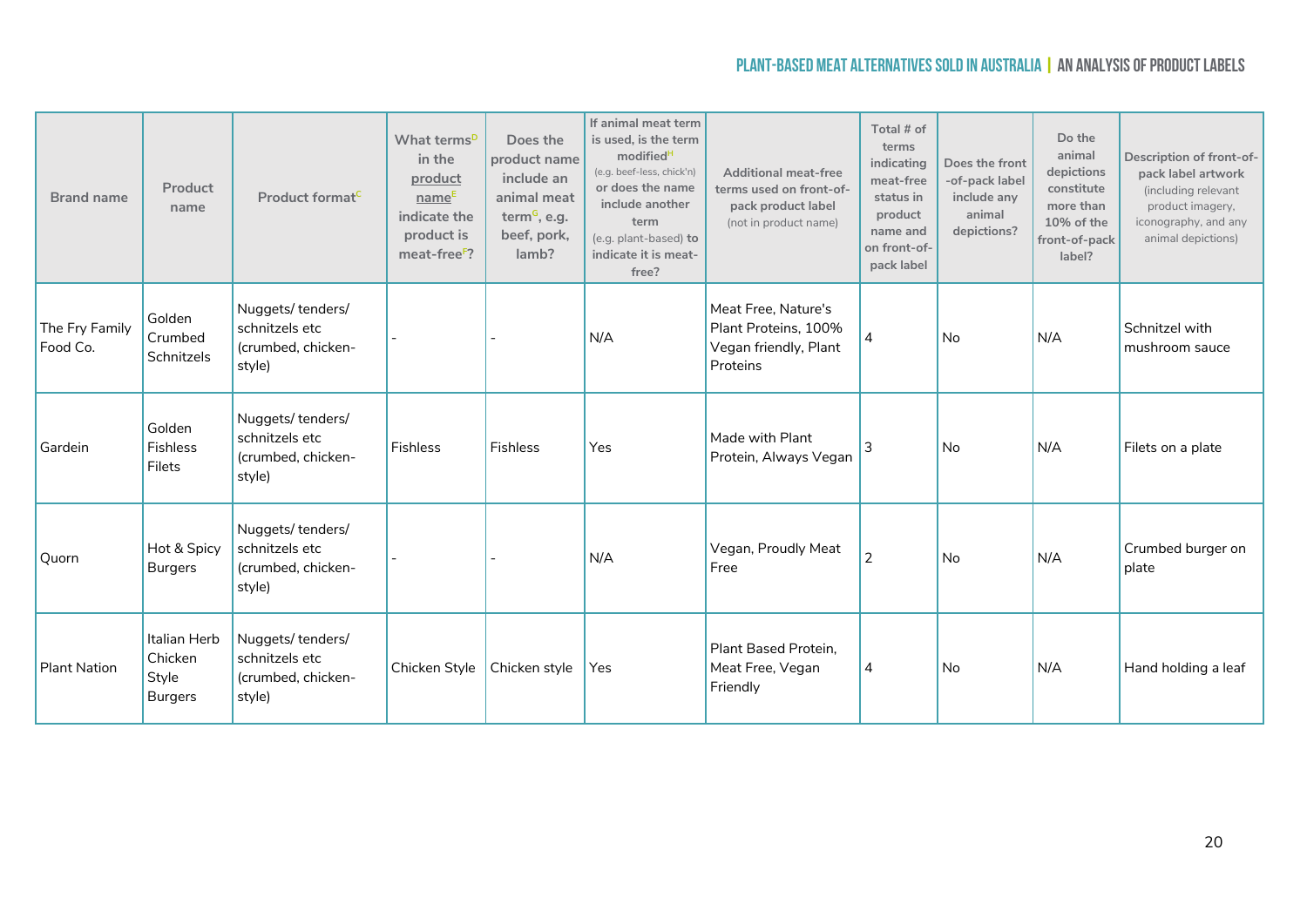| <b>Brand name</b> | Product<br>name                                    | Product format <sup>c</sup>                                        | What terms <sup>D</sup><br>in the<br>product<br>nameE<br>indicate the<br>product is<br>meat-free <sup>F</sup> ? | Does the<br>product name<br>include an<br>animal meat<br>term <sup>G</sup> , e.g.<br>beef, pork,<br>lamb? | If animal meat term<br>is used, is the term<br>modified<br>(e.g. beef-less, chick'n)<br>or does the name<br>include another<br>term<br>(e.g. plant-based) to<br>indicate it is meat-<br>free? | <b>Additional meat-free</b><br>terms used on front-of-<br>pack product label<br>(not in product name) | Total # of<br>terms<br>indicating<br>meat-free<br>status in<br>product<br>name and<br>on front-of-<br>pack label | Does the front<br>-of-pack label<br>include any<br>animal<br>depictions? | Do the<br>animal<br>depictions<br>constitute<br>more than<br>10% of the<br>front-of-pack<br>label? | Description of front-of-<br>pack label artwork<br>(including relevant<br>product imagery,<br>iconography, and any<br>animal depictions) |
|-------------------|----------------------------------------------------|--------------------------------------------------------------------|-----------------------------------------------------------------------------------------------------------------|-----------------------------------------------------------------------------------------------------------|-----------------------------------------------------------------------------------------------------------------------------------------------------------------------------------------------|-------------------------------------------------------------------------------------------------------|------------------------------------------------------------------------------------------------------------------|--------------------------------------------------------------------------|----------------------------------------------------------------------------------------------------|-----------------------------------------------------------------------------------------------------------------------------------------|
| Quorn             | Nuggets                                            | Nuggets/tenders/<br>schnitzels etc<br>(crumbed, chicken-<br>style) |                                                                                                                 |                                                                                                           | N/A                                                                                                                                                                                           | Vegan, Proudly Meat<br>Free                                                                           | $\overline{2}$                                                                                                   | <b>No</b>                                                                | N/A                                                                                                | Nuggets on plate                                                                                                                        |
| vEEF              | <b>Plant Based</b><br>Chicken<br>Burger<br>Patties | Nuggets/tenders/<br>schnitzels etc<br>(crumbed, chicken-<br>style) | <b>Plant Based</b>                                                                                              | Chicken                                                                                                   | Yes                                                                                                                                                                                           |                                                                                                       | -1                                                                                                               | <b>Yes</b>                                                               | <b>No</b>                                                                                          | Cartoon chicken,<br>burger                                                                                                              |
| Plantein          | <b>Plant Based</b><br>Schnitzels                   | Nuggets/tenders/<br>schnitzels etc<br>(crumbed, chicken-<br>style) | Plant-Based                                                                                                     |                                                                                                           | N/A                                                                                                                                                                                           | Meat Free, Plant Based<br>protein Foods, 16.9g<br>Plant Protein Per Serve                             | $\overline{4}$                                                                                                   | No                                                                       | N/A                                                                                                | Cartoon fork, lemon<br>wedge, leaves                                                                                                    |
| Plantein          | Plant-Based<br><b>Garlic Kievs</b>                 | Nuggets/tenders/<br>schnitzels etc<br>(crumbed, chicken-<br>style) | Plant-Based                                                                                                     |                                                                                                           | N/A                                                                                                                                                                                           | Meat Free, Plant Based<br>Protein Foods, 16.4g<br>Plant Protein Per<br>Serve, Vegan Filling           | 5                                                                                                                | No                                                                       | N/A                                                                                                | Cartoon fork, garlic                                                                                                                    |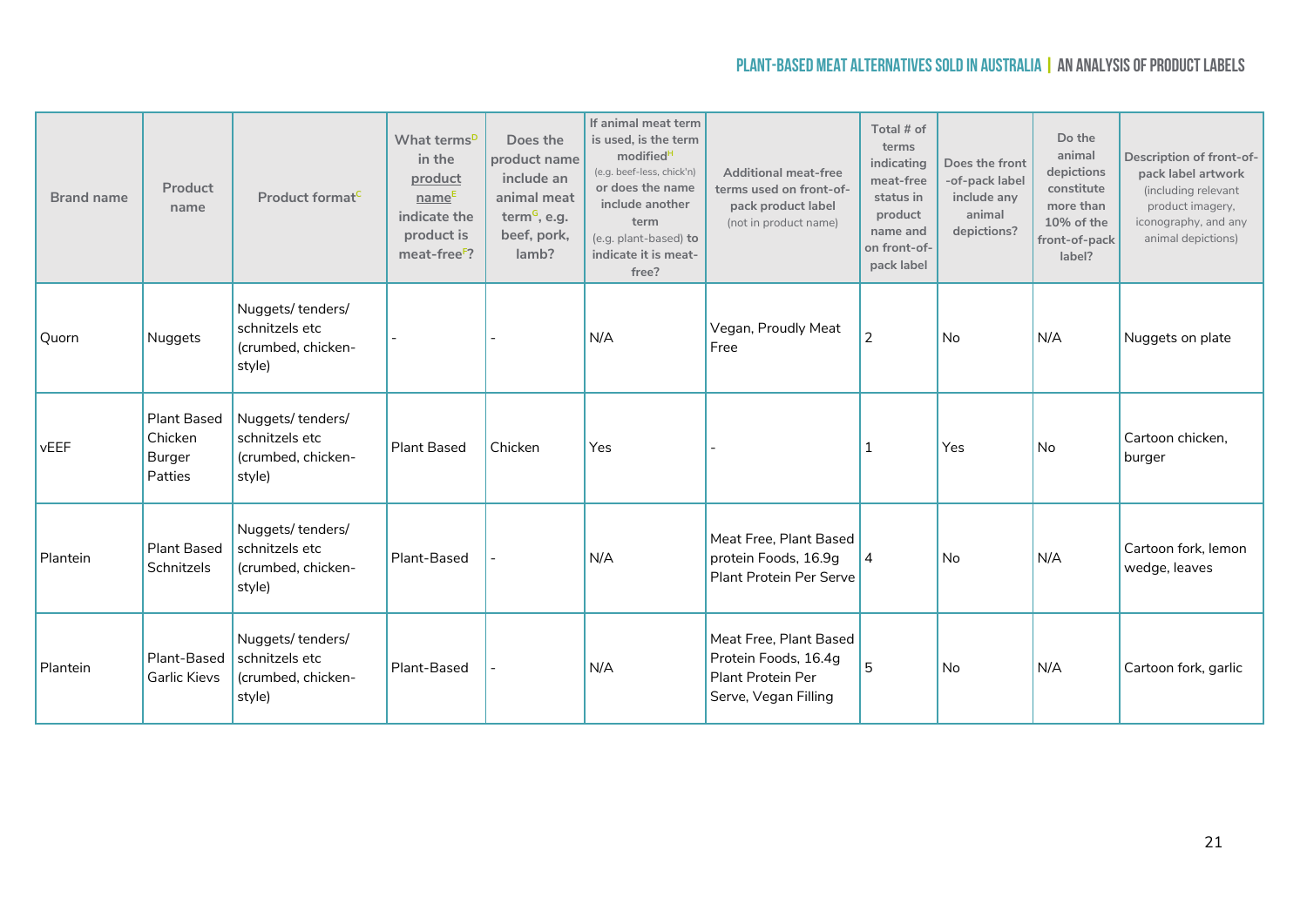| <b>Brand name</b>          | Product<br>name                                            | Product format <sup>c</sup>                                        | What terms <sup>D</sup><br>in the<br>product<br>name <sup>E</sup><br>indicate the<br>product is<br>meat-free <sup>F</sup> ? | Does the<br>product name<br>include an<br>animal meat<br>term <sup>G</sup> , e.g.<br>beef, pork,<br>lamb? | If animal meat term<br>is used, is the term<br>modified <sup>H</sup><br>(e.g. beef-less, chick'n)<br>or does the name<br>include another<br>term<br>(e.g. plant-based) to<br>indicate it is meat-<br>free? | <b>Additional meat-free</b><br>terms used on front-of-<br>pack product label<br>(not in product name) | Total # of<br>terms<br>indicating<br>meat-free<br>status in<br>product<br>name and<br>on front-of-<br>pack label | Does the front<br>-of-pack label<br>include any<br>animal<br>depictions? | Do the<br>animal<br>depictions<br>constitute<br>more than<br>10% of the<br>front-of-pack<br>label? | Description of front-of-<br>pack label artwork<br>(including relevant<br>product imagery,<br>iconography, and any<br>animal depictions) |
|----------------------------|------------------------------------------------------------|--------------------------------------------------------------------|-----------------------------------------------------------------------------------------------------------------------------|-----------------------------------------------------------------------------------------------------------|------------------------------------------------------------------------------------------------------------------------------------------------------------------------------------------------------------|-------------------------------------------------------------------------------------------------------|------------------------------------------------------------------------------------------------------------------|--------------------------------------------------------------------------|----------------------------------------------------------------------------------------------------|-----------------------------------------------------------------------------------------------------------------------------------------|
| Plantein                   | Plant-Based<br>Nuggets                                     | Nuggets/tenders/<br>schnitzels etc<br>(crumbed, chicken-<br>style) | Plant-Based                                                                                                                 |                                                                                                           | N/A                                                                                                                                                                                                        | Meat Free, Plant Based<br>Protein Foods, 5.5g<br><b>Plant Protein Per Serve</b>                       | <sup>4</sup>                                                                                                     | No                                                                       | N/A                                                                                                | Cartoon fork,<br>nuggets                                                                                                                |
| The Fry Family<br>Food Co. | Quinoa &<br><b>Brown Rice</b><br>Protein<br><b>Burgers</b> | Nuggets/tenders/<br>schnitzels etc<br>(crumbed, chicken-<br>style) | Quinoa &<br><b>Brown Rice</b>                                                                                               |                                                                                                           | N/A                                                                                                                                                                                                        | Nature's Plant<br>Proteins, Vegan<br>Friendly, Vegan                                                  | 4                                                                                                                | <b>No</b>                                                                | N/A                                                                                                | Open burger on plate                                                                                                                    |
| The Fry Family<br>Food Co. | Rice Protein<br>& Chia<br>Nuggets                          | Nuggets/tenders/<br>schnitzels etc<br>(crumbed, chicken-<br>style) | Rice Protein &<br>Chia                                                                                                      |                                                                                                           | N/A                                                                                                                                                                                                        | Made With Nature's<br>Plant Protein, Natures<br>plant proteins, vegan<br>friendly, vegan              | 5                                                                                                                | <b>No</b>                                                                | N/A                                                                                                |                                                                                                                                         |
| Gardein                    | Seven Grain<br>Crispy<br><b>Tenders</b>                    | Nuggets/tenders/<br>schnitzels etc<br>(crumbed, chicken-<br>style) |                                                                                                                             |                                                                                                           | N/A                                                                                                                                                                                                        | Always Vegan, Plant<br>Protein, Deliciously<br><b>Meat Free</b>                                       | 3                                                                                                                | No.                                                                      | N/A                                                                                                | Tenders on a plate<br>with sauce                                                                                                        |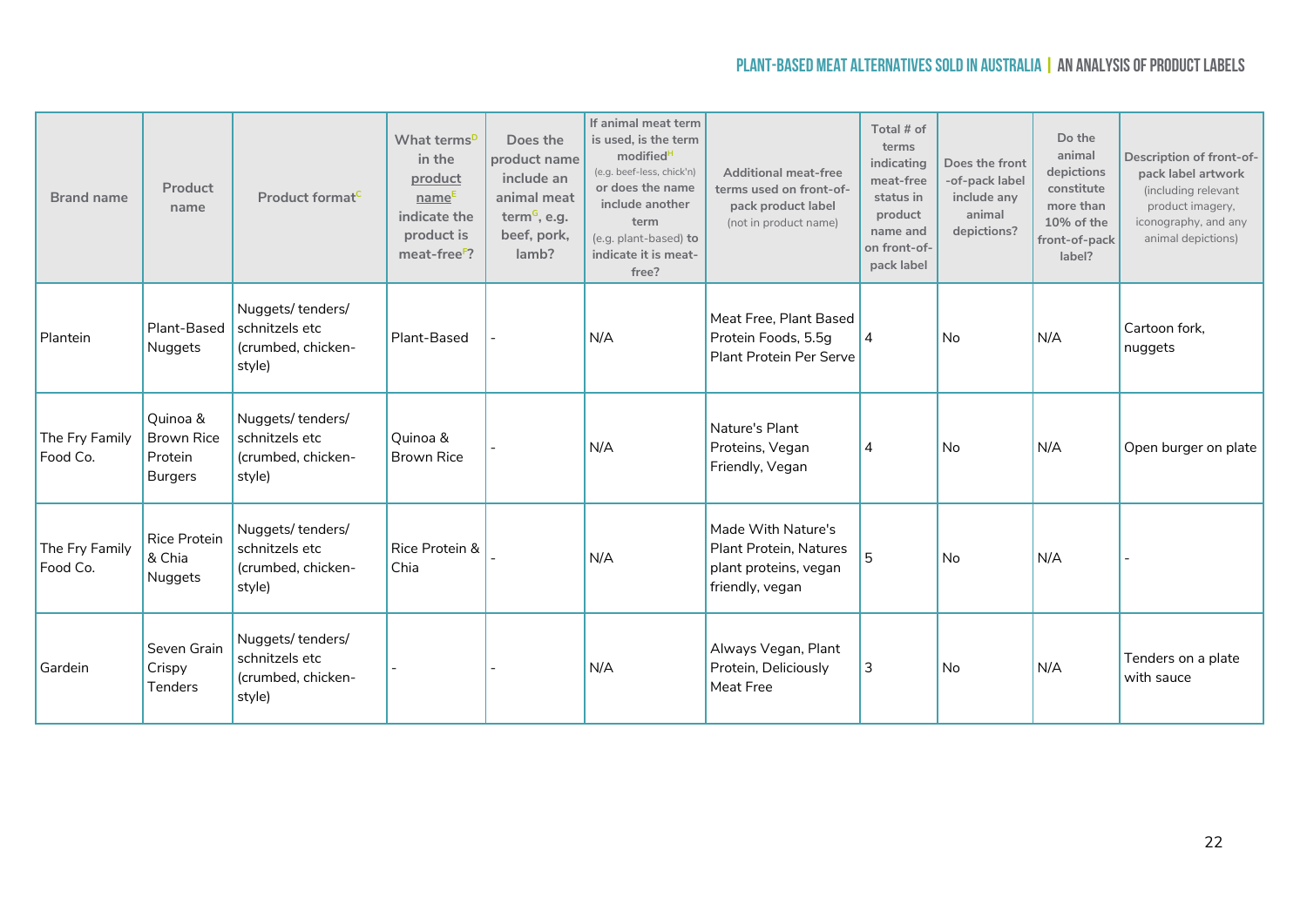| <b>Brand name</b>           | Product<br>name                                        | Product format <sup>c</sup>                                        | What terms <sup>D</sup><br>in the<br>product<br>name <sup>E</sup><br>indicate the<br>product is<br>meat-free <sup>F</sup> ? | Does the<br>product name<br>include an<br>animal meat<br>term <sup>G</sup> , e.g.<br>beef, pork,<br>lamb? | If animal meat term<br>is used, is the term<br>modifiedh<br>(e.g. beef-less, chick'n)<br>or does the name<br>include another<br>term<br>(e.g. plant-based) to<br>indicate it is meat-<br>free? | <b>Additional meat-free</b><br>terms used on front-of-<br>pack product label<br>(not in product name) | Total # of<br>terms<br>indicating<br>meat-free<br>status in<br>product<br>name and<br>on front-of-<br>pack label | Does the front<br>-of-pack label<br>include any<br>animal<br>depictions? | Do the<br>animal<br>depictions<br>constitute<br>more than<br>10% of the<br>front-of-pack<br>label? | Description of front-of-<br>pack label artwork<br>(including relevant<br>product imagery,<br>iconography, and any<br>animal depictions) |
|-----------------------------|--------------------------------------------------------|--------------------------------------------------------------------|-----------------------------------------------------------------------------------------------------------------------------|-----------------------------------------------------------------------------------------------------------|------------------------------------------------------------------------------------------------------------------------------------------------------------------------------------------------|-------------------------------------------------------------------------------------------------------|------------------------------------------------------------------------------------------------------------------|--------------------------------------------------------------------------|----------------------------------------------------------------------------------------------------|-----------------------------------------------------------------------------------------------------------------------------------------|
| The Fry Family<br>Food Co.  | Soy &<br>Flaxseed<br>Schnitzels                        | Nuggets/tenders/<br>schnitzels etc<br>(crumbed, chicken-<br>style) |                                                                                                                             |                                                                                                           | N/A                                                                                                                                                                                            | Made With Nature's<br>Plant Protein, Natures<br>Plant Proteins, Vegan                                 | <u>  3</u>                                                                                                       | No                                                                       | N/A                                                                                                | Schnitzel chips and<br>salad on a plate                                                                                                 |
| Quorn                       | Sriracha<br>Crumbed<br>Tenders                         | Nuggets/tenders/<br>schnitzels etc<br>(crumbed, chicken-<br>style) |                                                                                                                             |                                                                                                           | N/A                                                                                                                                                                                            | <b>Proudly Meat Free</b>                                                                              | 1                                                                                                                | N <sub>o</sub>                                                           | N/A                                                                                                | Tenders and salad on<br>plate                                                                                                           |
| Vegie Delights              | Tender<br>Crumbed<br>Schnitzel                         | Nuggets/tenders/<br>schnitzels etc<br>(crumbed, chicken-<br>style) |                                                                                                                             |                                                                                                           | N/A                                                                                                                                                                                            | 100% Meat Free,<br>Vegan Friendly                                                                     | $\overline{2}$                                                                                                   | No                                                                       | N/A                                                                                                | Schnitzel chips and<br>salad on a plate                                                                                                 |
| The Alternative<br>Meat Co. | <b>The</b><br>Alternative<br>Chicken<br><b>Tenders</b> | Nuggets/tenders/<br>schnitzels etc<br>(crumbed, chicken-<br>style) |                                                                                                                             | Chicken                                                                                                   | <b>No</b>                                                                                                                                                                                      | Plant-Based Chicken.<br>100% Plant Protein.<br>13g plant protein,<br>Vegan Friendly                   | 4                                                                                                                | Yes                                                                      | Yes                                                                                                | Tenders on plate<br>with salad, cartoon<br>chicken made of<br>leaves                                                                    |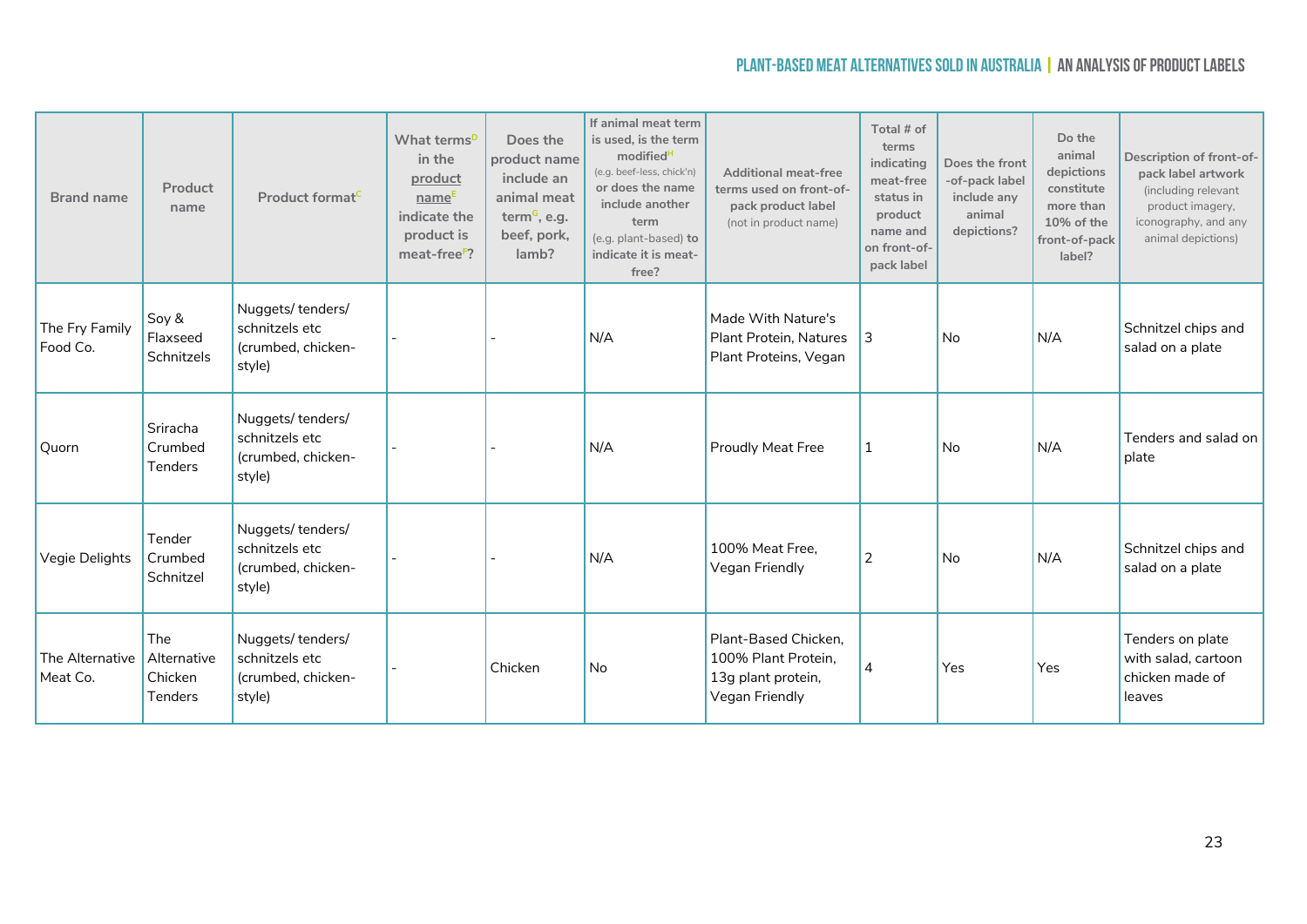| <b>Brand name</b>           | Product<br>name                                | Product format <sup>c</sup>                                        | What terms <sup>D</sup><br>in the<br>product<br>name <sup>E</sup><br>indicate the<br>product is<br>meat-free <sup>F</sup> ? | Does the<br>product name<br>include an<br>animal meat<br>term <sup>G</sup> , e.g.<br>beef, pork,<br>lamb? | If animal meat term<br>is used, is the term<br>modified <sup>H</sup><br>(e.g. beef-less, chick'n)<br>or does the name<br>include another<br>term<br>(e.g. plant-based) to<br>indicate it is meat-<br>free? | <b>Additional meat-free</b><br>terms used on front-of-<br>pack product label<br>(not in product name) | Total # of<br>terms<br>indicating<br>meat-free<br>status in<br>product<br>name and<br>on front-of-<br>pack label | Does the front<br>-of-pack label<br>include any<br>animal<br>depictions? | Do the<br>animal<br>depictions<br>constitute<br>more than<br>10% of the<br>front-of-pack<br>label? | Description of front-of-<br>pack label artwork<br>(including relevant<br>product imagery,<br>iconography, and any<br>animal depictions) |
|-----------------------------|------------------------------------------------|--------------------------------------------------------------------|-----------------------------------------------------------------------------------------------------------------------------|-----------------------------------------------------------------------------------------------------------|------------------------------------------------------------------------------------------------------------------------------------------------------------------------------------------------------------|-------------------------------------------------------------------------------------------------------|------------------------------------------------------------------------------------------------------------------|--------------------------------------------------------------------------|----------------------------------------------------------------------------------------------------|-----------------------------------------------------------------------------------------------------------------------------------------|
| The Alternative<br>Meat Co. | <b>The</b><br>Alternative<br>Crumbed<br>Burger | Nuggets/tenders/<br>schnitzels etc<br>(crumbed, chicken-<br>style) |                                                                                                                             |                                                                                                           | N/A                                                                                                                                                                                                        | Plant-Based Chicken,<br>100% Plant Protein.<br>13g Plant Protein,<br>Vegan Friendly                   | 4                                                                                                                | Yes                                                                      | Yes                                                                                                | Tenders on plate<br>with salad, cartoon<br>chicken made of<br>leaves                                                                    |
| Quorn                       | Vegan<br>Schnitzel                             | Nuggets/tenders/<br>schnitzels etc<br>(crumbed, chicken-<br>style) |                                                                                                                             |                                                                                                           | N/A                                                                                                                                                                                                        | Vegan, Proudly Meat<br>Free                                                                           | $\overline{2}$                                                                                                   | <b>No</b>                                                                | N/A                                                                                                | Schnitzel and salad<br>on plate                                                                                                         |
| Viana                       | Veggie<br>Chickin<br>Nuggets                   | Nuggets/tenders/<br>schnitzels etc<br>(crumbed, chicken-<br>style) | Veggie<br>Chickin                                                                                                           | Chikin                                                                                                    | Yes                                                                                                                                                                                                        | Gourmet Vegan Meat<br>Alternatives                                                                    | 2                                                                                                                | <b>No</b>                                                                | N/A                                                                                                | Nuggets and chips<br>and bowl                                                                                                           |
| The Fry Family<br>Food Co.  | <b>Battered</b><br>Prawn-Style<br>Pieces       | Nuggets/tenders/<br>schnitzels etc<br>(crumbed, seafood-<br>style) | Prawn Style                                                                                                                 | Prawn style                                                                                               | Yes                                                                                                                                                                                                        | Made with Love and<br>Plants, Plant Based,<br>The Vegan Standard,<br>100% Vegan Friendly              | 4                                                                                                                | <b>No</b>                                                                | N/A                                                                                                | Prawn pieces                                                                                                                            |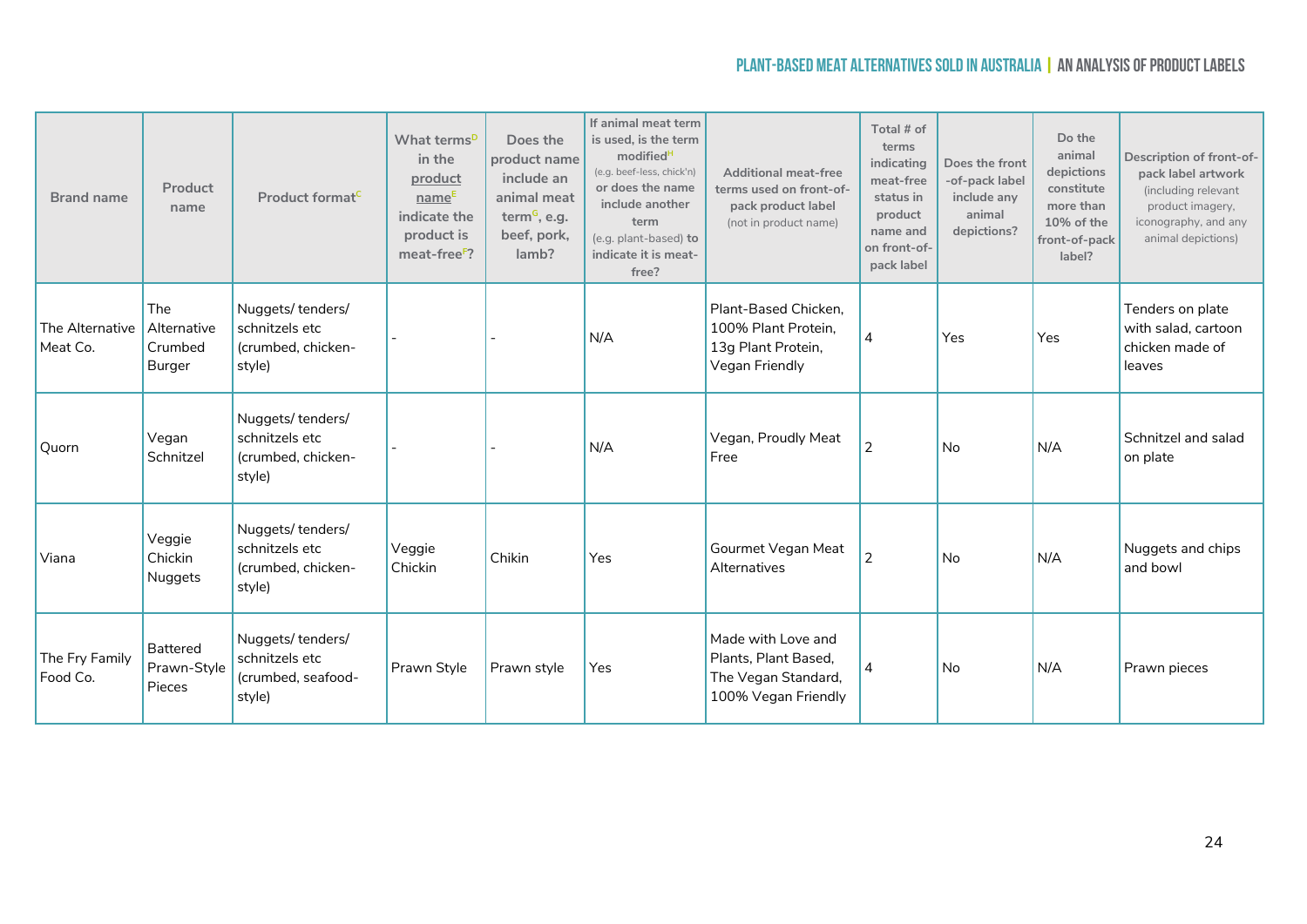| <b>Brand name</b>   | Product<br>name                               | Product format <sup>c</sup>                                        | What terms <sup>D</sup><br>in the<br>product<br>nameE<br>indicate the<br>product is<br>meat-free <sup>F</sup> ? | Does the<br>product name<br>include an<br>animal meat<br>term <sup>G</sup> , e.g.<br>beef, pork,<br>lamb? | If animal meat term<br>is used, is the term<br>modified <sup>H</sup><br>(e.g. beef-less, chick'n)<br>or does the name<br>include another<br>term<br>(e.g. plant-based) to<br>indicate it is meat-<br>free? | <b>Additional meat-free</b><br>terms used on front-of-<br>pack product label<br>(not in product name) | Total # of<br>terms<br>indicating<br>meat-free<br>status in<br>product<br>name and<br>on front-of-<br>pack label | Does the front<br>-of-pack label<br>include any<br>animal<br>depictions? | Do the<br>animal<br>depictions<br>constitute<br>more than<br>10% of the<br>front-of-pack<br>label? | Description of front-of-<br>pack label artwork<br>(including relevant<br>product imagery,<br>iconography, and any<br>animal depictions) |
|---------------------|-----------------------------------------------|--------------------------------------------------------------------|-----------------------------------------------------------------------------------------------------------------|-----------------------------------------------------------------------------------------------------------|------------------------------------------------------------------------------------------------------------------------------------------------------------------------------------------------------------|-------------------------------------------------------------------------------------------------------|------------------------------------------------------------------------------------------------------------------|--------------------------------------------------------------------------|----------------------------------------------------------------------------------------------------|-----------------------------------------------------------------------------------------------------------------------------------------|
| Sophie's<br>Kitchen | Crabless<br>Cakes                             | Nuggets/tenders/<br>schnitzels etc<br>(crumbed, seafood-<br>style) | Crabless                                                                                                        | Crabless                                                                                                  | Yes                                                                                                                                                                                                        | 100% Plant Based.<br><b>Plant-Based Seafood</b>                                                       | $\overline{2}$                                                                                                   | No                                                                       | N/A                                                                                                | Scallop pieces                                                                                                                          |
| Vegie Delights      | Crispy<br>Chicken-<br>Style<br><b>Burgers</b> | Nuggets/tenders/<br>schnitzels etc<br>(crumbed, seafood-<br>style) | Chicken Style                                                                                                   | Chicken style                                                                                             | Yes                                                                                                                                                                                                        | 100% Meat Free,<br>Vegan Friendly                                                                     | 3                                                                                                                | N <sub>o</sub>                                                           | N/A                                                                                                | Burger in bun                                                                                                                           |
| Plantitude          | Fish Free<br>Crumbed<br><b>Steaks</b>         | Nuggets/tenders/<br>schnitzels etc<br>(crumbed, seafood-<br>style) | <b>Fish Free</b>                                                                                                | Fish free                                                                                                 | Yes                                                                                                                                                                                                        | Vegan, Made with Soy<br>Protein                                                                       | 3                                                                                                                | No                                                                       | N/A                                                                                                | Fish burger with<br>cartoon man sitting<br>on burger                                                                                    |
| Quorn               | Fish Free<br>Fingers                          | Nuggets/tenders/<br>schnitzels etc<br>(crumbed, seafood-<br>style) | Fish free                                                                                                       | Fish free                                                                                                 | Yes                                                                                                                                                                                                        | Proudly Meat Free,<br>Vegan                                                                           | 3                                                                                                                | No                                                                       | N/A                                                                                                | Fish free fingers on<br>plate                                                                                                           |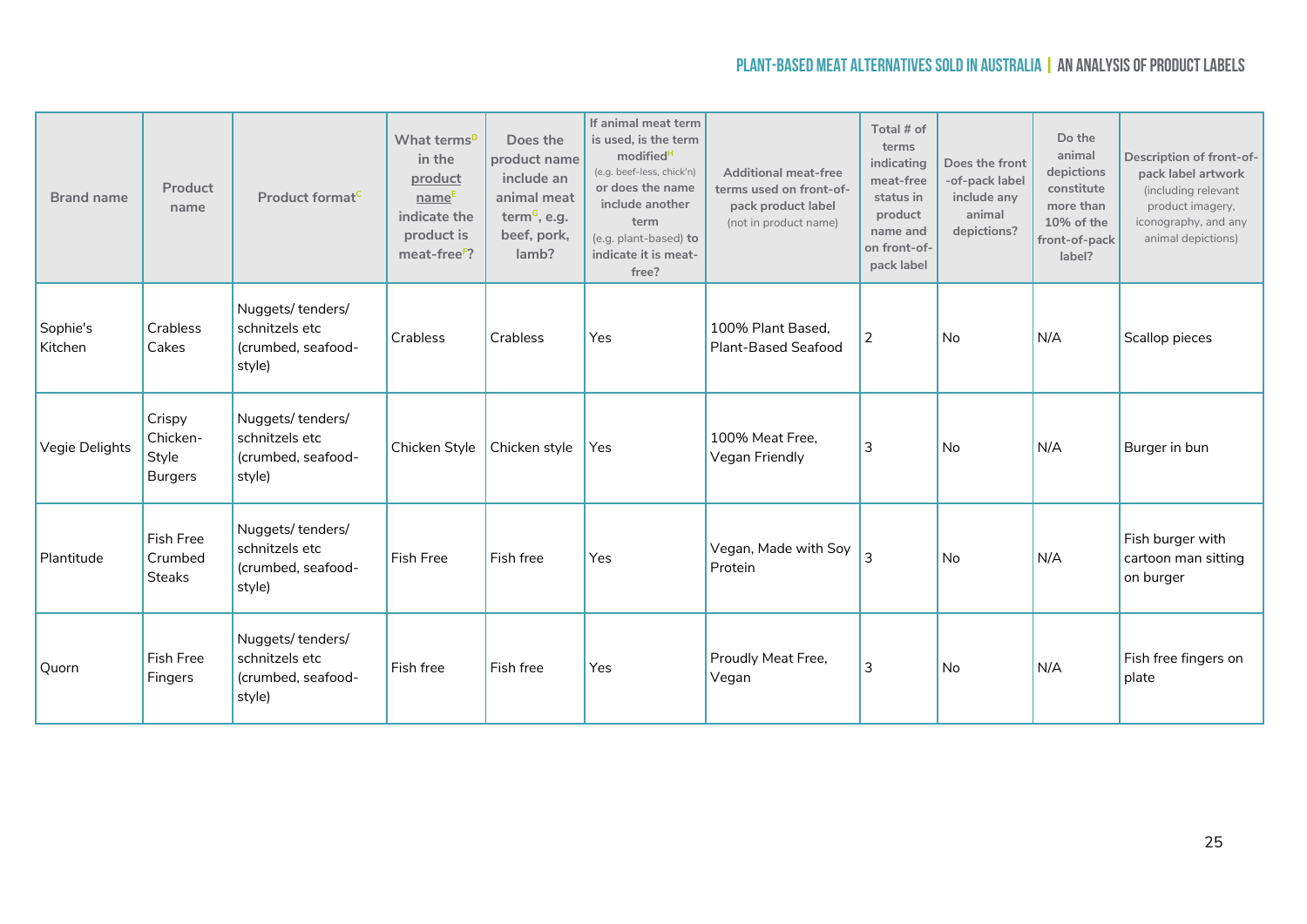| <b>Brand name</b>          | Product<br>name              | Product format <sup>c</sup>                                        | What terms <sup>D</sup><br>in the<br>product<br>nameE<br>indicate the<br>product is<br>meat-free <sup>F</sup> ? | Does the<br>product name<br>include an<br>animal meat<br>term <sup>G</sup> , e.g.<br>beef, pork,<br>lamb? | If animal meat term<br>is used, is the term<br>modified <sup>H</sup><br>(e.g. beef-less, chick'n)<br>or does the name<br>include another<br>term<br>(e.g. plant-based) to<br>indicate it is meat-<br>free? | <b>Additional meat-free</b><br>terms used on front-of-<br>pack product label<br>(not in product name) | Total # of<br>terms<br>indicating<br>meat-free<br>status in<br>product<br>name and<br>on front-of-<br>pack label | Does the front<br>-of-pack label<br>include any<br>animal<br>depictions? | Do the<br>animal<br>depictions<br>constitute<br>more than<br>10% of the<br>front-of-pack<br>label? | Description of front-of-<br>pack label artwork<br>(including relevant<br>product imagery,<br>iconography, and any<br>animal depictions) |
|----------------------------|------------------------------|--------------------------------------------------------------------|-----------------------------------------------------------------------------------------------------------------|-----------------------------------------------------------------------------------------------------------|------------------------------------------------------------------------------------------------------------------------------------------------------------------------------------------------------------|-------------------------------------------------------------------------------------------------------|------------------------------------------------------------------------------------------------------------------|--------------------------------------------------------------------------|----------------------------------------------------------------------------------------------------|-----------------------------------------------------------------------------------------------------------------------------------------|
| The Fry Family<br>Food Co. | Fish Style<br>Fillets        | Nuggets/tenders/<br>schnitzels etc<br>(crumbed, seafood-<br>style) | Fish-Style                                                                                                      | Fish style                                                                                                | Yes                                                                                                                                                                                                        | 100% Vegan Friendly,<br>Nature's Plant Proteins                                                       | 2                                                                                                                | No                                                                       | N/A                                                                                                | Fish style fillets on<br>plate with chips                                                                                               |
| Sophie's<br>Kitchen        | Fishless<br>Fillets          | Nuggets/tenders/<br>schnitzels etc<br>(crumbed, seafood-<br>style) | <b>Fishless</b>                                                                                                 | <b>Fishless</b>                                                                                           | Yes                                                                                                                                                                                                        | Vegan, 100% Meat<br>and Seafood Free,<br><b>Plant-Based Seafood</b>                                   | 3                                                                                                                | No                                                                       | N/A                                                                                                | Fillets                                                                                                                                 |
| Earth                      | <b>Fishless</b><br>Fingers   | Nuggets/tenders/<br>schnitzels etc<br>(crumbed, seafood-<br>style) | Fishless                                                                                                        | Fishless                                                                                                  | Yes                                                                                                                                                                                                        | Vegetarian, Vegan<br>Friendly, Plant-Based,<br><b>Fish Free</b>                                       | 4                                                                                                                | Yes                                                                      | No                                                                                                 | Fish fingers on a<br>plate, cartoon fish<br>saying fish free<br>nothin' fishy!                                                          |
| Made with<br>Plants        | Bacon                        | Other - Bacon                                                      |                                                                                                                 |                                                                                                           | N/A                                                                                                                                                                                                        | Vegan, Meat Free                                                                                      | 3                                                                                                                | No                                                                       | N/A                                                                                                | Cartoon leaf                                                                                                                            |
| Vegie Delights             | Bacon Style<br>Rashers       | Other - Bacon                                                      | Bacon style                                                                                                     |                                                                                                           | N/A                                                                                                                                                                                                        | Plant-based                                                                                           | $\overline{2}$                                                                                                   | No                                                                       | N/A                                                                                                | Bacon rasher in<br>wrap, cartoon leaf                                                                                                   |
| NEXT!                      | Bacon Style<br><b>Strips</b> | Other - Bacon                                                      | <b>Bacon Style</b>                                                                                              |                                                                                                           | N/A                                                                                                                                                                                                        | Plant Based, Vegan                                                                                    | 3                                                                                                                | Yes                                                                      | Yes                                                                                                | Cut out shape of pig<br>showing product<br>underneath                                                                                   |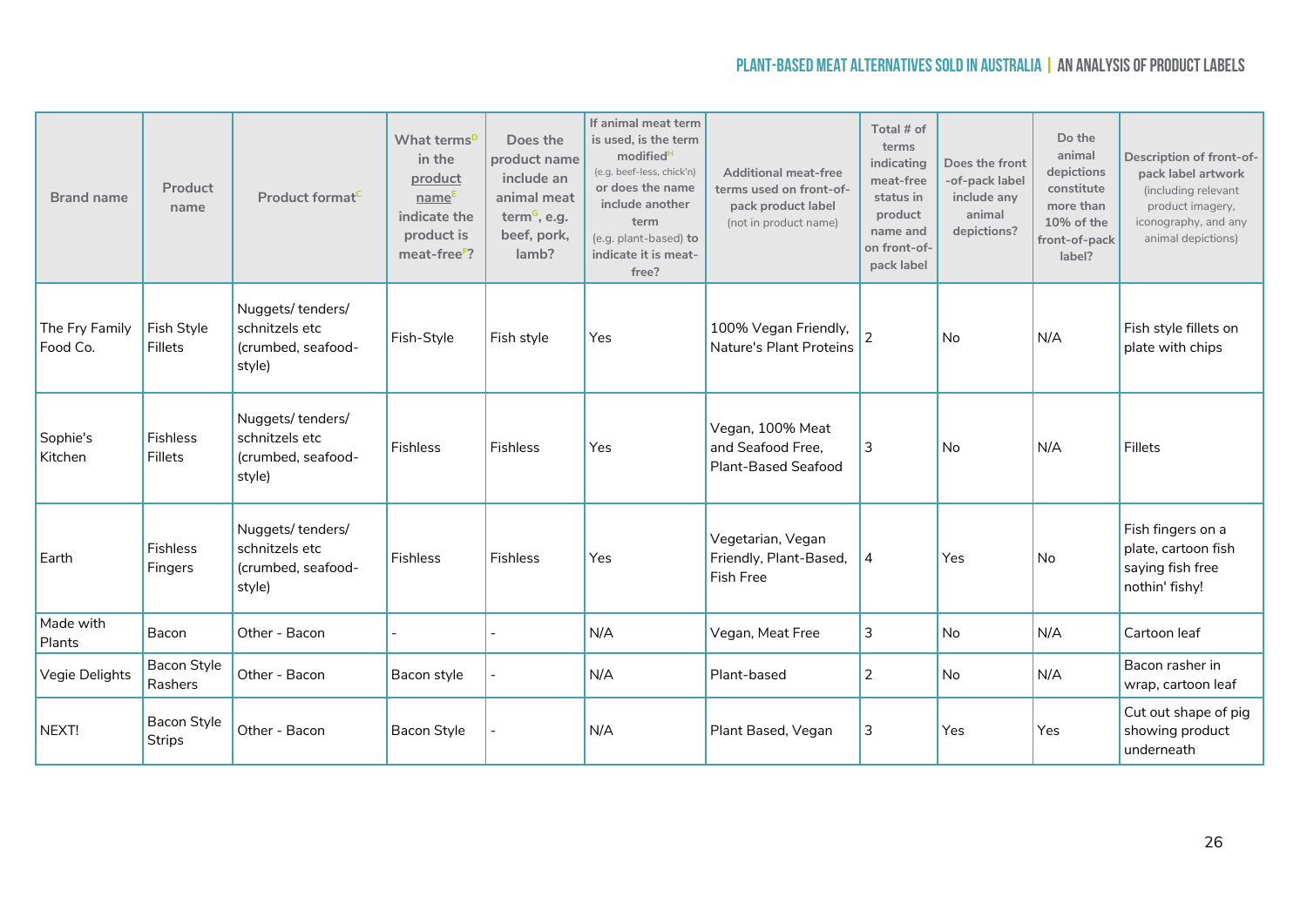| <b>Brand name</b>                            | Product<br>name                                          | Product format <sup>C</sup> | What terms <sup>D</sup><br>in the<br>product<br>name <sup>E</sup><br>indicate the<br>product is<br>meat-free <sup>F</sup> ? | Does the<br>product name<br>include an<br>animal meat<br>term <sup>G</sup> , e.g.<br>beef, pork,<br>lamb? | If animal meat term<br>is used, is the term<br>modified <sup>H</sup><br>(e.g. beef-less, chick'n)<br>or does the name<br>include another<br>term<br>(e.g. plant-based) to<br>indicate it is meat-<br>free? | <b>Additional meat-free</b><br>terms used on front-of-<br>pack product label<br>(not in product name) | Total # of<br>terms<br>indicating<br>meat-free<br>status in<br>product<br>name and<br>on front-of-<br>pack label | Does the front<br>-of-pack label<br>include any<br>animal<br>depictions? | Do the<br>animal<br>depictions<br>constitute<br>more than<br>10% of the<br>front-of-pack<br>label? | Description of front-of-<br>pack label artwork<br>(including relevant<br>product imagery,<br>iconography, and any<br>animal depictions) |
|----------------------------------------------|----------------------------------------------------------|-----------------------------|-----------------------------------------------------------------------------------------------------------------------------|-----------------------------------------------------------------------------------------------------------|------------------------------------------------------------------------------------------------------------------------------------------------------------------------------------------------------------|-------------------------------------------------------------------------------------------------------|------------------------------------------------------------------------------------------------------------------|--------------------------------------------------------------------------|----------------------------------------------------------------------------------------------------|-----------------------------------------------------------------------------------------------------------------------------------------|
| Sunfed                                       | <b>Boar Free</b><br>Bacon                                | Other - Bacon               | <b>Boar Free</b>                                                                                                            |                                                                                                           | N/A                                                                                                                                                                                                        | Plant Based, Lean and<br>Clean Plant Protein,<br>Made from Yellow<br>Peas                             | 4                                                                                                                | Yes                                                                      | Yes                                                                                                | Cartoon pig                                                                                                                             |
| vEEF                                         | <b>Plant Based</b><br>"Bacon" Bits                       | Other - Bacon               | Plant based                                                                                                                 |                                                                                                           | N/A                                                                                                                                                                                                        |                                                                                                       | 1                                                                                                                | <b>No</b>                                                                | N/A                                                                                                | "Bacon" bits on pizza                                                                                                                   |
| Suzy Spoon's<br>Vegetarian<br><b>Butcher</b> | Smokey<br>Rasher                                         | Other - Bacon               |                                                                                                                             |                                                                                                           | N/A                                                                                                                                                                                                        | Suitable for Vegans                                                                                   | 1                                                                                                                | No                                                                       | N/A                                                                                                | Cartoon spoon                                                                                                                           |
| Vegie Delights                               | Chick'n Style<br><b>Slices</b>                           | Other - Deli Slices         | Chick'n                                                                                                                     | Chick'n                                                                                                   | Yes                                                                                                                                                                                                        | <b>Plant Based</b>                                                                                    | $\overline{2}$                                                                                                   | No                                                                       | N/A                                                                                                | Chicken slices in<br>wrap                                                                                                               |
| Suzy Spoon's<br>Vegetarian<br><b>Butcher</b> | Peppernoni                                               | Other - Deli Slices         |                                                                                                                             |                                                                                                           | N/A                                                                                                                                                                                                        | Suitable for Vegans                                                                                   | 1                                                                                                                | <b>No</b>                                                                | N/A                                                                                                | Cartoon spoon                                                                                                                           |
| Vegie Delights                               | Pepperoni<br>slices                                      | Other - Deli Slices         | Pepperoni-<br>style                                                                                                         |                                                                                                           | N/A                                                                                                                                                                                                        | <b>Plant Based</b>                                                                                    | $\overline{2}$                                                                                                   | No                                                                       | N/A                                                                                                | Pizza slice                                                                                                                             |
| Tofurky                                      | <b>Plant Based</b><br>Deli Slices<br>Smoked<br>Ham Style | Other - Deli Slices         | <b>Plant Based</b>                                                                                                          |                                                                                                           | N/A                                                                                                                                                                                                        | Vegan, Pig Out Hold<br>The Pig                                                                        | 3                                                                                                                | No                                                                       | N/A                                                                                                | Cartoon sandwich                                                                                                                        |
| The Fry Family<br>Food Co.                   | Polony<br>Slicing<br>Sausage                             | Other - Deli Slices         |                                                                                                                             |                                                                                                           | N/A                                                                                                                                                                                                        | Made with Love and<br>Plants, The Vegan<br>Standard, 100%<br>Vegan Friendly                           | 3                                                                                                                | No                                                                       | N/A                                                                                                |                                                                                                                                         |
| Vegie Delights                               | Classic Hot<br>Dog                                       | Other - Hot Dog             |                                                                                                                             |                                                                                                           | N/A                                                                                                                                                                                                        | 100% Meat Free,<br>Vegan Friendly                                                                     | $\overline{2}$                                                                                                   | No                                                                       | N/A                                                                                                | Hotdog on bun in<br>plate                                                                                                               |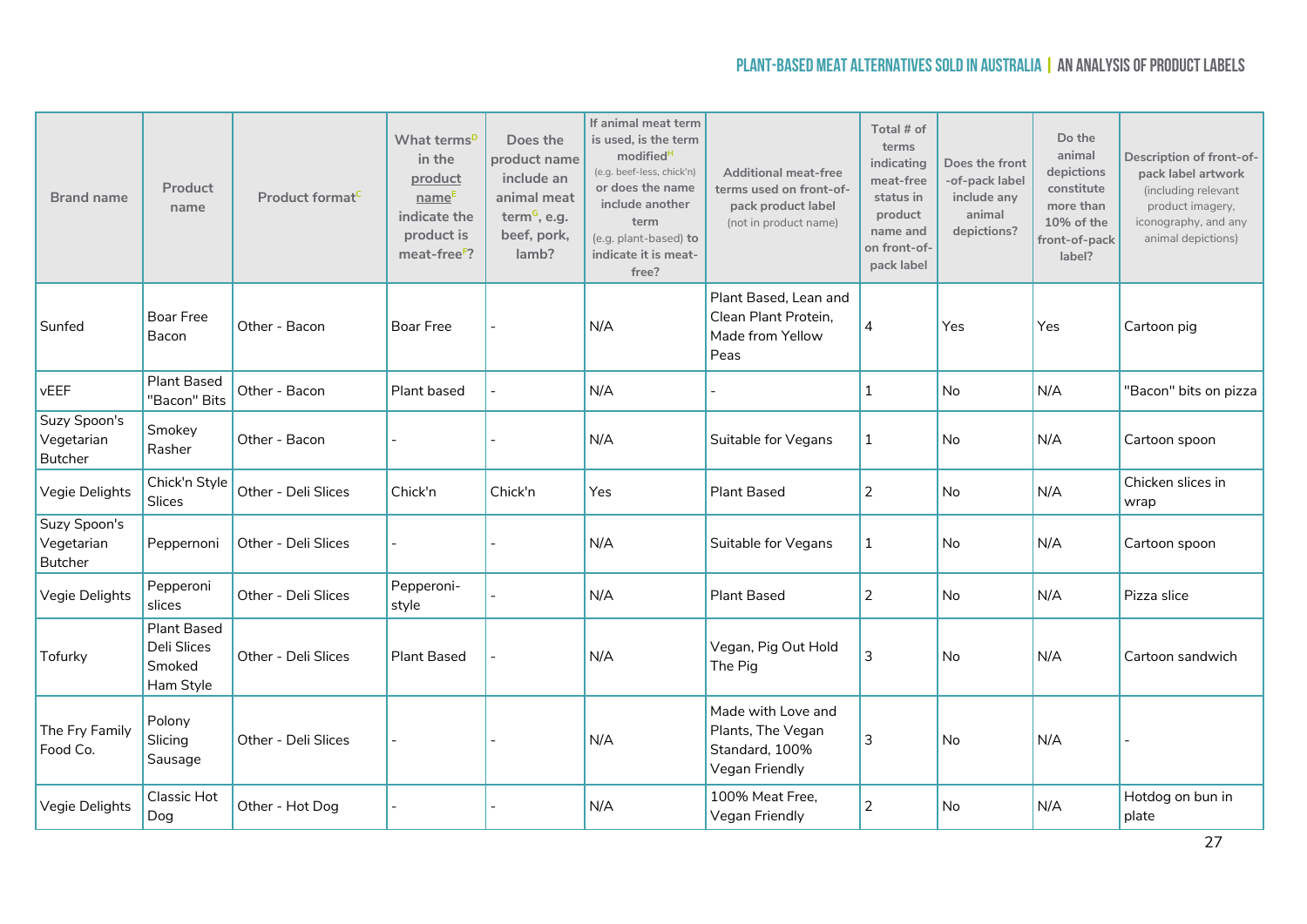| <b>Brand name</b>            | Product<br>name                  | Product format <sup>c</sup> | What terms <sup>D</sup><br>in the<br>product<br>name <sup>E</sup><br>indicate the<br>product is<br>meat-free <sup>F</sup> ? | Does the<br>product name<br>include an<br>animal meat<br>term <sup>G</sup> , e.g.<br>beef, pork,<br>lamb? | If animal meat term<br>is used, is the term<br>modified<br>(e.g. beef-less, chick'n)<br>or does the name<br>include another<br>term<br>(e.g. plant-based) to<br>indicate it is meat-<br>free? | <b>Additional meat-free</b><br>terms used on front-of-<br>pack product label<br>(not in product name) | Total # of<br>terms<br>indicating<br>meat-free<br>status in<br>product<br>name and<br>on front-of-<br>pack label | Does the front<br>-of-pack label<br>include any<br>animal<br>depictions? | Do the<br>animal<br>depictions<br>constitute<br>more than<br>10% of the<br>front-of-pack<br>label? | Description of front-of-<br>pack label artwork<br>(including relevant<br>product imagery,<br>iconography, and any<br>animal depictions) |
|------------------------------|----------------------------------|-----------------------------|-----------------------------------------------------------------------------------------------------------------------------|-----------------------------------------------------------------------------------------------------------|-----------------------------------------------------------------------------------------------------------------------------------------------------------------------------------------------|-------------------------------------------------------------------------------------------------------|------------------------------------------------------------------------------------------------------------------|--------------------------------------------------------------------------|----------------------------------------------------------------------------------------------------|-----------------------------------------------------------------------------------------------------------------------------------------|
| Tofurky                      | Frankly<br>Delicious<br>Hot Dogs | Other - Hot Dog             |                                                                                                                             |                                                                                                           | N/A                                                                                                                                                                                           | Plant based, All Vegan,<br>Vegan                                                                      | 3                                                                                                                | <b>No</b>                                                                | N/A                                                                                                | Cartoon hot dogs                                                                                                                        |
| Moving<br>Mountains<br>Foods | Hot Dog                          | Other - Hot Dog             |                                                                                                                             |                                                                                                           | N/A                                                                                                                                                                                           | 3 x Made from Plants,<br>3 x Plant Based                                                              | 6                                                                                                                | <b>No</b>                                                                | N/A                                                                                                | Hotdog on bun                                                                                                                           |
| <b>Beyond Meat</b>           | Beyond<br>Meatballs              | Other - Meatballs           |                                                                                                                             |                                                                                                           | N/A                                                                                                                                                                                           | <b>Plant Based Meatballs</b><br>$(x 2)$ , 19g Plant Protein 3<br>Per Serve                            |                                                                                                                  | No                                                                       | N/A                                                                                                | Bowl of meatballs in<br>sauce, cow with cape                                                                                            |
| Earth Grown                  | Meatless<br>Meatballs            | Other - Meatballs           | Meatless                                                                                                                    |                                                                                                           | N/A                                                                                                                                                                                           | Plant Based, A Vegan<br>Take on a Meaty<br>Classic                                                    | 3                                                                                                                | <b>No</b>                                                                | N/A                                                                                                | Meatballs in sauce.<br>bowl of quinoa to the<br>side                                                                                    |
| Gardein                      | Meatless<br>Meatballs            | Other - Meatballs           | Meatless                                                                                                                    |                                                                                                           | N/A                                                                                                                                                                                           | I'm Meat Free, For<br>Meat and Veggie<br>Lovers Alike, Garden<br>Grown Protein                        | 3                                                                                                                | <b>No</b>                                                                | N/A                                                                                                | Meatballs in sauce                                                                                                                      |
| Vegie Delights               | Meatless<br>Meatballs            | Other - Meatballs           | Meatless                                                                                                                    |                                                                                                           | N/A                                                                                                                                                                                           | 100% Meat Free,<br>Vegan friendly                                                                     | 3                                                                                                                | <b>No</b>                                                                | N/A                                                                                                |                                                                                                                                         |
| <b>MEET</b>                  | Meetballs                        | Other - Meatballs           | Meetballs                                                                                                                   |                                                                                                           | N/A                                                                                                                                                                                           | Positively Plant Based                                                                                | 1                                                                                                                | No                                                                       | N/A                                                                                                | <b>Bowl of meatballs</b><br>and spaghetti in<br>sauce                                                                                   |
| Harvest<br>Gourmet           | Mince Balls                      | <b>Other - Meatballs</b>    |                                                                                                                             |                                                                                                           | N/A                                                                                                                                                                                           | Vegetarian, Meat Free                                                                                 | 2                                                                                                                | <b>No</b>                                                                | N/A                                                                                                | Spaghetti and<br>meatbals                                                                                                               |
| vEEF                         | <b>Plant Based</b><br>Meatballs  | Other - Meatballs           | <b>Plant Based</b>                                                                                                          |                                                                                                           | N/A                                                                                                                                                                                           | None                                                                                                  | 1                                                                                                                | <b>No</b>                                                                | N/A                                                                                                | Meatball pasta on<br>plate                                                                                                              |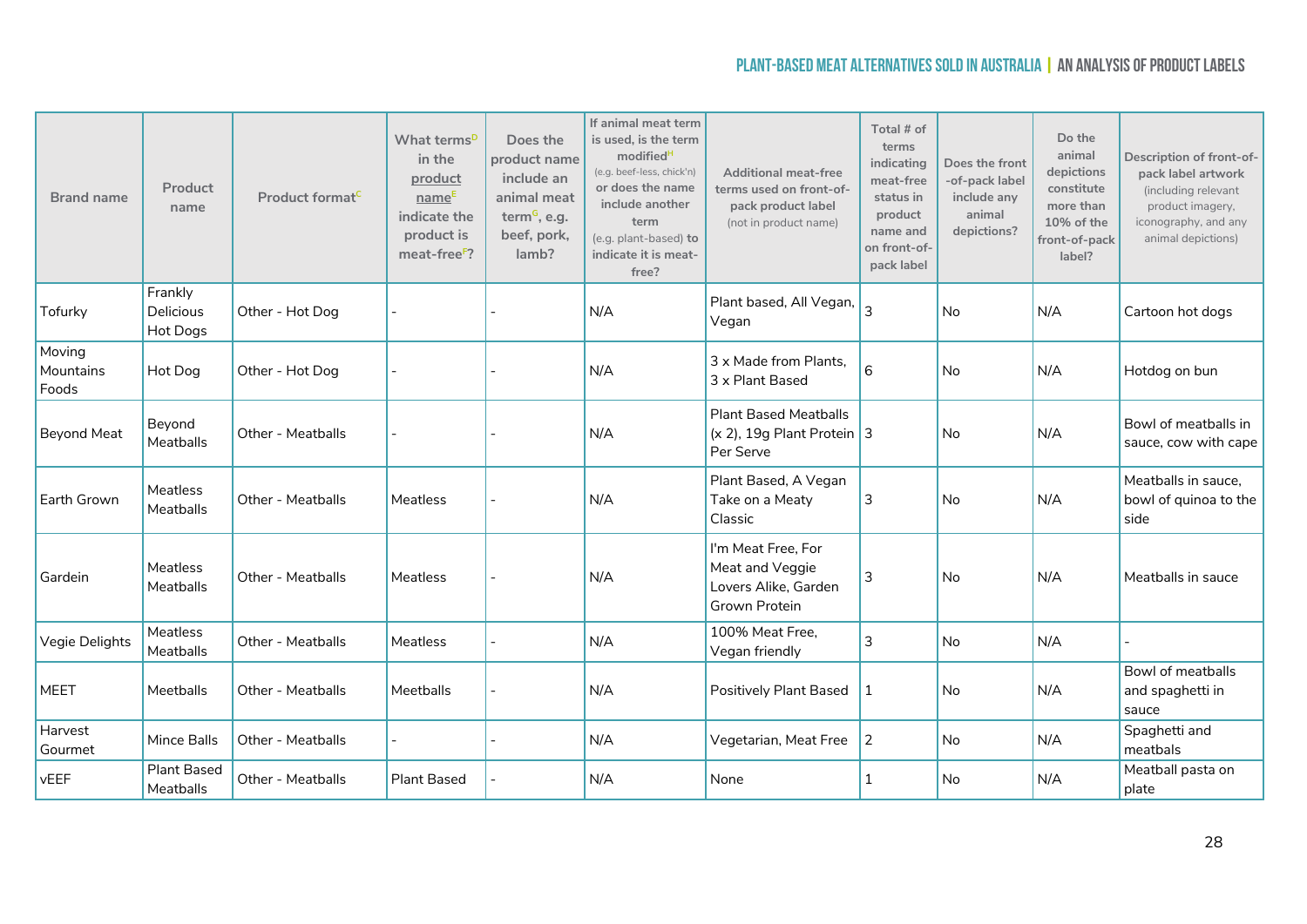| <b>Brand name</b>                            | Product<br>name                       | Product format <sup>c</sup> | What terms <sup>D</sup><br>in the<br>product<br>nameE<br>indicate the<br>product is<br>meat-free <sup>F</sup> ? | Does the<br>product name<br>include an<br>animal meat<br>term $6$ , e.g.<br>beef, pork,<br>lamb? | If animal meat term<br>is used, is the term<br>modified <sup>H</sup><br>(e.g. beef-less, chick'n)<br>or does the name<br>include another<br>term<br>(e.g. plant-based) to<br>indicate it is meat-<br>free? | <b>Additional meat-free</b><br>terms used on front-of-<br>pack product label<br>(not in product name)  | Total # of<br>terms<br>indicating<br>meat-free<br>status in<br>product<br>name and<br>on front-of-<br>pack label | Does the front<br>-of-pack label<br>include any<br>animal<br>depictions? | Do the<br>animal<br>depictions<br>constitute<br>more than<br>10% of the<br>front-of-pack<br>label? | Description of front-of-<br>pack label artwork<br>(including relevant<br>product imagery,<br>iconography, and any<br>animal depictions) |
|----------------------------------------------|---------------------------------------|-----------------------------|-----------------------------------------------------------------------------------------------------------------|--------------------------------------------------------------------------------------------------|------------------------------------------------------------------------------------------------------------------------------------------------------------------------------------------------------------|--------------------------------------------------------------------------------------------------------|------------------------------------------------------------------------------------------------------------------|--------------------------------------------------------------------------|----------------------------------------------------------------------------------------------------|-----------------------------------------------------------------------------------------------------------------------------------------|
| The Fry Family<br>Food Co.                   | Plant-Based<br>Meatballs              | Other - Meatballs           |                                                                                                                 |                                                                                                  | N/A                                                                                                                                                                                                        | Made with Delicious<br>Plant-Based Mince.<br>Nature's Plant<br>Proteins, Vegan, 100%<br>Vegan Friendly | 5                                                                                                                | No                                                                       | N/A                                                                                                | Spaghetti and<br>meatballs                                                                                                              |
| Quorn                                        | Swedish<br>Style<br>Meatballs         | Other - Meatballs           |                                                                                                                 |                                                                                                  | N/A                                                                                                                                                                                                        | <b>Proudly Meat Free</b>                                                                               | 1                                                                                                                | <b>No</b>                                                                | N/A                                                                                                | Meatballs and sauce<br>in skillet                                                                                                       |
| Suzy Spoon's<br>Vegetarian<br><b>Butcher</b> | Veggie Balls                          | <b>Other - Meatballs</b>    |                                                                                                                 |                                                                                                  | N/A                                                                                                                                                                                                        | Suitable for Vegans                                                                                    | 1                                                                                                                | No                                                                       | N/A                                                                                                | Cartoon spoon                                                                                                                           |
| Made with<br>Plants                          | Meatloaf                              | Other - Meatloaf            |                                                                                                                 |                                                                                                  | N/A                                                                                                                                                                                                        | Meatfree, Vegan                                                                                        | 2                                                                                                                | <b>No</b>                                                                | N/A                                                                                                | Meatloaf with sides                                                                                                                     |
| The Fry Family<br>Food Co.                   | Soy &<br>Quinoa<br>Country<br>Roast   | Other - Meatloaf            |                                                                                                                 |                                                                                                  | N/A                                                                                                                                                                                                        | Nature's Plant<br>Proteins, Vegan                                                                      | 2                                                                                                                | <b>No</b>                                                                | N/A                                                                                                | Meatloaf with sides                                                                                                                     |
| Vegie Delights                               | Vegie Roast                           | Other - Meatloaf            | Vegie                                                                                                           |                                                                                                  | N/A                                                                                                                                                                                                        | 100% Meat Free,<br>Vegan Friendly                                                                      | 3                                                                                                                | No                                                                       | N/A                                                                                                | Meatloaf slice on<br>plate                                                                                                              |
| Sophie's<br>Kitchen                          | Lightly<br><b>Battered</b><br>Prawns  | Other - Seafood-style       |                                                                                                                 | Prawns                                                                                           | No                                                                                                                                                                                                         | 100% Plant Based,<br><b>Plant-Based Seafood</b>                                                        | 2                                                                                                                | No                                                                       | N/A                                                                                                | Battered prawn                                                                                                                          |
| Sophie's<br>Kitchen                          | Lightly<br>Crumbed<br><b>Scallops</b> | Other - Seafood-style       |                                                                                                                 | <b>Scallops</b>                                                                                  | <b>No</b>                                                                                                                                                                                                  | 100% Plant Based,<br><b>Plant-Based Seafood</b>                                                        | $\overline{2}$                                                                                                   | No                                                                       | N/A                                                                                                | Scallop pieces                                                                                                                          |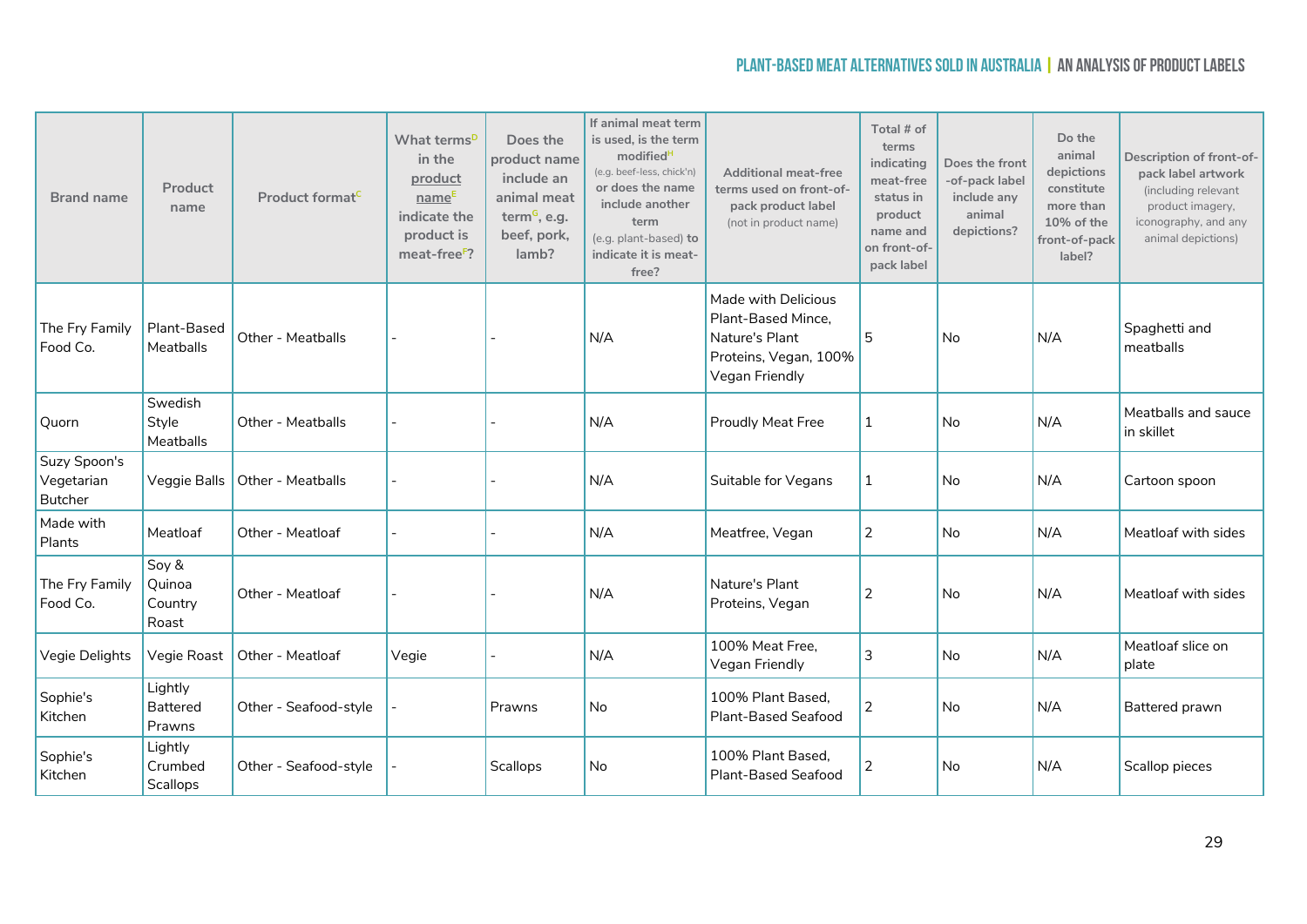| <b>Brand name</b>   | Product<br>name                                        | Product format <sup>C</sup> | What terms <sup>D</sup><br>in the<br>product<br>nameE<br>indicate the<br>product is<br>meat-free <sup>F</sup> ? | Does the<br>product name<br>include an<br>animal meat<br>term <sup>G</sup> , e.g.<br>beef, pork,<br>lamb? | If animal meat term<br>is used, is the term<br>modified <sup>H</sup><br>(e.g. beef-less, chick'n)<br>or does the name<br>include another<br>term<br>(e.g. plant-based) to<br>indicate it is meat-<br>free? | <b>Additional meat-free</b><br>terms used on front-of-<br>pack product label<br>(not in product name) | Total # of<br>terms<br>indicating<br>meat-free<br>status in<br>product<br>name and<br>on front-of-<br>pack label | Does the front<br>-of-pack label<br>include any<br>animal<br>depictions? | Do the<br>animal<br>depictions<br>constitute<br>more than<br>10% of the<br>front-of-pack<br>label? | Description of front-of-<br>pack label artwork<br>(including relevant<br>product imagery,<br>iconography, and any<br>animal depictions) |
|---------------------|--------------------------------------------------------|-----------------------------|-----------------------------------------------------------------------------------------------------------------|-----------------------------------------------------------------------------------------------------------|------------------------------------------------------------------------------------------------------------------------------------------------------------------------------------------------------------|-------------------------------------------------------------------------------------------------------|------------------------------------------------------------------------------------------------------------------|--------------------------------------------------------------------------|----------------------------------------------------------------------------------------------------|-----------------------------------------------------------------------------------------------------------------------------------------|
| Sophie's<br>Kitchen | Naked<br>Prawns                                        | Other - Seafood-style       |                                                                                                                 | Prawns                                                                                                    | No                                                                                                                                                                                                         | 100% Plant Based.<br><b>Plant-Based Seafood</b>                                                       | $\overline{2}$                                                                                                   | <b>No</b>                                                                | N/A                                                                                                | Prawn style strips                                                                                                                      |
| Vegie Delights      | Thai Chilli &<br>Lime Cakes                            | Other - Seafood-style       |                                                                                                                 |                                                                                                           | N/A                                                                                                                                                                                                        | Vegan Friendly                                                                                        | 1                                                                                                                | No                                                                       | N/A                                                                                                | Cake with noodles                                                                                                                       |
| Sophie's<br>Kitchen | Vegan<br>Smoked<br>Salmon                              | Other - Seafood-style       | Vegan                                                                                                           | Salmon                                                                                                    | Yes                                                                                                                                                                                                        | Vegan, 100% Meat<br>and Seafood Free,<br><b>Plant-Based Seafood</b>                                   | 3                                                                                                                | No                                                                       | N/A                                                                                                | Fillets                                                                                                                                 |
| Made with<br>Plants | Bangers and<br>Mash                                    | Ready Meal                  |                                                                                                                 |                                                                                                           | N/A                                                                                                                                                                                                        | Plant Based Protein,<br>Vegan, Meat Free                                                              | 3                                                                                                                | <b>No</b>                                                                | N/A                                                                                                | Bangers and mash                                                                                                                        |
| Made with<br>Plants | Beef and<br><b>Black Bean</b><br>with Rice             | Ready Meal                  |                                                                                                                 | <b>Beef</b>                                                                                               | <b>No</b>                                                                                                                                                                                                  | Meat Free, Vegan                                                                                      | 2                                                                                                                | No                                                                       | N/A                                                                                                | Sauce and rice                                                                                                                          |
| Plant Nutrition     | Bolognaise                                             | Ready Meal                  |                                                                                                                 |                                                                                                           | N/A                                                                                                                                                                                                        | <b>Plant Based</b><br>Ingredients                                                                     | 1                                                                                                                | <b>No</b>                                                                | N/A                                                                                                | Bolognese in bowl                                                                                                                       |
| Vegie Delights      | Bolognese<br>Sauce with<br><b>Plant Based</b><br>Mince | Ready Meal                  | <b>Plant Based</b>                                                                                              |                                                                                                           | N/A                                                                                                                                                                                                        | 100% Meat Free.<br>Vegan Friendly                                                                     | 3                                                                                                                | <b>No</b>                                                                | N/A                                                                                                | Bolognese in a bowl                                                                                                                     |
| Made with<br>Plants | <b>Butter</b><br>Chicken<br>With Rice                  | Ready Meal                  |                                                                                                                 | Chicken                                                                                                   | <b>No</b>                                                                                                                                                                                                  | Meat Free, Vegan                                                                                      | 2                                                                                                                | <b>No</b>                                                                | N/A                                                                                                | Chicken, veggies and<br>rice on plate                                                                                                   |
| Earth               | <b>Butter</b><br>Chickenless                           | Ready Meal                  | Chickenless                                                                                                     | Chickenless                                                                                               | Yes                                                                                                                                                                                                        | Vegetarian, Vegan<br>friendly, Plant-based,<br>Meat Free                                              | 5                                                                                                                | Yes                                                                      | <b>No</b>                                                                                          | Chicken curry on a<br>plate, cartoon<br>chicken saying Meat<br>Free No Foul Play!                                                       |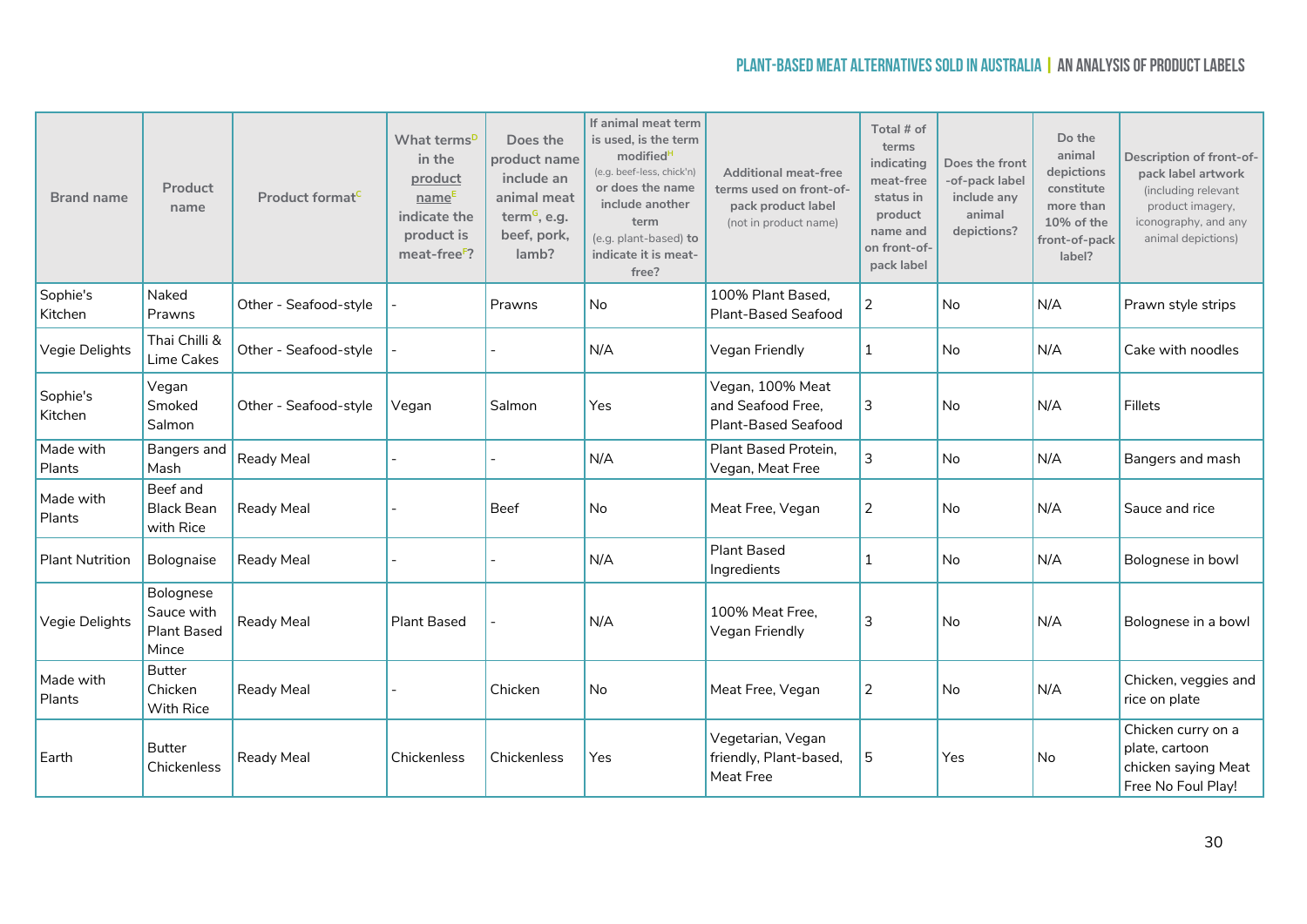| <b>Brand name</b>      | Product<br>name                               | Product format <sup>c</sup> | What terms <sup>D</sup><br>in the<br>product<br>name <sup>E</sup><br>indicate the<br>product is<br>meat-free <sup>F</sup> ? | Does the<br>product name<br>include an<br>animal meat<br>term <sup>G</sup> , e.g.<br>beef, pork,<br>lamb? | If animal meat term<br>is used, is the term<br>modified <sup>H</sup><br>(e.g. beef-less, chick'n)<br>or does the name<br>include another<br>term<br>(e.g. plant-based) to<br>indicate it is meat-<br>free? | <b>Additional meat-free</b><br>terms used on front-of-<br>pack product label<br>(not in product name) | Total # of<br>terms<br>indicating<br>meat-free<br>status in<br>product<br>name and<br>on front-of-<br>pack label | Does the front<br>-of-pack label<br>include any<br>animal<br>depictions? | Do the<br>animal<br>depictions<br>constitute<br>more than<br>10% of the<br>front-of-pack<br>label? | Description of front-of-<br>pack label artwork<br>(including relevant<br>product imagery,<br>iconography, and any<br>animal depictions) |
|------------------------|-----------------------------------------------|-----------------------------|-----------------------------------------------------------------------------------------------------------------------------|-----------------------------------------------------------------------------------------------------------|------------------------------------------------------------------------------------------------------------------------------------------------------------------------------------------------------------|-------------------------------------------------------------------------------------------------------|------------------------------------------------------------------------------------------------------------------|--------------------------------------------------------------------------|----------------------------------------------------------------------------------------------------|-----------------------------------------------------------------------------------------------------------------------------------------|
| Plantry                | <b>Butter Curry</b>                           | Ready Meal                  |                                                                                                                             |                                                                                                           | N/A                                                                                                                                                                                                        | Vegan Friendly, Plant<br>Based Food co.                                                               | 2                                                                                                                | <b>No</b>                                                                | N/A                                                                                                | Curry and rice on<br>plate                                                                                                              |
| Vegie Delights         | Casserole<br>Mince in<br>Gravy                | Ready Meal                  |                                                                                                                             |                                                                                                           | N/A                                                                                                                                                                                                        | Meat Free, Vegan<br>Friendly                                                                          | 2                                                                                                                | No                                                                       | N/A                                                                                                | Mince with sides on<br>plate                                                                                                            |
| Coco & Lucas           | Chickenless<br>Rendang<br>and Jasmine<br>Rice | Ready Meal                  | Chickenless                                                                                                                 | Chickenless                                                                                               | Yes                                                                                                                                                                                                        | Vegetarian and Vegan<br>Friendly, Meat Free,<br>Plant-Based                                           | $\overline{4}$                                                                                                   | No                                                                       | N/A                                                                                                | Chicken and rice on a<br>plate                                                                                                          |
| Earth                  | Chickenless<br>Satay                          | Ready Meal                  | Chickenless                                                                                                                 | Chickenless                                                                                               | Yes                                                                                                                                                                                                        | Vegetarian, Vegan<br>friendly, Plant-based,<br>Meat Free                                              | 5                                                                                                                | Yes                                                                      | No                                                                                                 | Chicken satay on a<br>plate, cartoon<br>chicken saying Meat<br>Free No Foul Play!                                                       |
| <b>Plant Nutrition</b> | Chili Con<br>Carne                            | Ready Meal                  |                                                                                                                             |                                                                                                           | N/A                                                                                                                                                                                                        | <b>Plant Based</b><br>Ingredients, Vegan                                                              | $\overline{2}$                                                                                                   | <b>No</b>                                                                | N/A                                                                                                | Bolognese in bowl                                                                                                                       |
| Fable                  | Chilli Con<br>Carne                           | Ready Meal                  |                                                                                                                             |                                                                                                           | N/A                                                                                                                                                                                                        | Premium Plant Based,<br><b>Plant Based Braised</b><br>Beef, 100% Vegan                                | 3                                                                                                                | <b>No</b>                                                                | N/A                                                                                                | Chilli con carne in<br>bowl                                                                                                             |
| Vegie Delights         | Chilli Non<br>Carne                           | Ready Meal                  | Non Carne                                                                                                                   |                                                                                                           | N/A                                                                                                                                                                                                        | 100% Meat Free,<br>Vegan Friendly                                                                     | 2                                                                                                                | <b>No</b>                                                                | N/A                                                                                                | Chili in a bowl                                                                                                                         |
| Made with<br>Plants    | Chilli Non<br>Carne With<br>Rice              | Ready Meal                  | Non Carne                                                                                                                   |                                                                                                           | N/A                                                                                                                                                                                                        | Meat Free, Plant-<br>Based Meat, Plant-<br><b>Based Beef</b>                                          | 2                                                                                                                | No                                                                       | N/A                                                                                                | Mince with rice                                                                                                                         |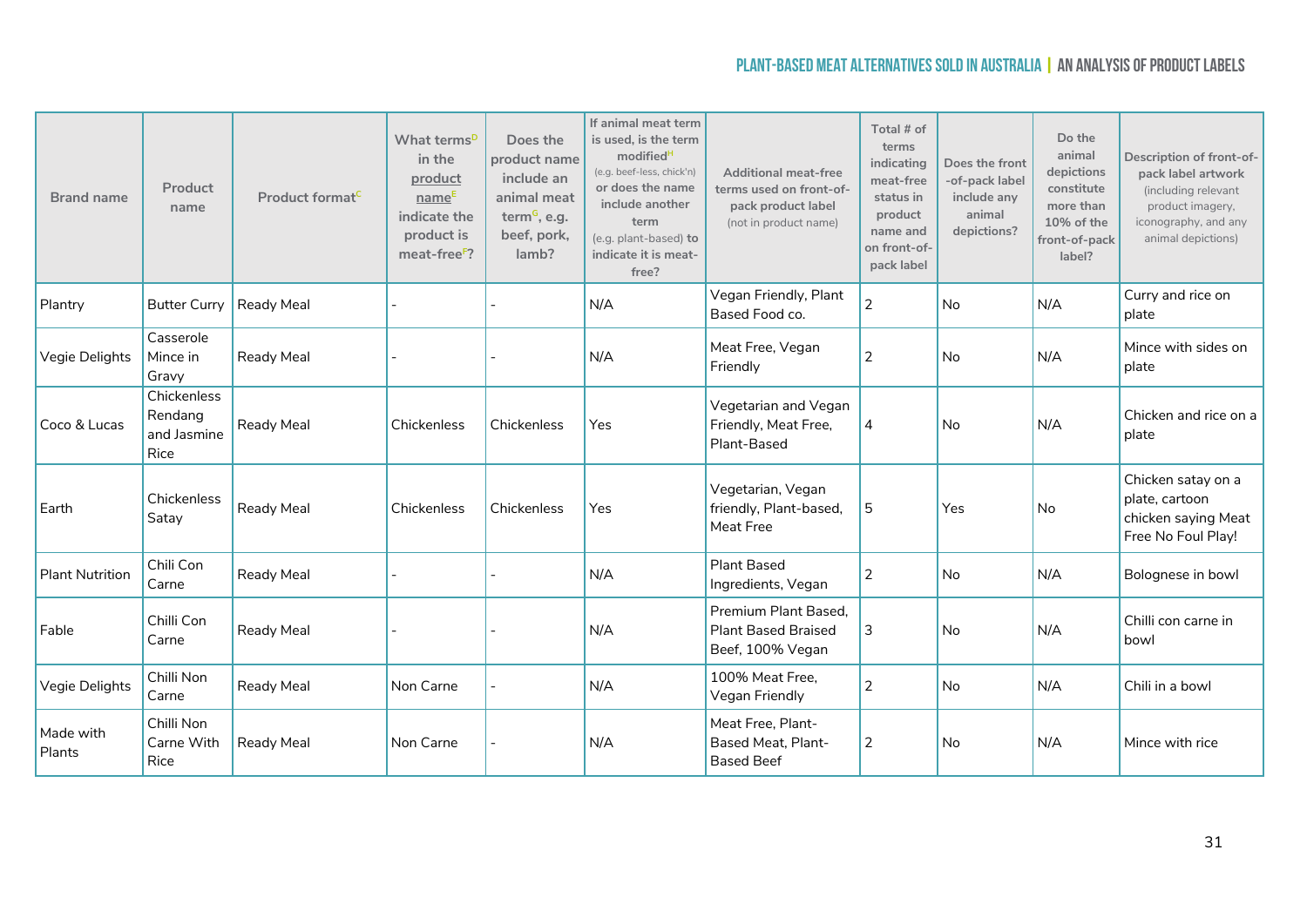| <b>Brand name</b>          | Product<br>name                                    | Product format <sup>c</sup> | What terms <sup>D</sup><br>in the<br>product<br>nameE<br>indicate the<br>product is<br>meat-free <sup>F</sup> ? | Does the<br>product name<br>include an<br>animal meat<br>term <sup>G</sup> , e.g.<br>beef, pork,<br>lamb? | If animal meat term<br>is used, is the term<br>modifiedh<br>(e.g. beef-less, chick'n)<br>or does the name<br>include another<br>term<br>(e.g. plant-based) to<br>indicate it is meat-<br>free? | <b>Additional meat-free</b><br>terms used on front-of-<br>pack product label<br>(not in product name) | Total # of<br>terms<br>indicating<br>meat-free<br>status in<br>product<br>name and<br>on front-of-<br>pack label | Does the front<br>-of-pack label<br>include any<br>animal<br>depictions? | Do the<br>animal<br>depictions<br>constitute<br>more than<br>10% of the<br>front-of-pack<br>label? | Description of front-of-<br>pack label artwork<br>(including relevant<br>product imagery,<br>iconography, and any<br>animal depictions) |
|----------------------------|----------------------------------------------------|-----------------------------|-----------------------------------------------------------------------------------------------------------------|-----------------------------------------------------------------------------------------------------------|------------------------------------------------------------------------------------------------------------------------------------------------------------------------------------------------|-------------------------------------------------------------------------------------------------------|------------------------------------------------------------------------------------------------------------------|--------------------------------------------------------------------------|----------------------------------------------------------------------------------------------------|-----------------------------------------------------------------------------------------------------------------------------------------|
| Loma Linda                 | Chipotle<br><b>Bowl With</b><br><b>Black Beans</b> | Ready Meal                  |                                                                                                                 |                                                                                                           | N/A                                                                                                                                                                                            | <b>Plant Based Protein</b>                                                                            | 1                                                                                                                | No                                                                       | N/A                                                                                                | Meat, veggies and<br>rice on bowl                                                                                                       |
| Fable                      | Goulash<br>Pepper<br>Stew                          | Ready Meal                  |                                                                                                                 |                                                                                                           | N/A                                                                                                                                                                                            | Premium Plant Based,<br><b>Plant Based Braised</b><br>Beef, 100% Vegan                                | 3                                                                                                                | <b>No</b>                                                                | N/A                                                                                                | Rogan josh in bowl                                                                                                                      |
| Plantry                    | Green Curry                                        | Ready Meal                  |                                                                                                                 |                                                                                                           | N/A                                                                                                                                                                                            | Vegan Friendly, Plant<br>Based Food co.                                                               | 2                                                                                                                | No                                                                       | N/A                                                                                                | Curry and rice on<br>plate                                                                                                              |
| Fable                      | Honey Soy &<br>Sesame                              | Ready Meal                  |                                                                                                                 |                                                                                                           | N/A                                                                                                                                                                                            | Premium Plant Based.<br><b>Plant Based Braised</b><br>Beef, 100% Vegan                                | 3                                                                                                                | No                                                                       | N/A                                                                                                | Rogan josh in bowl                                                                                                                      |
| Plantry                    | Lasagne                                            | Ready Meal                  |                                                                                                                 |                                                                                                           | N/A                                                                                                                                                                                            | Vegan Friendly, Plant<br>Based Food co.                                                               | 2                                                                                                                | No                                                                       | N/A                                                                                                | Lasagne on plate                                                                                                                        |
| The Fry Family<br>Food Co. | Meat Free<br>Mince with<br>Vegan<br>Gravy          | Ready Meal                  | Meat Free,<br>Vegan                                                                                             |                                                                                                           | N/A                                                                                                                                                                                            | Nature's Plant<br>Proteins, 100% Vegan                                                                |                                                                                                                  | No                                                                       | N/A                                                                                                | Mince on plate                                                                                                                          |
| Made with<br>Plants        | Meatballs &<br>Mash                                | Ready Meal                  |                                                                                                                 |                                                                                                           | N/A                                                                                                                                                                                            | Meat Free, Plant-<br><b>Based Meat, Plant-</b><br><b>Based Meatballs</b>                              | 3                                                                                                                | No                                                                       | N/A                                                                                                | Meatballs and mash<br>on a plate                                                                                                        |
| Earth                      | Meatless<br>Cottage Pie                            | Ready Meal                  | Meatless                                                                                                        |                                                                                                           | N/A                                                                                                                                                                                            | Vegetarian, Vegan<br>friendly, Plant-based,<br><b>Meat Free</b>                                       | 5                                                                                                                | Yes                                                                      | No                                                                                                 | Cottage pie on plate,<br>cartoon cow saying<br>'meat free cowboom!                                                                      |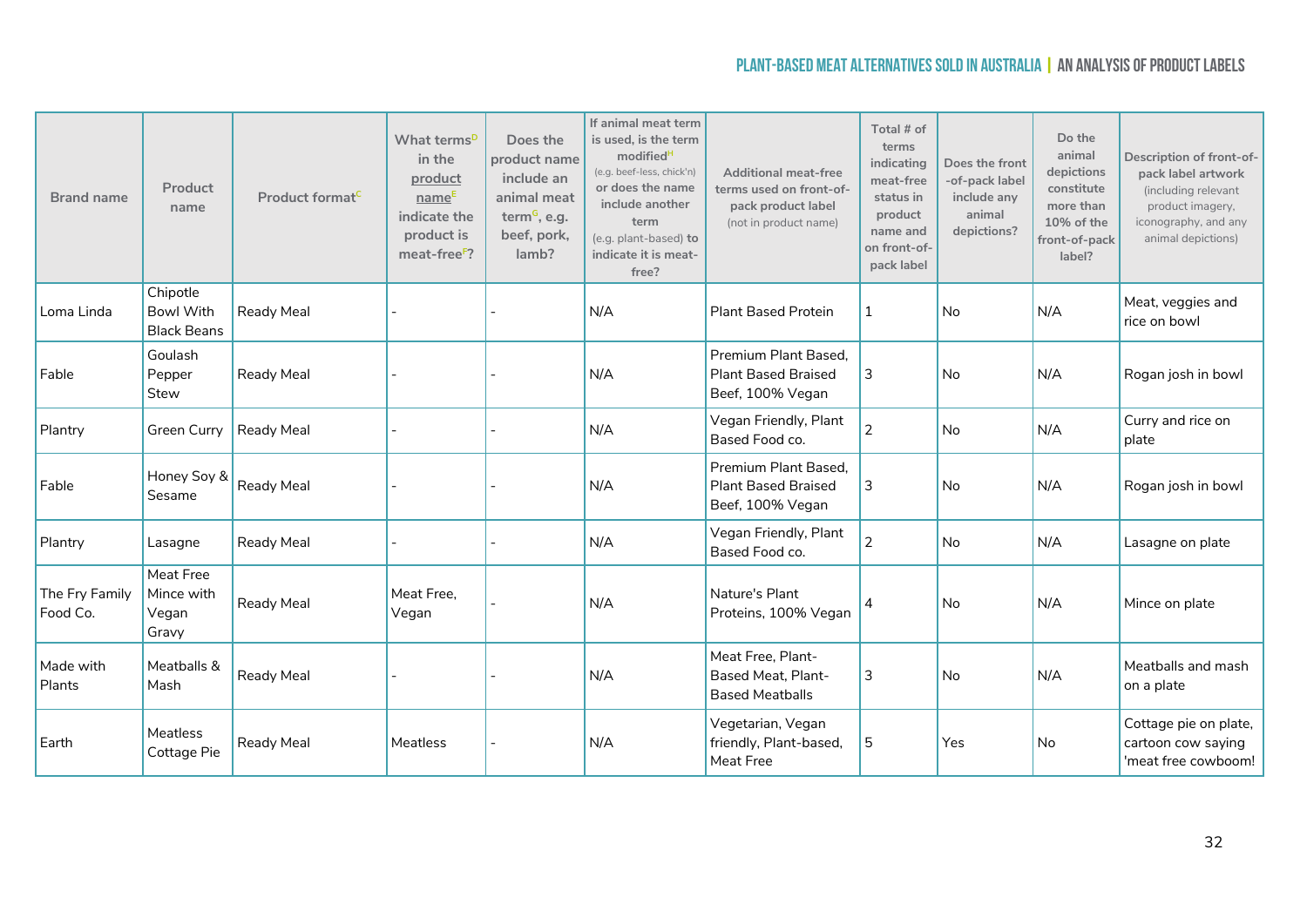| <b>Brand name</b>      | Product<br>name                                   | Product format <sup>c</sup> | What terms <sup>D</sup><br>in the<br>product<br>name <sup>L</sup><br>indicate the<br>product is<br>meat-free <sup>F</sup> ? | Does the<br>product name<br>include an<br>animal meat<br>term $6$ , e.g.<br>beef, pork,<br>lamb? | If animal meat term<br>is used, is the term<br>modified <sup>H</sup><br>(e.g. beef-less, chick'n)<br>or does the name<br>include another<br>term<br>(e.g. plant-based) to<br>indicate it is meat-<br>free? | <b>Additional meat-free</b><br>terms used on front-of-<br>pack product label<br>(not in product name) | Total # of<br>terms<br>indicating<br>meat-free<br>status in<br>product<br>name and<br>on front-of-<br>pack label | Does the front<br>-of-pack label<br>include any<br>animal<br>depictions? | Do the<br>animal<br>depictions<br>constitute<br>more than<br>10% of the<br>front-of-pack<br>label? | Description of front-of-<br>pack label artwork<br>(including relevant<br>product imagery,<br>iconography, and any<br>animal depictions) |
|------------------------|---------------------------------------------------|-----------------------------|-----------------------------------------------------------------------------------------------------------------------------|--------------------------------------------------------------------------------------------------|------------------------------------------------------------------------------------------------------------------------------------------------------------------------------------------------------------|-------------------------------------------------------------------------------------------------------|------------------------------------------------------------------------------------------------------------------|--------------------------------------------------------------------------|----------------------------------------------------------------------------------------------------|-----------------------------------------------------------------------------------------------------------------------------------------|
| Earth                  | Meatless<br>Lasagne                               | Ready Meal                  | Meatless                                                                                                                    |                                                                                                  | N/A                                                                                                                                                                                                        | Plant Based, Meat<br>Free, Vegetarian,<br>Vegan                                                       | 5                                                                                                                | Yes                                                                      | No                                                                                                 | Lasagne on plate,<br>cartoon cow saying<br>"meat free cowboom!                                                                          |
| Loma Linda             | Mediterrane<br>an Tomato &<br>Olive With<br>Pasta | Ready Meal                  |                                                                                                                             |                                                                                                  | N/A                                                                                                                                                                                                        | <b>Plant Based Protein</b>                                                                            | 1                                                                                                                | <b>No</b>                                                                | N/A                                                                                                | Pasta on plate                                                                                                                          |
| Loma Linda             | Pad Thai                                          | Ready Meal                  |                                                                                                                             |                                                                                                  | N/A                                                                                                                                                                                                        | <b>Plant Based Protein</b>                                                                            | $\mathbf{1}$                                                                                                     | No                                                                       | N/A                                                                                                | Pad thai in bowl                                                                                                                        |
| Plantry                | Pad Thai                                          | Ready Meal                  |                                                                                                                             |                                                                                                  | N/A                                                                                                                                                                                                        | Vegan Friendly, Plant<br>Based Food co.                                                               | $\overline{2}$                                                                                                   | No                                                                       | N/A                                                                                                | Pad Thai in bowl<br>with lime                                                                                                           |
| Ruffie Rustic<br>Foods | <b>Plant Based</b><br>Chicken-ie<br>Schnitzel     | Ready Meal                  | Chicken-ie                                                                                                                  | Chicken-ie                                                                                       | Yes                                                                                                                                                                                                        | Meat Free Plant Based<br>Creations, Vegan<br>Friendly,                                                | 3                                                                                                                | No                                                                       | N/A                                                                                                | Bowl with schnitzel<br>and pasta                                                                                                        |
| Fable                  | Rogan Josh                                        | <b>Ready Meal</b>           |                                                                                                                             |                                                                                                  | N/A                                                                                                                                                                                                        | Premium Plant Based,<br><b>Plant Based Braised</b><br>Beef, 100% Vegan                                | 3                                                                                                                | No                                                                       | N/A                                                                                                | Rogan josh in bowl                                                                                                                      |
| Coco & Lucas           | Rogan Josh<br>with<br>Basmati<br>Rice             | Ready Meal                  |                                                                                                                             |                                                                                                  | N/A                                                                                                                                                                                                        | Vegetarian, Plant<br>Protein, Plant<br>Goodness                                                       | 3                                                                                                                | <b>No</b>                                                                | N/A                                                                                                | Curry with rice,<br>cartoon leaf                                                                                                        |
| <b>Plant Nutrition</b> | San Choy<br>Bow                                   | Ready Meal                  |                                                                                                                             |                                                                                                  | N/A                                                                                                                                                                                                        | <b>Plant Based</b><br>Ingredients, Vegan                                                              | 2                                                                                                                | No                                                                       | N/A                                                                                                | Bolognese in bowl                                                                                                                       |
| Ruffie Rustic<br>Foods | Spaghetti<br>and Meat-<br><b>Free Balls</b>       | Ready Meal                  | Meat-free                                                                                                                   |                                                                                                  | N/A                                                                                                                                                                                                        | Meat Free Plant Based<br>Creations, Vegan<br>Friendly,                                                | 3                                                                                                                | No                                                                       | N/A                                                                                                | Spaghtetti and<br>meatballs in bowl                                                                                                     |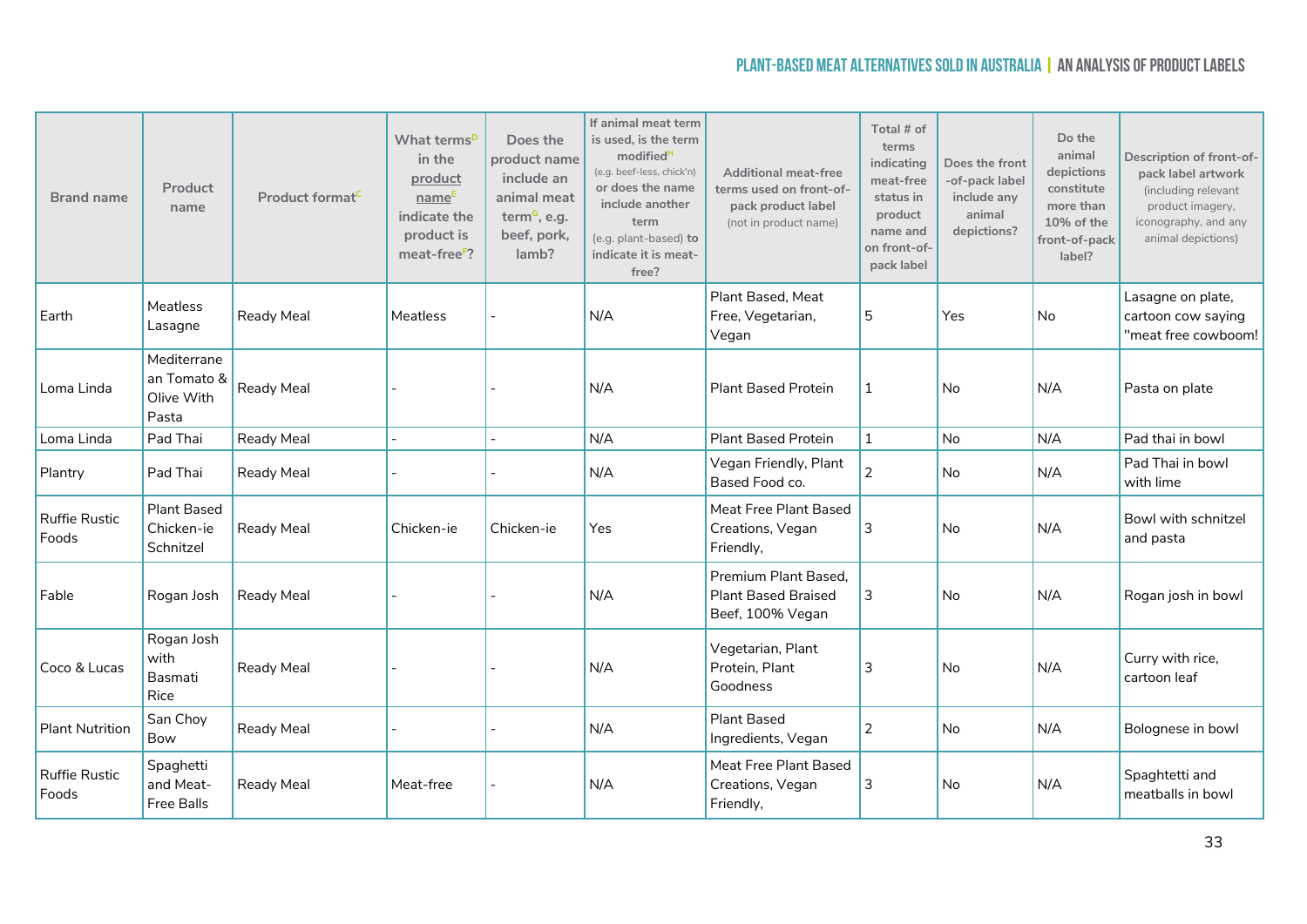| <b>Brand name</b>             | Product<br>name                                              | Product format <sup>c</sup> | What terms <sup>D</sup><br>in the<br>product<br>name <sup>E</sup><br>indicate the<br>product is<br>meat-free <sup>F</sup> ? | Does the<br>product name<br>include an<br>animal meat<br>term $6$ , e.g.<br>beef, pork,<br>lamb? | If animal meat term<br>is used, is the term<br>modified<br>(e.g. beef-less, chick'n)<br>or does the name<br>include another<br>term<br>(e.g. plant-based) to<br>indicate it is meat-<br>free? | <b>Additional meat-free</b><br>terms used on front-of-<br>pack product label<br>(not in product name) | Total # of<br>terms<br>indicating<br>meat-free<br>status in<br>product<br>name and<br>on front-of-<br>pack label | Does the front<br>-of-pack label<br>include any<br>animal<br>depictions? | Do the<br>animal<br>depictions<br>constitute<br>more than<br>10% of the<br>front-of-pack<br>label? | Description of front-of-<br>pack label artwork<br>(including relevant<br>product imagery,<br>iconography, and any<br>animal depictions) |
|-------------------------------|--------------------------------------------------------------|-----------------------------|-----------------------------------------------------------------------------------------------------------------------------|--------------------------------------------------------------------------------------------------|-----------------------------------------------------------------------------------------------------------------------------------------------------------------------------------------------|-------------------------------------------------------------------------------------------------------|------------------------------------------------------------------------------------------------------------------|--------------------------------------------------------------------------|----------------------------------------------------------------------------------------------------|-----------------------------------------------------------------------------------------------------------------------------------------|
| Plantry                       | Spaghetti<br>Bolognese                                       | Ready Meal                  |                                                                                                                             |                                                                                                  | N/A                                                                                                                                                                                           | Vegan Friendly, Plant<br>Based Food co.                                                               | 2                                                                                                                | <b>No</b>                                                                | N/A                                                                                                | Spaghetti bolognese<br>on plate                                                                                                         |
| Earth                         | Spaghetti<br>Vegie-nese                                      | Ready Meal                  | Vegie                                                                                                                       |                                                                                                  | N/A                                                                                                                                                                                           | Vegetarian, Vegan<br>friendly, Plant-based,<br>Meat Free                                              | 5                                                                                                                | Yes                                                                      | <b>No</b>                                                                                          | Spaghetti bolgonese<br>on plate, cartoon cow<br>saying 'meat free<br>cowboom!'                                                          |
| Fable                         | Stroganoff                                                   | Ready Meal                  |                                                                                                                             |                                                                                                  | N/A                                                                                                                                                                                           | Premium Plant Based,<br><b>Plant Based Braised</b><br>Beef, 100% Vegan                                | 3                                                                                                                | No                                                                       | N/A                                                                                                | Stroganoff and mash<br>on plate                                                                                                         |
| Made with<br>Plants           | Stroganoff                                                   | Ready Meal                  |                                                                                                                             |                                                                                                  | N/A                                                                                                                                                                                           | Meat Free, Plant-<br>Based Meat, Plant-<br><b>Based Beef</b>                                          | 3                                                                                                                | No                                                                       | N/A                                                                                                | Chicken and rice on a<br>plate                                                                                                          |
| <b>Ruffie Rustic</b><br>Foods | Thai Green<br>Chicken-ie<br>Curry with<br>long grain<br>rice | Ready Meal                  | Chicken-ie                                                                                                                  | Chicken-ie                                                                                       | Yes                                                                                                                                                                                           | Meat Free Plant Based<br>Creations, Vegan<br>Friendly,                                                | 3                                                                                                                | No.                                                                      | N/A                                                                                                | Bowl with schnitzel<br>and pasta                                                                                                        |
| Loma Linda                    | Thai Green<br>Curry with<br>Chick'n and<br>Rice              | Ready Meal                  | Chick'n                                                                                                                     | Chick'n                                                                                          | <b>Yes</b>                                                                                                                                                                                    | <b>Plant Based Protein</b>                                                                            | 2                                                                                                                | No                                                                       | N/A                                                                                                | Curry in bowl                                                                                                                           |
| Made with<br>Plants           | Thai Green<br>Curry with<br>Rice                             | Ready Meal                  |                                                                                                                             |                                                                                                  | N/A                                                                                                                                                                                           | Meat Free, Plant-<br>Based Meat, Plant-<br><b>Based Chicken</b>                                       | 3                                                                                                                | No                                                                       | N/A                                                                                                | Chicken and rice on a<br>plate                                                                                                          |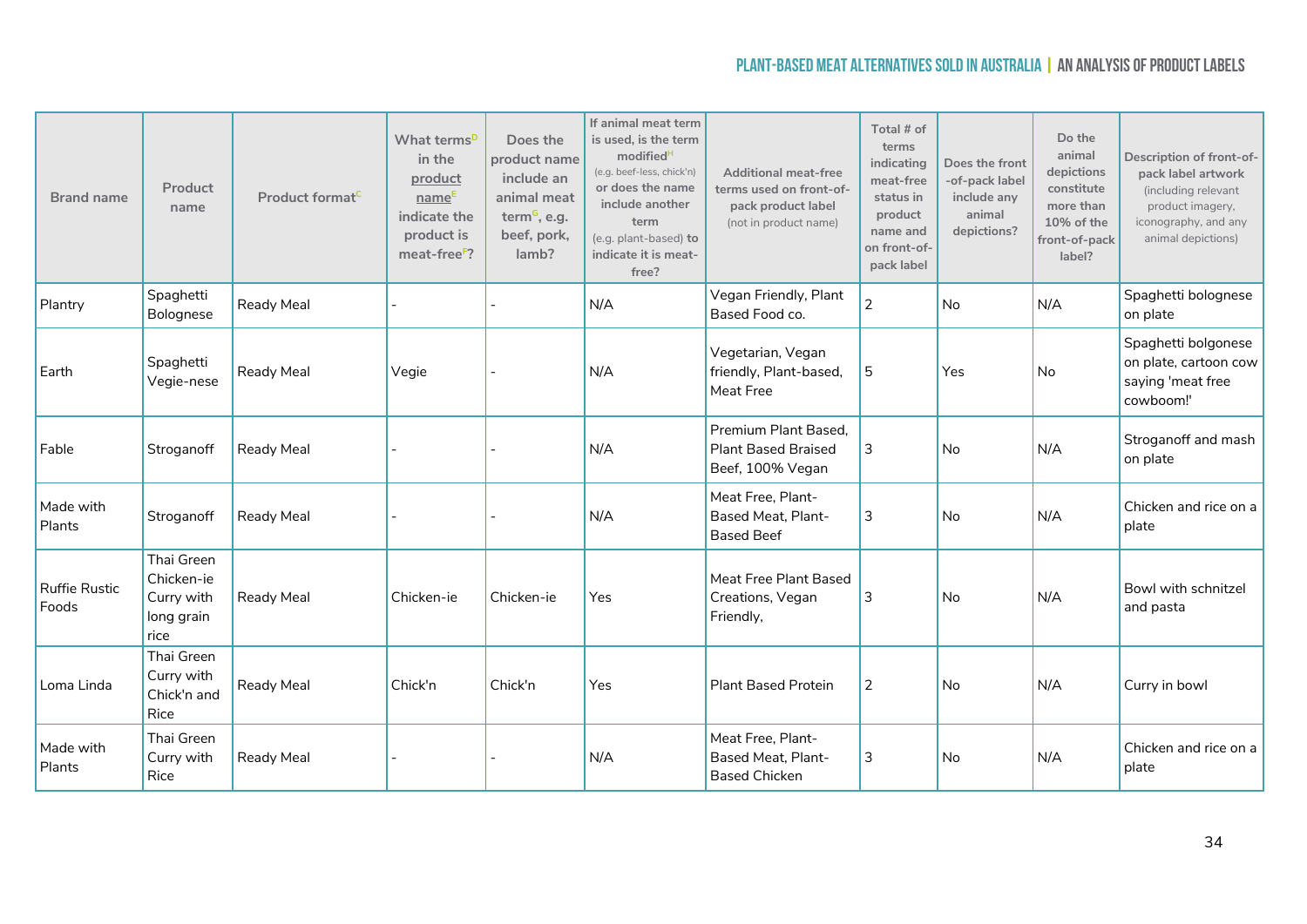| <b>Brand name</b> | Product<br>name                                       | Product format <sup>C</sup> | What terms <sup>D</sup><br>in the<br>product<br>name<br>indicate the<br>product is<br>meat-free <sup>F</sup> ? | Does the<br>product name<br>include an<br>animal meat<br>term $6$ , e.g.<br>beef, pork,<br>lamb? | If animal meat term<br>is used, is the term<br>modified <sup>H</sup><br>(e.g. beef-less, chick'n)<br>or does the name<br>include another<br>term<br>(e.g. plant-based) to<br>indicate it is meat-<br>free? | <b>Additional meat-free</b><br>terms used on front-of-<br>pack product label<br>(not in product name) | Total # of<br>terms<br>indicating<br>meat-free<br>status in<br>product<br>name and<br>on front-of-<br>pack label | Does the front<br>-of-pack label<br>include any<br>animal<br>depictions? | Do the<br>animal<br>depictions<br>constitute<br>more than<br>10% of the<br>front-of-pack<br>label? | Description of front-of-<br>pack label artwork<br>(including relevant<br>product imagery,<br>iconography, and any<br>animal depictions) |
|-------------------|-------------------------------------------------------|-----------------------------|----------------------------------------------------------------------------------------------------------------|--------------------------------------------------------------------------------------------------|------------------------------------------------------------------------------------------------------------------------------------------------------------------------------------------------------------|-------------------------------------------------------------------------------------------------------|------------------------------------------------------------------------------------------------------------------|--------------------------------------------------------------------------|----------------------------------------------------------------------------------------------------|-----------------------------------------------------------------------------------------------------------------------------------------|
| Loma Linda        | Thai Red<br>Curry with<br>Coconut and<br>Mock Duck    | <b>Ready Meal</b>           | Mock                                                                                                           | Mock Duck                                                                                        | Yes                                                                                                                                                                                                        | <b>Plant Based Protein</b>                                                                            | $\overline{2}$                                                                                                   | No                                                                       | N/A                                                                                                | Curry and rice in<br>bowl                                                                                                               |
| Loma Linda        | Tikka Masala<br>With Chick'n   Ready Meal<br>And Rice |                             | Chick'n                                                                                                        | Chick'n                                                                                          | Yes                                                                                                                                                                                                        | <b>Plant Based Protein</b>                                                                            | 2                                                                                                                | No                                                                       | N/A                                                                                                | chicken and rice on<br>bowl                                                                                                             |
| v2food            | v2sauce<br>Bolognese                                  | Ready Meal                  |                                                                                                                |                                                                                                  | N/A                                                                                                                                                                                                        | Made With Plants                                                                                      | 1                                                                                                                | No                                                                       | N/A                                                                                                | Spaghetti and sauce<br>in bowl, tomatoes                                                                                                |
| My Muscle<br>Chef | Vegan Beef<br>Ragu                                    | Ready Meal                  | Vegan                                                                                                          | Beef                                                                                             | <b>Yes</b>                                                                                                                                                                                                 | Vegan, 100% Plant<br><b>Based</b>                                                                     | 3                                                                                                                | No                                                                       | N/A                                                                                                | Ragu, pasta, vegies                                                                                                                     |
| My Muscle<br>Chef | Vegan<br><b>Butter</b><br>Chicken                     | Ready Meal                  | Vegan                                                                                                          | Chicken                                                                                          | Yes                                                                                                                                                                                                        | Vegan, 100% Plant<br><b>Based</b>                                                                     | 3                                                                                                                | No                                                                       | N/A                                                                                                | Chicken, rice and<br>veggies                                                                                                            |
| My Muscle<br>Chef | Vegan<br>Chicken<br>Satay                             | Ready Meal                  | Vegan                                                                                                          | Chicken                                                                                          | Yes                                                                                                                                                                                                        | Vegan, 100% Plant<br><b>Based</b>                                                                     | 3                                                                                                                | No                                                                       | N/A                                                                                                | Chicken and veg on<br>plate                                                                                                             |
| My Muscle<br>Chef | Vegan<br>Cottage Pie                                  | Ready Meal                  | Vegan                                                                                                          |                                                                                                  | N/A                                                                                                                                                                                                        | Vegan, 100% Plant<br><b>Based</b>                                                                     | 3                                                                                                                | No                                                                       | N/A                                                                                                | Mince, mash and veg<br>on plate                                                                                                         |
| Vegie Delights    | <b>BBQ</b><br>Sausages                                | Sausages                    |                                                                                                                |                                                                                                  | N/A                                                                                                                                                                                                        | 100% Meat Free,<br>Vegan Friendly                                                                     | 2                                                                                                                | No                                                                       | N/A                                                                                                | Sausage Dish in a<br>Plate                                                                                                              |
| Herb & Sons       | <b>Beef Free</b><br>Classic<br>Sausages               | Sausages                    | <b>Beef Free</b>                                                                                               | Beef free                                                                                        | Yes                                                                                                                                                                                                        | Proudly Meat Free,<br>Deliciously Plant<br>Based, Vegan Friendly                                      | 4                                                                                                                | <b>No</b>                                                                | N/A                                                                                                | Cartoon leaf                                                                                                                            |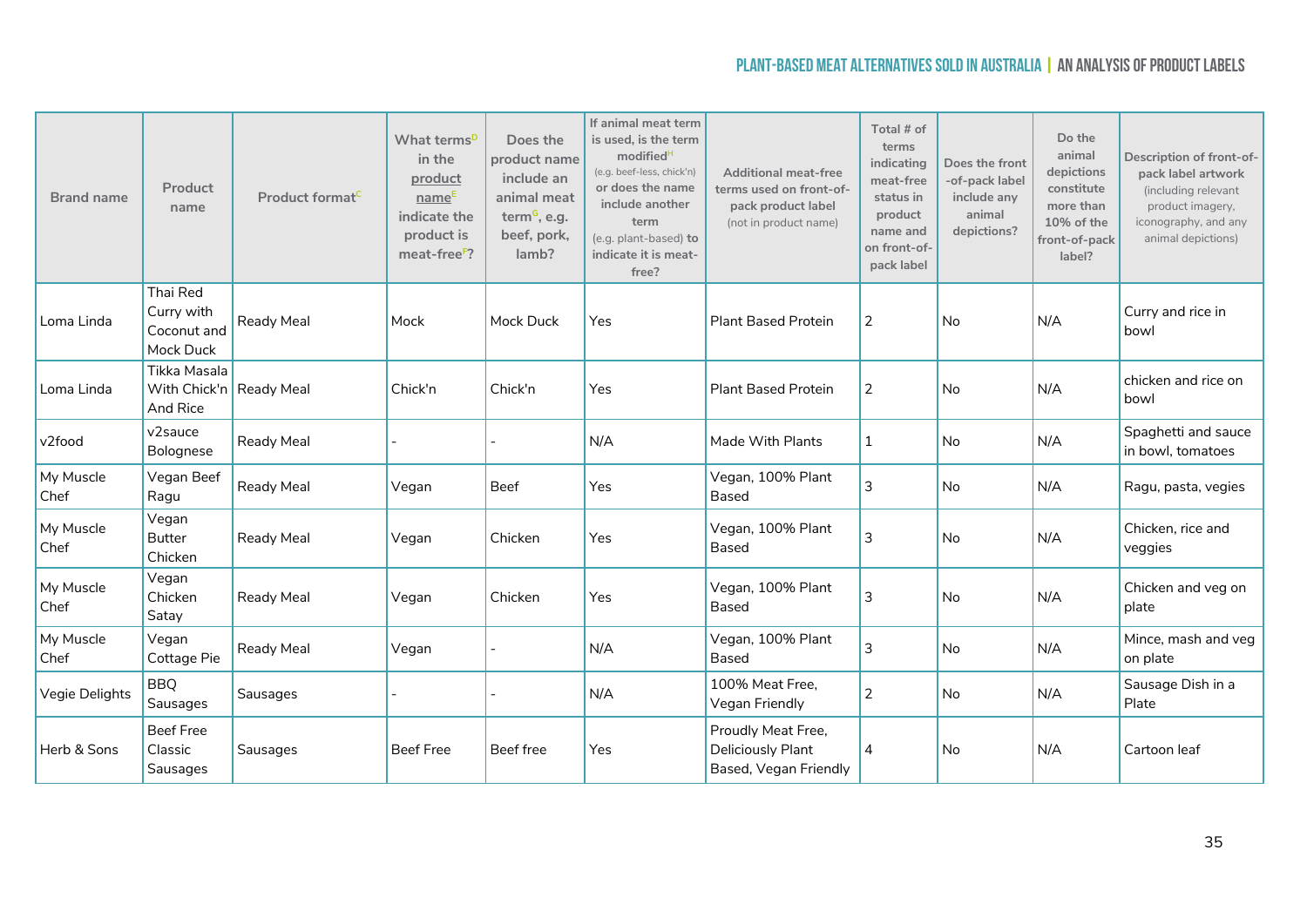| <b>Brand name</b>                            | Product<br>name                                    | Product format <sup>c</sup> | What terms <sup>D</sup><br>in the<br>product<br>name <sup>L</sup><br>indicate the<br>product is<br>meat-free <sup>F</sup> ? | Does the<br>product name<br>include an<br>animal meat<br>term $6$ , e.g.<br>beef, pork,<br>lamb? | If animal meat term<br>is used, is the term<br>modified <sup>H</sup><br>(e.g. beef-less, chick'n)<br>or does the name<br>include another<br>term<br>(e.g. plant-based) to<br>indicate it is meat-<br>free? | <b>Additional meat-free</b><br>terms used on front-of-<br>pack product label<br>(not in product name) | Total # of<br>terms<br>indicating<br>meat-free<br>status in<br>product<br>name and<br>on front-of-<br>pack label | Does the front<br>-of-pack label<br>include any<br>animal<br>depictions? | Do the<br>animal<br>depictions<br>constitute<br>more than<br>10% of the<br>front-of-pack<br>label? | Description of front-of-<br>pack label artwork<br>(including relevant<br>product imagery,<br>iconography, and any<br>animal depictions) |
|----------------------------------------------|----------------------------------------------------|-----------------------------|-----------------------------------------------------------------------------------------------------------------------------|--------------------------------------------------------------------------------------------------|------------------------------------------------------------------------------------------------------------------------------------------------------------------------------------------------------------|-------------------------------------------------------------------------------------------------------|------------------------------------------------------------------------------------------------------------------|--------------------------------------------------------------------------|----------------------------------------------------------------------------------------------------|-----------------------------------------------------------------------------------------------------------------------------------------|
| Syndian                                      | Cheezy Kale<br>& Cashew<br>Vegan<br>Sausages       | Sausages                    | Vegan                                                                                                                       |                                                                                                  | N/A                                                                                                                                                                                                        | Vegan, Vegetarian                                                                                     | 3                                                                                                                | No                                                                       | N/A                                                                                                | Sausages on board<br>with kale and<br>cashews                                                                                           |
| Unreal Co.                                   | Chick'n<br>Chives                                  | Sausages                    | Chick'n                                                                                                                     | Chick'n                                                                                          | Yes                                                                                                                                                                                                        | Meat Free Sausages,<br>Vegan,                                                                         | 3                                                                                                                | <b>No</b>                                                                | N/A                                                                                                | Sausages in skillet                                                                                                                     |
| Suzy Spoon's<br>Vegetarian<br><b>Butcher</b> | Garam<br>Masala<br>Spiced<br>Sausages              | Sausages                    |                                                                                                                             |                                                                                                  | N/A                                                                                                                                                                                                        | Suitable for Vegans                                                                                   | 1                                                                                                                | No                                                                       | N/A                                                                                                | Cartoon spoon                                                                                                                           |
| <b>Bean Supreme</b>                          | <b>Gluten Free</b><br>Roast Garlic<br>Sausages     | Sausages                    |                                                                                                                             |                                                                                                  | N/A                                                                                                                                                                                                        | Proudly Vegetarian                                                                                    | 1                                                                                                                | <b>No</b>                                                                | N/A                                                                                                | Sausage on a bun                                                                                                                        |
| Eaty                                         | Gourmet<br>Sausages<br>Classic BBQ                 | Sausages                    |                                                                                                                             |                                                                                                  | N/A                                                                                                                                                                                                        | Plant Based, You<br>Won't Believe its Not<br>Meat                                                     | 2                                                                                                                | <b>No</b>                                                                | N/A                                                                                                | Sausages on grill                                                                                                                       |
| Eaty                                         | Gourmet<br>Sausages<br>Classic<br><b>Breakfast</b> | Sausages                    |                                                                                                                             |                                                                                                  | N/A                                                                                                                                                                                                        | Plant Based, You<br>Won't Believe its Not<br>Meat                                                     | 2                                                                                                                | No                                                                       | N/A                                                                                                | Sausages in skillet<br>with mushroom,<br>tomato                                                                                         |
| Eaty                                         | Gourmet<br>Sausages<br>Maple Bacon                 | Sausages                    |                                                                                                                             |                                                                                                  | N/A                                                                                                                                                                                                        | Plant Based, You<br>Won't Believe its Not<br>Meat                                                     | 2                                                                                                                | <b>No</b>                                                                | N/A                                                                                                | Sausages in skillet                                                                                                                     |
| Vegie Delights                               | Herb &<br>Garlic<br>Sausages                       | Sausages                    |                                                                                                                             |                                                                                                  | N/A                                                                                                                                                                                                        | 100% Meat Free,<br>Vegan Friendly                                                                     | $\overline{2}$                                                                                                   | <b>No</b>                                                                | N/A                                                                                                | Sausage Dish in a<br>Plate                                                                                                              |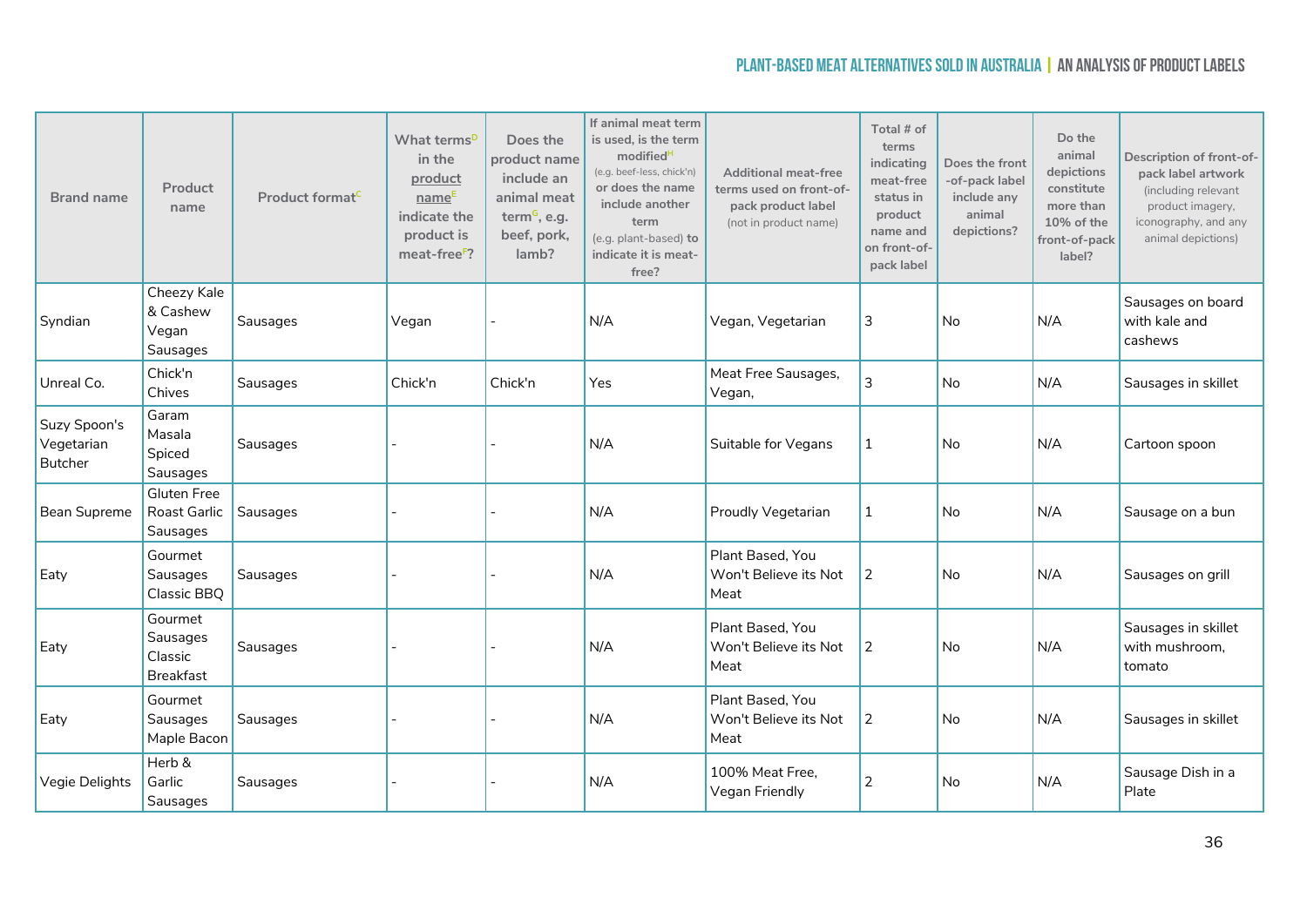| <b>Brand name</b>                            | <b>Product</b><br>name                       | Product format <sup>c</sup> | What terms <sup>D</sup><br>in the<br>product<br>name <sup>-</sup><br>indicate the<br>product is<br>meat-free <sup>F</sup> ? | Does the<br>product name<br>include an<br>animal meat<br>term $6$ , e.g.<br>beef, pork,<br>lamb? | If animal meat term<br>is used, is the term<br>modified <sup>+</sup><br>(e.g. beef-less, chick'n)<br>or does the name<br>include another<br>term<br>(e.g. plant-based) to<br>indicate it is meat-<br>free? | <b>Additional meat-free</b><br>terms used on front-of-<br>pack product label<br>(not in product name) | Total # of<br>terms<br>indicating<br>meat-free<br>status in<br>product<br>name and<br>on front-of-<br>pack label | Does the front<br>-of-pack label<br>include any<br>animal<br>depictions? | Do the<br>animal<br>depictions<br>constitute<br>more than<br>10% of the<br>front-of-pack<br>label? | Description of front-of-<br>pack label artwork<br>(including relevant<br>product imagery,<br>iconography, and any<br>animal depictions) |
|----------------------------------------------|----------------------------------------------|-----------------------------|-----------------------------------------------------------------------------------------------------------------------------|--------------------------------------------------------------------------------------------------|------------------------------------------------------------------------------------------------------------------------------------------------------------------------------------------------------------|-------------------------------------------------------------------------------------------------------|------------------------------------------------------------------------------------------------------------------|--------------------------------------------------------------------------|----------------------------------------------------------------------------------------------------|-----------------------------------------------------------------------------------------------------------------------------------------|
| Suzy Spoon's<br>Vegetarian<br><b>Butcher</b> | Kale and<br>Cauliflower<br>Sausages          | Sausages                    |                                                                                                                             |                                                                                                  | N/A                                                                                                                                                                                                        | Suitable for Vegans                                                                                   | 1                                                                                                                | No                                                                       | N/A                                                                                                | Cartoon spoon                                                                                                                           |
| Earth Grown                                  | Meat Free<br>Sausages                        | Sausages                    | Meat Free                                                                                                                   |                                                                                                  | N/A                                                                                                                                                                                                        | Vegan                                                                                                 | 2                                                                                                                | No                                                                       | N/A                                                                                                | Grilled sausages on<br>plate with sauce                                                                                                 |
| Earth                                        | Meat-Free<br>Sausages                        | Sausages                    | Meat Free                                                                                                                   |                                                                                                  | N/A                                                                                                                                                                                                        | Vegetarian, Vegan<br>Friendly, Plant Based                                                            | 4                                                                                                                | Yes                                                                      | No                                                                                                 | Sausages on plate,<br>cartoon cow saying<br>meat free cowboom!                                                                          |
| Earth Grown                                  | Meatless<br>Sausages                         | Sausages                    | Meatless                                                                                                                    |                                                                                                  | N/A                                                                                                                                                                                                        | Plant Based, A Vegan<br>Take on a Meaty<br>Classic                                                    | 3                                                                                                                | No                                                                       | N/A                                                                                                | Grilled sausages on a<br>bun                                                                                                            |
| Bean Supreme                                 | Mozzarella,<br>Tomato &<br>Basil<br>Sausages | Sausages                    |                                                                                                                             |                                                                                                  | N/A                                                                                                                                                                                                        | Proudly Vegetarian                                                                                    | $\mathbf{1}$                                                                                                     | No                                                                       | N/A                                                                                                | Sausage on a bun                                                                                                                        |
| Nature's<br>Kitchen                          | Original<br>Meat Free<br>Sausages            | Sausages                    | <b>Meat Free</b>                                                                                                            |                                                                                                  | N/A                                                                                                                                                                                                        | Deliciously Vegan,<br><b>Plant Based Eats</b>                                                         | 3                                                                                                                | No                                                                       | N/A                                                                                                | Sausage on a bun                                                                                                                        |
| Tofurky                                      | Original<br>Sausage<br><b>Beer Brats</b>     | Sausages                    |                                                                                                                             |                                                                                                  | N/A                                                                                                                                                                                                        | Plant Based, Vegan                                                                                    | 2                                                                                                                | <b>No</b>                                                                | N/A                                                                                                | <b>Cartoon Beer Glass</b>                                                                                                               |
| Bean Supreme                                 | Parmesan &<br>Red Onion<br>Sausages          | Sausages                    |                                                                                                                             |                                                                                                  | N/A                                                                                                                                                                                                        | Proudly Vegetarian                                                                                    | $\mathbf{1}$                                                                                                     | <b>No</b>                                                                | N/A                                                                                                | Sausage on a bun                                                                                                                        |
| Unreal Co.                                   | <b>Plant Based</b><br><b>Beefy Brat</b>      | Sausages                    | Plant based                                                                                                                 | Beefy                                                                                            | Yes                                                                                                                                                                                                        | Meat Free Sausages,<br>Vegan,                                                                         | 3                                                                                                                | No                                                                       | N/A                                                                                                | Sausages in skillet                                                                                                                     |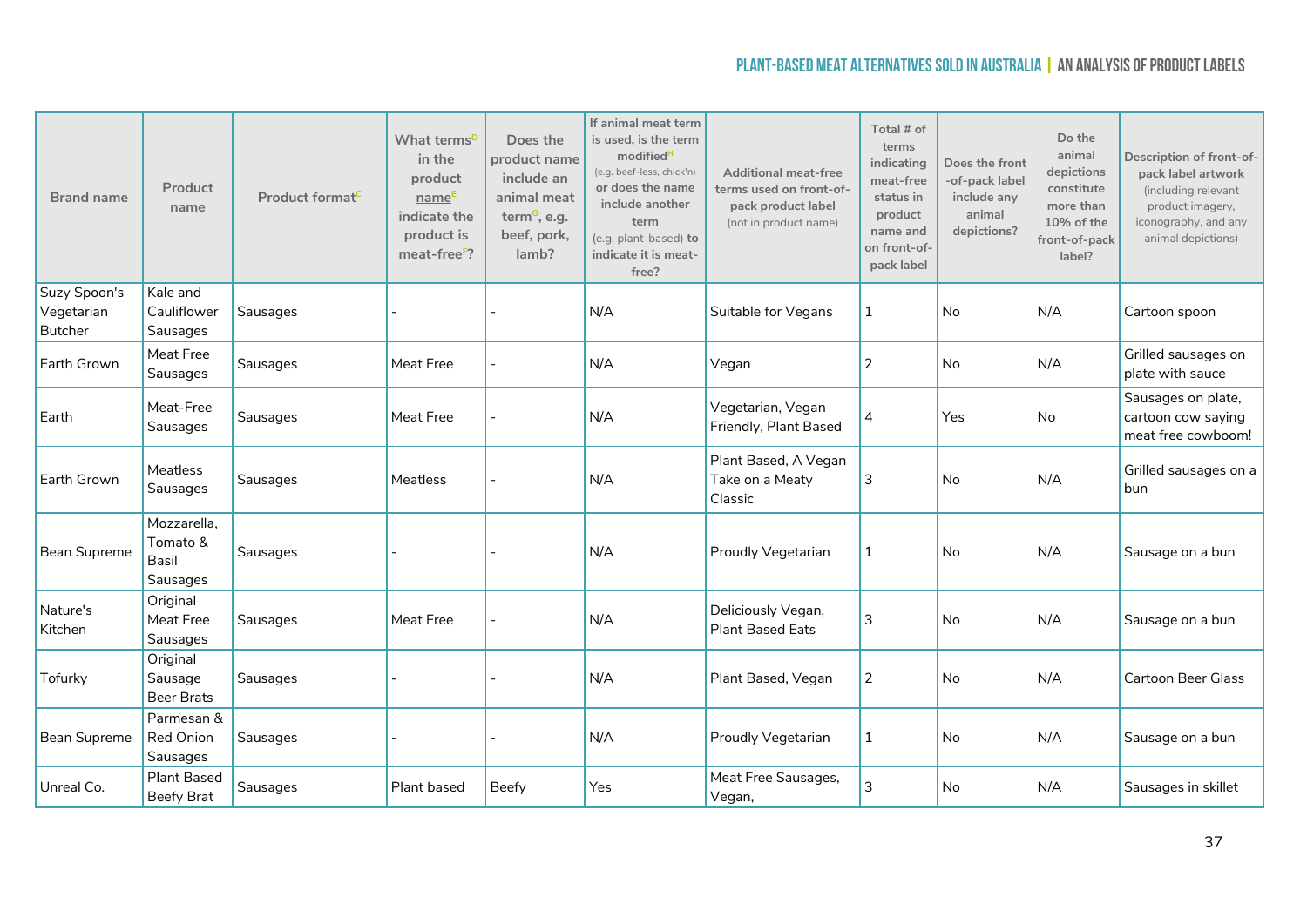| <b>Brand name</b>                            | Product<br>name                                          | Product format <sup>c</sup> | What terms <sup>D</sup><br>in the<br>product<br>name <sup>E</sup><br>indicate the<br>product is<br>meat-free <sup>F</sup> ? | Does the<br>product name<br>include an<br>animal meat<br>term <sup>G</sup> , e.g.<br>beef, pork,<br>lamb? | If animal meat term<br>is used, is the term<br>modified <sup>H</sup><br>(e.g. beef-less, chick'n)<br>or does the name<br>include another<br>term<br>(e.g. plant-based) to<br>indicate it is meat-<br>free? | <b>Additional meat-free</b><br>terms used on front-of-<br>pack product label<br>(not in product name) | Total # of<br>terms<br>indicating<br>meat-free<br>status in<br>product<br>name and<br>on front-of-<br>pack label | Does the front<br>-of-pack label<br>include any<br>animal<br>depictions? | Do the<br>animal<br>depictions<br>constitute<br>more than<br>10% of the<br>front-of-pack<br>label? | Description of front-of-<br>pack label artwork<br>(including relevant<br>product imagery,<br>iconography, and any<br>animal depictions) |
|----------------------------------------------|----------------------------------------------------------|-----------------------------|-----------------------------------------------------------------------------------------------------------------------------|-----------------------------------------------------------------------------------------------------------|------------------------------------------------------------------------------------------------------------------------------------------------------------------------------------------------------------|-------------------------------------------------------------------------------------------------------|------------------------------------------------------------------------------------------------------------------|--------------------------------------------------------------------------|----------------------------------------------------------------------------------------------------|-----------------------------------------------------------------------------------------------------------------------------------------|
| Tofurky                                      | <b>Plant Based</b><br>Original<br>Sausage<br>Italian     | Sausages                    | <b>Plant Based</b>                                                                                                          |                                                                                                           | N/A                                                                                                                                                                                                        | Vegan                                                                                                 | $\overline{2}$                                                                                                   | No                                                                       | N/A                                                                                                | <b>Cartoon Tomatoes</b>                                                                                                                 |
| Suzy Spoon's<br>Vegetarian<br><b>Butcher</b> | Polenta,<br>Sundried<br>Tomato and<br>Basil<br>Sausages  | Sausages                    |                                                                                                                             |                                                                                                           | N/A                                                                                                                                                                                                        | Suitable for Vegans                                                                                   | $\mathbf{1}$                                                                                                     | N <sub>o</sub>                                                           | N/A                                                                                                | Cartoon spoon                                                                                                                           |
| <b>Plant Nation</b>                          | Roasted<br>Chicken<br>style<br>sausages                  | Sausages                    | Chicken Style                                                                                                               | Chicken style                                                                                             | Yes                                                                                                                                                                                                        | Plant Based Protein,<br>Meat Free, Vegan<br>Friendly,                                                 | 4                                                                                                                | No                                                                       | N/A                                                                                                | Hand holding leaves                                                                                                                     |
| Bean Supreme                                 | Rosemary,<br>Sage &<br>Parsley<br>Vegetarian<br>Sausages | Sausages                    | Vegetarian                                                                                                                  |                                                                                                           | N/A                                                                                                                                                                                                        | <b>Proudly Plant Based</b>                                                                            | $\overline{2}$                                                                                                   | No                                                                       | N/A                                                                                                | Sausage on a bun                                                                                                                        |
| Quorn                                        | Sausages                                                 | Sausages                    |                                                                                                                             |                                                                                                           | N/A                                                                                                                                                                                                        | <b>Proudly Meat Free</b>                                                                              | $\mathbf{1}$                                                                                                     | No                                                                       | N/A                                                                                                | Sausages in skillet                                                                                                                     |
| Quorn                                        | Sausages<br>with Herbs                                   | Sausages                    |                                                                                                                             |                                                                                                           | N/A                                                                                                                                                                                                        | <b>Proudly Meat Free</b>                                                                              | 1                                                                                                                | No                                                                       | N/A                                                                                                | Sausages in skillet                                                                                                                     |
| Suzy Spoon's<br>Vegetarian<br><b>Butcher</b> | Smoked<br>Chili<br>Sausage                               | Sausages                    |                                                                                                                             |                                                                                                           | N/A                                                                                                                                                                                                        | Suitable for Vegans                                                                                   | 1                                                                                                                | No                                                                       | N/A                                                                                                | Cartoon spoon                                                                                                                           |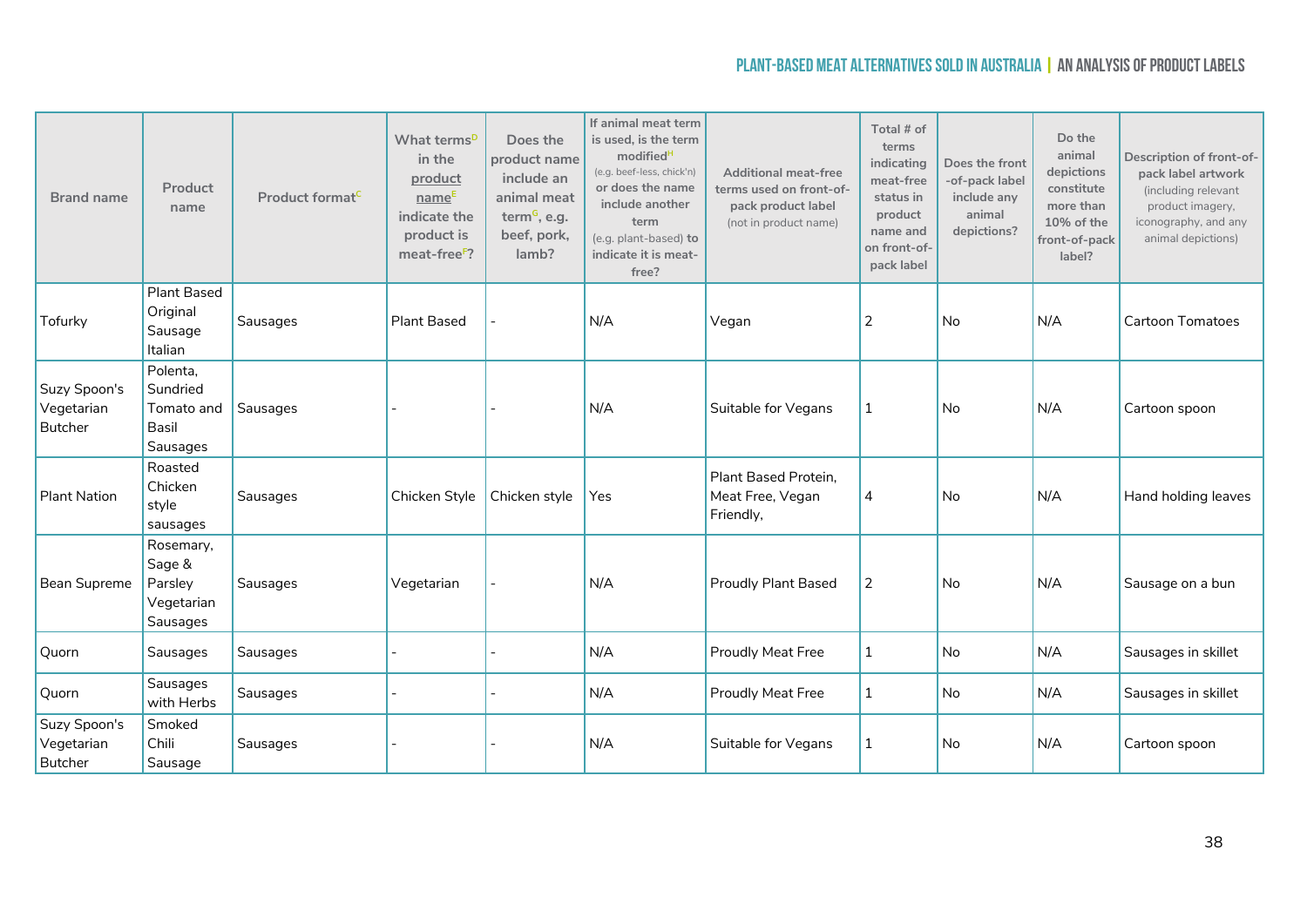| <b>Brand name</b>                            | Product<br>name                                                      | Product format <sup>c</sup> | What terms <sup>D</sup><br>in the<br>product<br>name <sup>L</sup><br>indicate the<br>product is<br>meat-free <sup>F</sup> ? | Does the<br>product name<br>include an<br>animal meat<br>term <sup>G</sup> , e.g.<br>beef, pork,<br>lamb? | If animal meat term<br>is used, is the term<br>modifiedh<br>(e.g. beef-less, chick'n)<br>or does the name<br>include another<br>term<br>(e.g. plant-based) to<br>indicate it is meat-<br>free? | <b>Additional meat-free</b><br>terms used on front-of-<br>pack product label<br>(not in product name) | Total # of<br>terms<br>indicating<br>meat-free<br>status in<br>product<br>name and<br>on front-of-<br>pack label | Does the front<br>-of-pack label<br>include any<br>animal<br>depictions? | Do the<br>animal<br>depictions<br>constitute<br>more than<br>10% of the<br>front-of-pack<br>label? | Description of front-of-<br>pack label artwork<br>(including relevant<br>product imagery,<br>iconography, and any<br>animal depictions) |
|----------------------------------------------|----------------------------------------------------------------------|-----------------------------|-----------------------------------------------------------------------------------------------------------------------------|-----------------------------------------------------------------------------------------------------------|------------------------------------------------------------------------------------------------------------------------------------------------------------------------------------------------|-------------------------------------------------------------------------------------------------------|------------------------------------------------------------------------------------------------------------------|--------------------------------------------------------------------------|----------------------------------------------------------------------------------------------------|-----------------------------------------------------------------------------------------------------------------------------------------|
| Vegie Delights                               | Smoked<br>Chipotle<br>Sausages                                       | Sausages                    |                                                                                                                             |                                                                                                           | N/A                                                                                                                                                                                            | 100% Meat Free,<br>Vegan Friendly                                                                     | 2                                                                                                                | <b>No</b>                                                                | N/A                                                                                                | Sausage Dish in a<br>Plate                                                                                                              |
| Syndian                                      | Spicy<br>Smoked<br>Chipotle<br>Vegan<br>Sausages                     | <b>Sausages</b>             | Vegan                                                                                                                       |                                                                                                           | N/A                                                                                                                                                                                            | Vegan, Vegetarian                                                                                     | 3                                                                                                                | No                                                                       | N/A                                                                                                | Sausages on board<br>with capsicum and<br>grains                                                                                        |
| Suzy Spoon's<br>Vegetarian<br><b>Butcher</b> | Sunday<br>Herbed<br>Sausage                                          | Sausages                    |                                                                                                                             |                                                                                                           | N/A                                                                                                                                                                                            | Suitable for Vegans                                                                                   | 1                                                                                                                | <b>No</b>                                                                | N/A                                                                                                | Cartoon spoon                                                                                                                           |
| The Alternative<br>Meat Co.                  | The<br>Alternative<br>Sausage                                        | <b>Sausages</b>             |                                                                                                                             |                                                                                                           | N/A                                                                                                                                                                                            | Plant-Based Beef, 18 g<br>Plant Protein, 100%<br>Plant Based Protein,<br>Vegan Friendly               | 4                                                                                                                | No                                                                       | N/A                                                                                                | Sausage on a bun,<br>cartoon cow made of<br>leaves                                                                                      |
| <b>Plant Nation</b>                          | Tomato and<br>Cracked<br>Pepper Beef   sausages<br>Style<br>Sausages |                             | Beef style                                                                                                                  | Beef style                                                                                                | Yes                                                                                                                                                                                            | Plant Based Protein,<br>Meat Free, Vegan<br>Friendly,                                                 | 4                                                                                                                | No                                                                       | N/A                                                                                                | Hand holding a leaf                                                                                                                     |
| The Fry Family<br>Food Co.                   | Traditional<br>Sausages                                              | Sausages                    |                                                                                                                             |                                                                                                           | N/A                                                                                                                                                                                            | The Vegan Standard,<br>100% Vegan Friendly,<br>Made with Love and<br>Plants, Plant-Based              | 4                                                                                                                | <b>No</b>                                                                | N/A                                                                                                | Sausage on a plate                                                                                                                      |
| v2food                                       | v2sausage                                                            | Sausages                    |                                                                                                                             |                                                                                                           | N/A                                                                                                                                                                                            | Made with Plants,<br><b>Plant Based</b>                                                               | 2                                                                                                                | <b>No</b>                                                                | N/A                                                                                                | Sausages on a Skillet                                                                                                                   |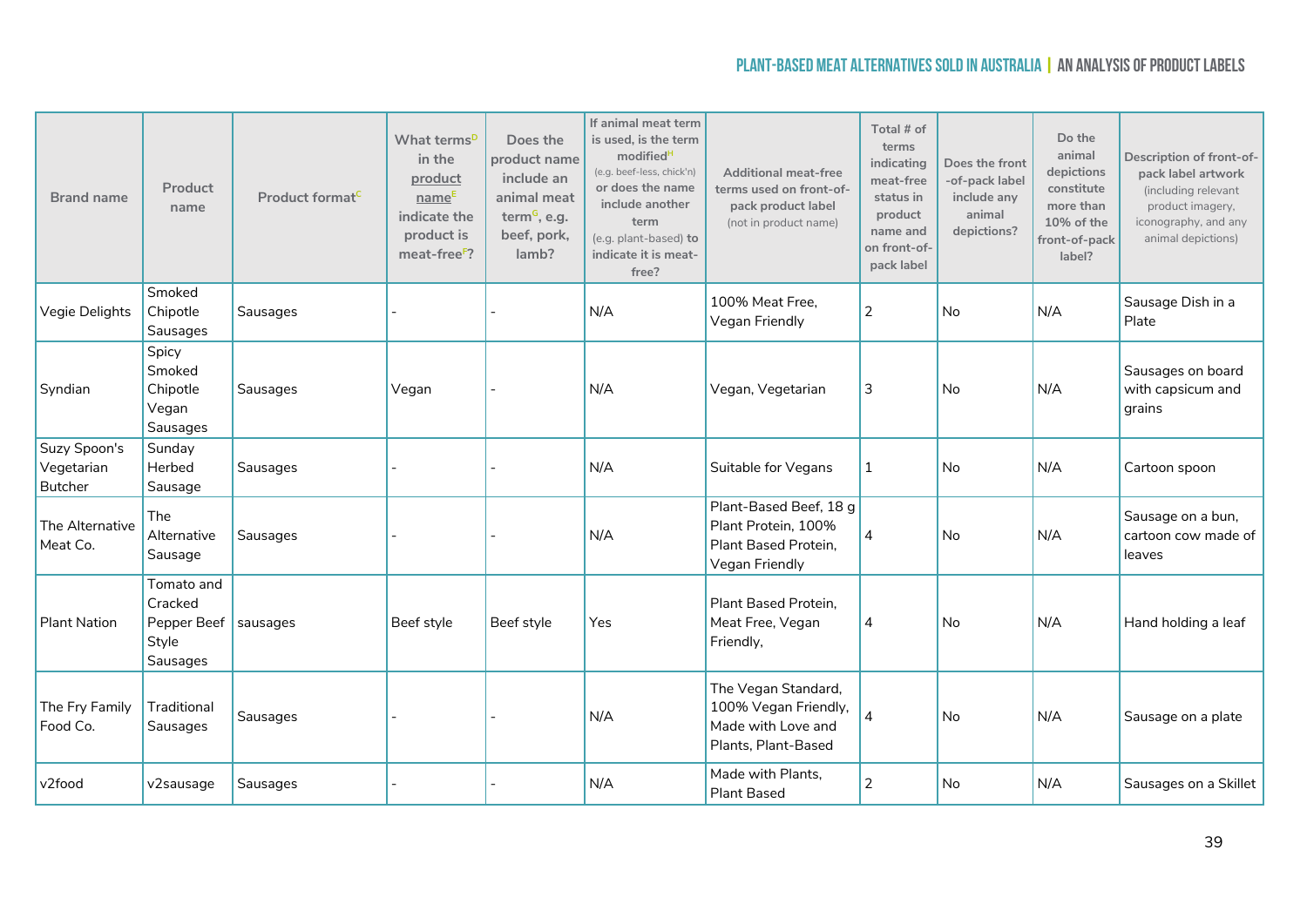| <b>Brand name</b>                            | Product<br>name                                   | Product format <sup>c</sup> | What terms <sup>D</sup><br>in the<br>product<br>name <sup>E</sup><br>indicate the<br>product is<br>meat-free <sup>F</sup> ? | Does the<br>product name<br>include an<br>animal meat<br>term <sup>G</sup> , e.g.<br>beef, pork,<br>lamb? | If animal meat term<br>is used, is the term<br>modified <sup>H</sup><br>(e.g. beef-less, chick'n)<br>or does the name<br>include another<br>term<br>(e.g. plant-based) to<br>indicate it is meat-<br>free? | <b>Additional meat-free</b><br>terms used on front-of-<br>pack product label<br>(not in product name) | Total # of<br>terms<br>indicating<br>meat-free<br>status in<br>product<br>name and<br>on front-of-<br>pack label | Does the front<br>-of-pack label<br>include any<br>animal<br>depictions? | Do the<br>animal<br>depictions<br>constitute<br>more than<br>10% of the<br>front-of-pack<br>label? | Description of front-of-<br>pack label artwork<br>(including relevant<br>product imagery,<br>iconography, and any<br>animal depictions) |
|----------------------------------------------|---------------------------------------------------|-----------------------------|-----------------------------------------------------------------------------------------------------------------------------|-----------------------------------------------------------------------------------------------------------|------------------------------------------------------------------------------------------------------------------------------------------------------------------------------------------------------------|-------------------------------------------------------------------------------------------------------|------------------------------------------------------------------------------------------------------------------|--------------------------------------------------------------------------|----------------------------------------------------------------------------------------------------|-----------------------------------------------------------------------------------------------------------------------------------------|
| Quorn                                        | Vegan<br>Pepper &<br>Herb<br>Sausages             | Sausages                    |                                                                                                                             |                                                                                                           | N/A                                                                                                                                                                                                        | <b>Proudly Meat Free</b>                                                                              | $\overline{2}$                                                                                                   | No                                                                       | N/A                                                                                                | Sausages in skillet                                                                                                                     |
| Suzy Spoon's<br>Vegetarian<br><b>Butcher</b> | Vegetarian<br>Classic<br>Schnitzel                | Sausages                    | Vegetarian                                                                                                                  |                                                                                                           | N/A                                                                                                                                                                                                        | Suitable for Vegans                                                                                   | $\overline{2}$                                                                                                   | No                                                                       | N/A                                                                                                | Cartoon spoon                                                                                                                           |
| Linda<br>McCartney's                         | Vegetarian<br>Red Onion &<br>Rosemary<br>Sausages | Sausages                    | Vegetarian                                                                                                                  |                                                                                                           | N/A                                                                                                                                                                                                        | Suitable for Vegans,<br>Vegetarian Society<br>Approved                                                | 3                                                                                                                | <b>No</b>                                                                | N/A                                                                                                | Sausages                                                                                                                                |
| Linda<br>McCartney's                         | Vegetarian<br>Sausages                            | Sausages                    | Vegetarian                                                                                                                  |                                                                                                           | N/A                                                                                                                                                                                                        | Suitable for Vegans,<br>Vegetarian Society<br>Approved                                                | 3                                                                                                                | No                                                                       | N/A                                                                                                | Sausages                                                                                                                                |
| Vegie Delights                               | Vegetarian<br>Sausages                            | Sausages                    | Vegetarian                                                                                                                  |                                                                                                           | N/A                                                                                                                                                                                                        | 100% Meat Free.<br>Vegan Friendly                                                                     | 3                                                                                                                | <b>No</b>                                                                | N/A                                                                                                | Sausage rolls in a<br>plate                                                                                                             |
| Vegie Delights                               | Vegie<br>Sausages                                 | Sausages                    | Vegie                                                                                                                       |                                                                                                           | N/A                                                                                                                                                                                                        | 100% Meat Free.<br>Vegan Friendly                                                                     | 2                                                                                                                | No                                                                       | N/A                                                                                                | Sausage Dish in a<br>Plate                                                                                                              |
| Mr Chen's                                    | <b>BBQ Pork-</b><br>Style Gyoza                   | Snacking/ Party Food        | Pork-style                                                                                                                  | Pork-style                                                                                                | Yes                                                                                                                                                                                                        | Plant Based Protein,<br>100% Vegetarian                                                               | 3                                                                                                                | <b>No</b>                                                                | N/A                                                                                                | Gyoza in a bowl with<br>sauce                                                                                                           |
| Earth                                        | <b>Beefless</b><br>Curry Puffs                    | Snacking/ Party Food        | <b>Beefless</b>                                                                                                             | <b>Beefless</b>                                                                                           | Yes                                                                                                                                                                                                        | Vegetarian, Vegan<br>Friendly, Plant Based,<br>No Beef                                                | 5                                                                                                                | Yes                                                                      | No                                                                                                 | Puffs on a plate, cow<br>cartoon saying yay!                                                                                            |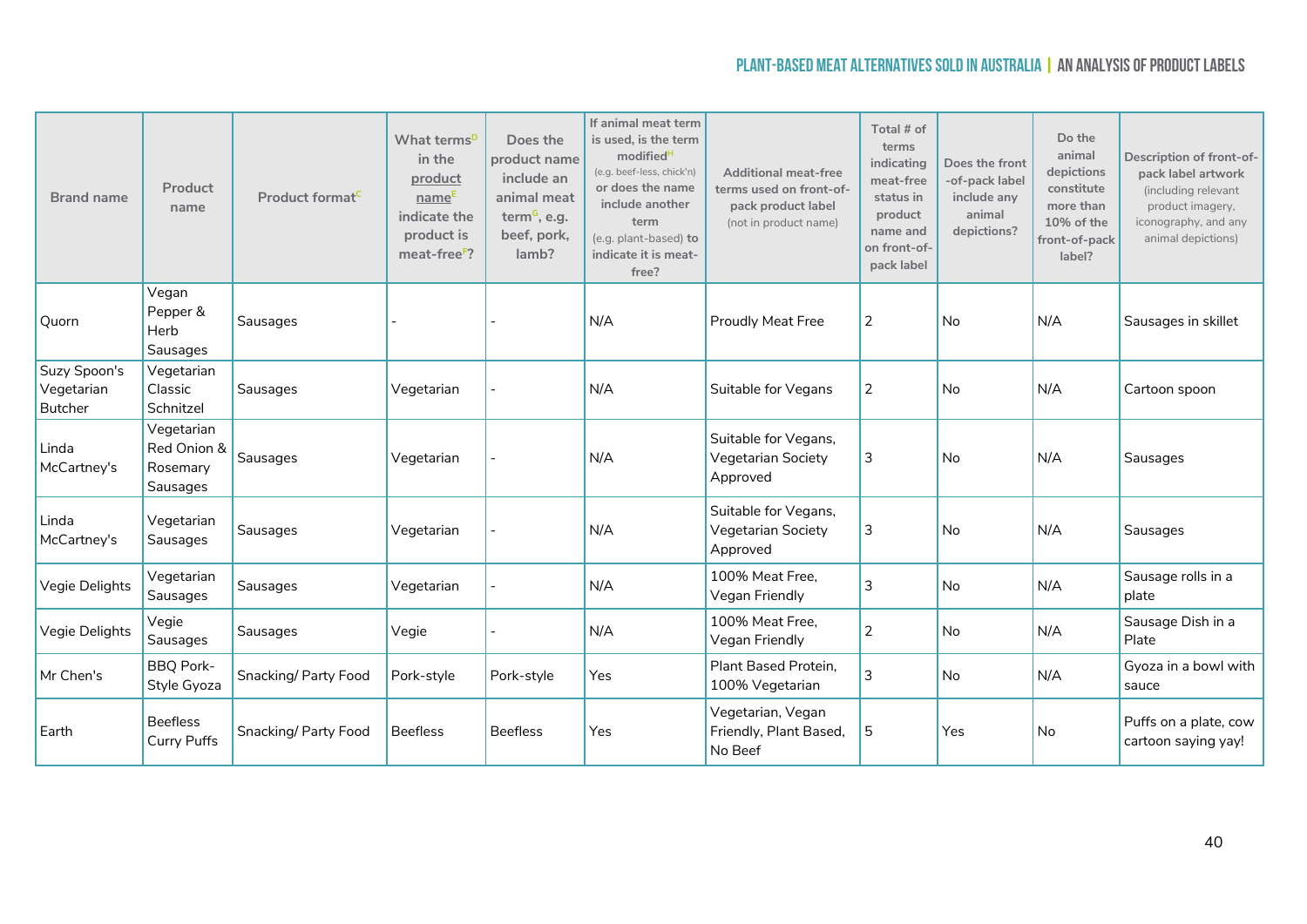| <b>Brand name</b>          | Product<br>name                    | Product format <sup>c</sup> | What terms <sup>D</sup><br>in the<br>product<br>name <sup>E</sup><br>indicate the<br>product is<br>meat-free <sup>F</sup> ? | Does the<br>product name<br>include an<br>animal meat<br>term <sup>G</sup> , e.g.<br>beef, pork,<br>lamb? | If animal meat term<br>is used, is the term<br>modified <sup>+</sup><br>(e.g. beef-less, chick'n)<br>or does the name<br>include another<br>term<br>(e.g. plant-based) to<br>indicate it is meat-<br>free? | <b>Additional meat-free</b><br>terms used on front-of-<br>pack product label<br>(not in product name) | Total # of<br>terms<br>indicating<br>meat-free<br>status in<br>product<br>name and<br>on front-of-<br>pack label | Does the front<br>-of-pack label<br>include any<br>animal<br>depictions? | Do the<br>animal<br>depictions<br>constitute<br>more than<br>10% of the<br>front-of-pack<br>label? | Description of front-of-<br>pack label artwork<br>(including relevant<br>product imagery,<br>iconography, and any<br>animal depictions) |
|----------------------------|------------------------------------|-----------------------------|-----------------------------------------------------------------------------------------------------------------------------|-----------------------------------------------------------------------------------------------------------|------------------------------------------------------------------------------------------------------------------------------------------------------------------------------------------------------------|-------------------------------------------------------------------------------------------------------|------------------------------------------------------------------------------------------------------------------|--------------------------------------------------------------------------|----------------------------------------------------------------------------------------------------|-----------------------------------------------------------------------------------------------------------------------------------------|
| Earth                      | Chickenless<br><b>Cheese Balls</b> | Snacking/ Party Food        | Chickenless                                                                                                                 | Chickenless                                                                                               | Yes                                                                                                                                                                                                        | Vegetarian, Vegan<br>Friendly, Plant Based,<br>No Chook                                               | 5                                                                                                                | Yes                                                                      | No                                                                                                 | Balls on a plate,<br>chicken cartoon<br>saying yay!                                                                                     |
| Earth                      | Chickenless<br>Money Bags          | Snacking/ Party Food        | Chickenless                                                                                                                 | Chickenless                                                                                               | Yes                                                                                                                                                                                                        | Vegetarian, Vegan<br>Friendly, Plant Based,<br>No Chook                                               | 5                                                                                                                | Yes                                                                      | No                                                                                                 | Pieces on a plate,<br>chicken cartoon<br>saying yay!                                                                                    |
| Pie Society                | Chunky<br>Meatless<br><b>Steak</b> | Snacking/ Party Food        | Meatless                                                                                                                    |                                                                                                           | N/A                                                                                                                                                                                                        | Vegan Friendly, Meaty<br>Vegan                                                                        | 3                                                                                                                | <b>No</b>                                                                | N/A                                                                                                | Pie on plate with<br>vegetables                                                                                                         |
| Four'N Twenty              | Meat Free<br>Roll                  | Snacking/ Party Food        | Meat Free                                                                                                                   |                                                                                                           | N/A                                                                                                                                                                                                        | <b>Plant Based, Meat</b><br>Free, Delicious Plant<br><b>Based Filling</b>                             | 4                                                                                                                | <b>No</b>                                                                | N/A                                                                                                |                                                                                                                                         |
| The Fry Family<br>Food Co. | Meat Free<br>Sausage<br>Rolls      | Snacking/ Party Food        | <b>Meat Free</b>                                                                                                            |                                                                                                           | N/A                                                                                                                                                                                                        | Vegan, Nature's Plant<br>Proteins                                                                     | 3                                                                                                                | No                                                                       | N/A                                                                                                | Sausage Rolls on<br>plate                                                                                                               |
| Pie Society                | Meatless<br>Classic<br>Cottage     | Snacking/ Party Food        | Meatless                                                                                                                    |                                                                                                           | N/A                                                                                                                                                                                                        | Vegan Friendly, Meaty<br>Vegan                                                                        | 3                                                                                                                | <b>No</b>                                                                | N/A                                                                                                | Pie on plate with<br>vegetables                                                                                                         |
| Pie Society                | <b>Meatless</b><br>Party Pies      | Snacking/ Party Food        | Meatless                                                                                                                    |                                                                                                           | N/A                                                                                                                                                                                                        | Vegan Friendly, Meaty<br>Vegan                                                                        | 3                                                                                                                | <b>No</b>                                                                | N/A                                                                                                | Pie on plate with<br>vegetables                                                                                                         |
| Why Meat Co.               | Party Pies                         | Snacking/ Party Food        |                                                                                                                             |                                                                                                           | N/A                                                                                                                                                                                                        | Plant based. Meat<br>Free. Pea Protein                                                                | 3                                                                                                                | Yes                                                                      | No                                                                                                 | Party pies on table<br>with sauce, cartoon<br>cow logo                                                                                  |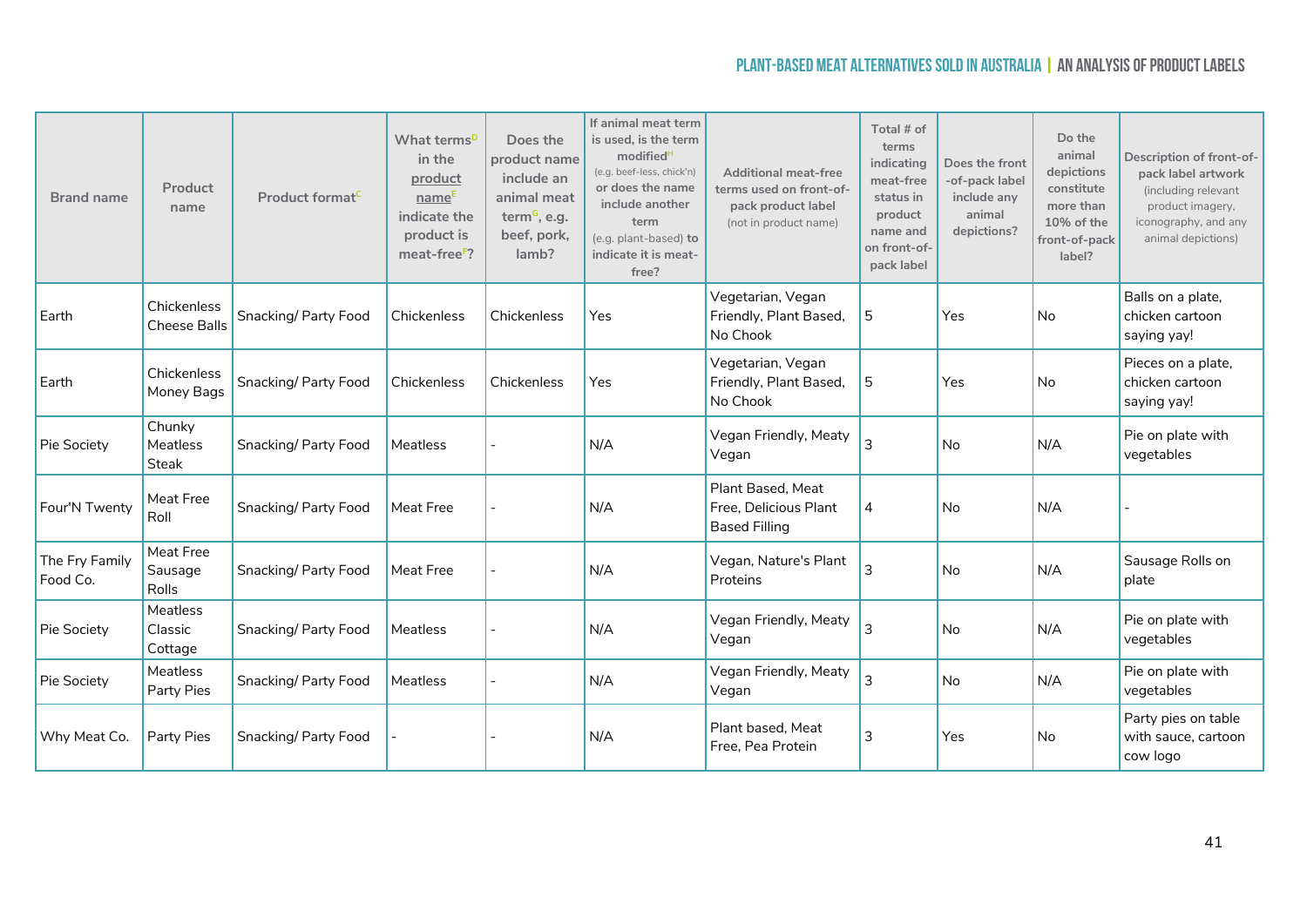| <b>Brand name</b>    | Product<br>name                        | Product format <sup>c</sup> | What terms <sup>D</sup><br>in the<br>product<br>name <sup>-</sup><br>indicate the<br>product is<br>meat-free <sup>F</sup> ? | Does the<br>product name<br>include an<br>animal meat<br>term <sup>G</sup> , e.g.<br>beef, pork,<br>lamb? | If animal meat term<br>is used, is the term<br>modified <sup>H</sup><br>(e.g. beef-less, chick'n)<br>or does the name<br>include another<br>term<br>(e.g. plant-based) to<br>indicate it is meat-<br>free? | <b>Additional meat-free</b><br>terms used on front-of-<br>pack product label<br>(not in product name) | Total # of<br>terms<br>indicating<br>meat-free<br>status in<br>product<br>name and<br>on front-of-<br>pack label | Does the front<br>-of-pack label<br>include any<br>animal<br>depictions? | Do the<br>animal<br>depictions<br>constitute<br>more than<br>10% of the<br>front-of-pack<br>label? | Description of front-of-<br>pack label artwork<br>(including relevant<br>product imagery,<br>iconography, and any<br>animal depictions) |
|----------------------|----------------------------------------|-----------------------------|-----------------------------------------------------------------------------------------------------------------------------|-----------------------------------------------------------------------------------------------------------|------------------------------------------------------------------------------------------------------------------------------------------------------------------------------------------------------------|-------------------------------------------------------------------------------------------------------|------------------------------------------------------------------------------------------------------------------|--------------------------------------------------------------------------|----------------------------------------------------------------------------------------------------|-----------------------------------------------------------------------------------------------------------------------------------------|
| Earth                | <b>Porkless</b><br><b>Spring Rolls</b> | Snacking/ Party Food        | Porkless                                                                                                                    | Porkless                                                                                                  | Yes                                                                                                                                                                                                        | Vegetarian, Vegan<br>Friendly, Plant Based,<br>No Pork                                                | 5                                                                                                                | Yes                                                                      | No                                                                                                 | Spring rolls on a<br>plate, pig cartoon<br>saying 'yay!                                                                                 |
| Why Meat Co.         | Sausage<br><b>Rolls</b>                | Snacking/ Party Food        |                                                                                                                             |                                                                                                           | N/A                                                                                                                                                                                                        | Plant based. Meat<br>Free, Pea protein,<br>Vegan Friendly                                             | 4                                                                                                                | Yes                                                                      | <b>No</b>                                                                                          | Party pies on table<br>with sauce, cartoon<br>cow logo                                                                                  |
| Quorn                | Sausage<br><b>Rolls</b>                | Snacking/ Party Food        |                                                                                                                             |                                                                                                           | N/A                                                                                                                                                                                                        | <b>Proudly Meat Free</b>                                                                              | 1                                                                                                                | No                                                                       | N/A                                                                                                | Sausage Rolls on<br>plate                                                                                                               |
| Mr Chen's            | Teriyaki<br>Beef-Style<br>Gyoza        | Snacking/ Party Food        | Beef-style                                                                                                                  | Beef-style                                                                                                | Yes                                                                                                                                                                                                        | Plant Based Protein.<br>100% Vegetarian                                                               | 3                                                                                                                | No                                                                       | N/A                                                                                                | Gyoza in a bowl with<br>sauce                                                                                                           |
| Linda<br>McCartney's | Vegetarian<br>Country Pie              | Snacking/ Party Food        | Vegetarian                                                                                                                  |                                                                                                           | N/A                                                                                                                                                                                                        | Suitable for Vegans,<br>Vegetarian Society<br>Approved                                                | 3                                                                                                                | No.                                                                      | N/A                                                                                                | Pies on a plate                                                                                                                         |
| Linda<br>McCartney's | Vegetarian<br>Sausage<br><b>Rolls</b>  | Snacking/ Party Food        | Vegetarian                                                                                                                  |                                                                                                           | N/A                                                                                                                                                                                                        | Suitable for Vegans,<br>Vegetarian Society<br>Approved                                                | 3                                                                                                                | No                                                                       | N/A                                                                                                | Sausage Rolls on<br>plate                                                                                                               |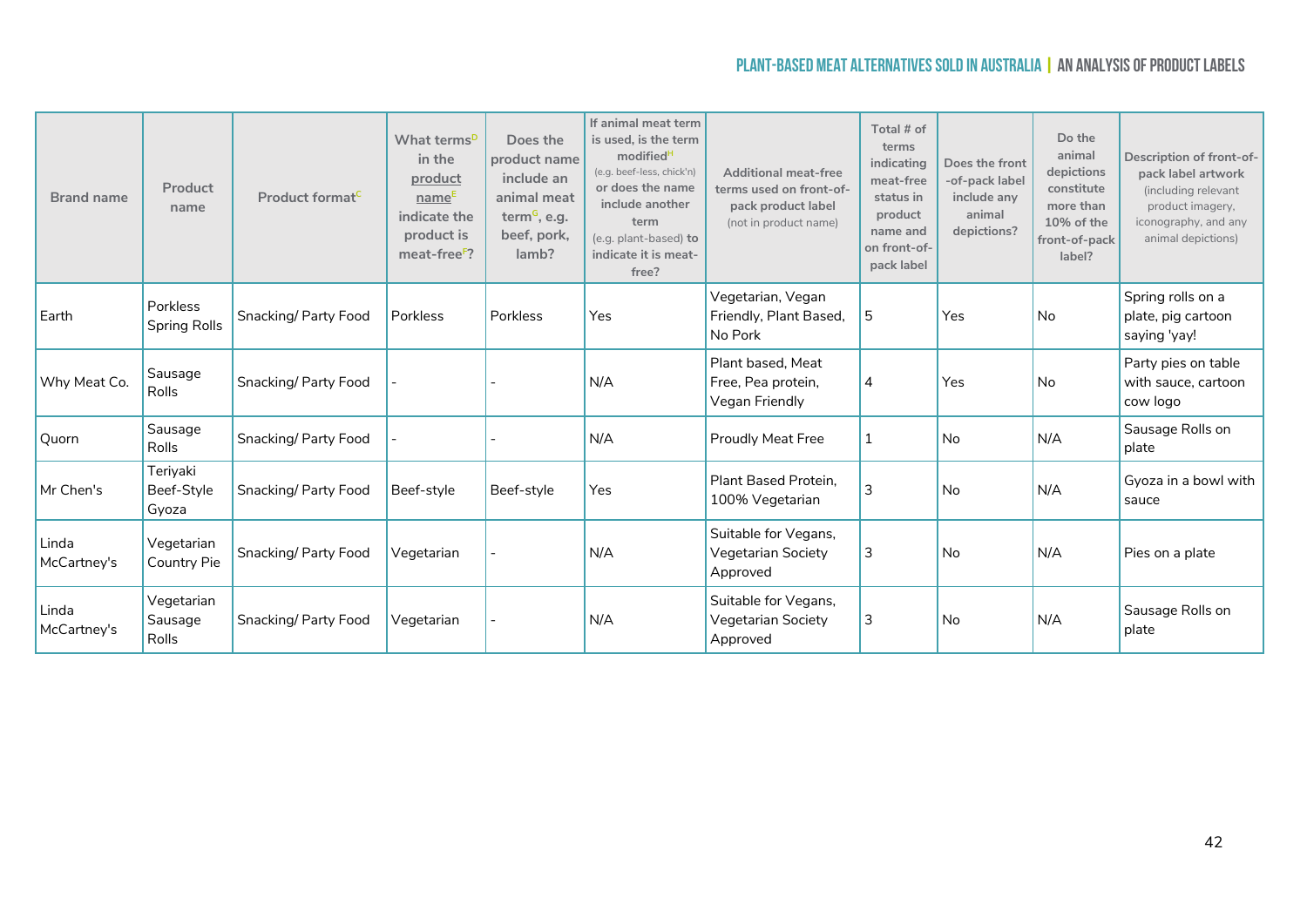#### **KEY FOR DATA ANALYSIS**

**A Plant-based meat alternative:** Products that are made from combinations of plant proteins, oils, spices, seasonings and other plant derivatives, including starches and common food additives. Generally, these products use plant proteins (most often in the form of protein isolates, concentrates and flours) or mycoprotein (protein derived from fungi) as a base to achieve a more meat-like appearance and texture than traditional meat alternatives, such as lentil burgers.

 **B Front-of-pack label:** The label on the front of a product that lists the product name, along with other brand and marketing imagery and terms.

- **C Product format:** term describing a finished food product, such as 'burger', 'sausage',' mince', 'bacon', etc, which is more relevant to the process used to create a food than the origin of the food's ingredients.
- **D** Terms: A word or phrase used in a descriptive manner to communicate a product's ingredients, format, style or flavour. Includes modifications (see definition H below).
- **E Product name:** The primary product title, which does not include the brand name and is the most visible portion of the name as it appears on a product label. Note: For a meat-free term to be considered part of the product name in this analysis, the term must have the same prominence as the product name (similar font size; of equal visibility to the product name). If a qualifier term was included near the product name, but in a smaller or significantly different font or style, leading to a lower prominence and visibility than product name, it cannot be counted as part of the product name and was included as a front of pack term.
- **F Meat-free:** A product that does not contain animal meat.
- **G Animal meat term:** Refers exclusively to words: beef, chicken, duck, pork, fish, prawn, scallop, salmon; or variations on these words such as 'beefy,' 'chicken-style', which modify the term to indicate the product is meat-free. Does not include terms indicating the format of a food product, as per definition C above.
- **H Modified:** A modified animal meat term changes the meaning of the original term to indicate that the product does not contain animal meat; for example, 'beefless', 'chick'n', 'pork style', 'chickenie'.